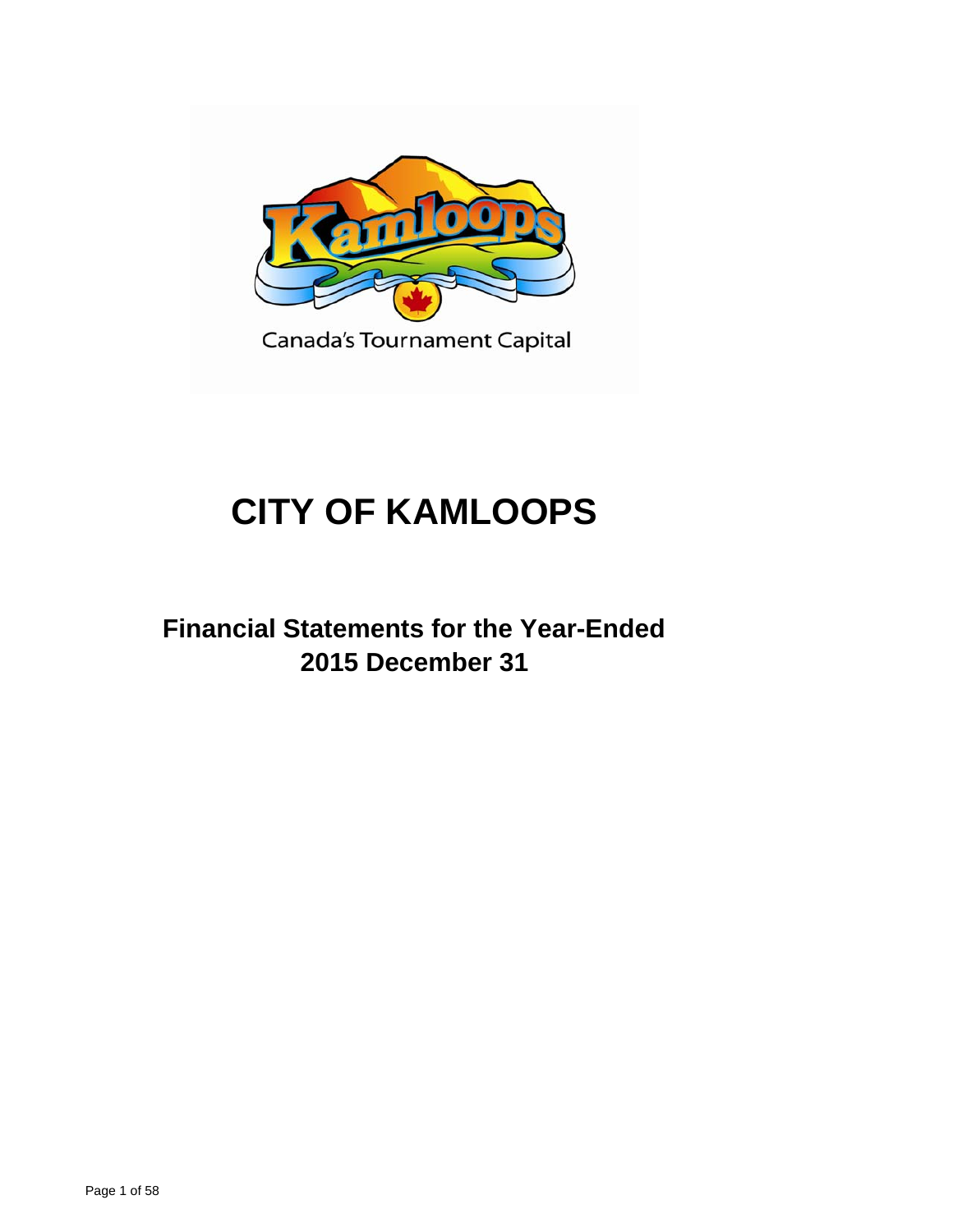

| <b>TABLE OF CONTENTS</b>                                                                     | 2              |
|----------------------------------------------------------------------------------------------|----------------|
| Independent Auditor's Report                                                                 | $3 - 4$        |
| Management's Responsibility for Financial Reporting                                          | 5              |
| <b>Financial Statements:</b>                                                                 |                |
| <b>Consolidated Statement of Financial Position</b>                                          | 6              |
| <b>Consolidated Statement of Operations and Accumulated Surplus</b>                          | $\overline{7}$ |
| Consolidated Statement of Changes in Net Debt                                                | 8              |
| <b>Consolidated Statement of Cash Flows</b>                                                  | 9              |
| Notes to Consolidated Financial Statements                                                   | $10 - 44$      |
| Schedule 1 - Tangible Capital Assets                                                         | $45 - 54$      |
| Schedule 2 - Kamloops Airport Authority Society - Statement of Financial Position            | 55             |
| Schedule 3 - Kamloops Airport Authority Society - Statement of Operations                    | 56             |
| Schedule 4 - Venture Kamloops Business Development Society - Statement of Financial Position | 57             |
| Schedule 5 - Venture Kamloops Business Development Society - Statement of Operations         | 58             |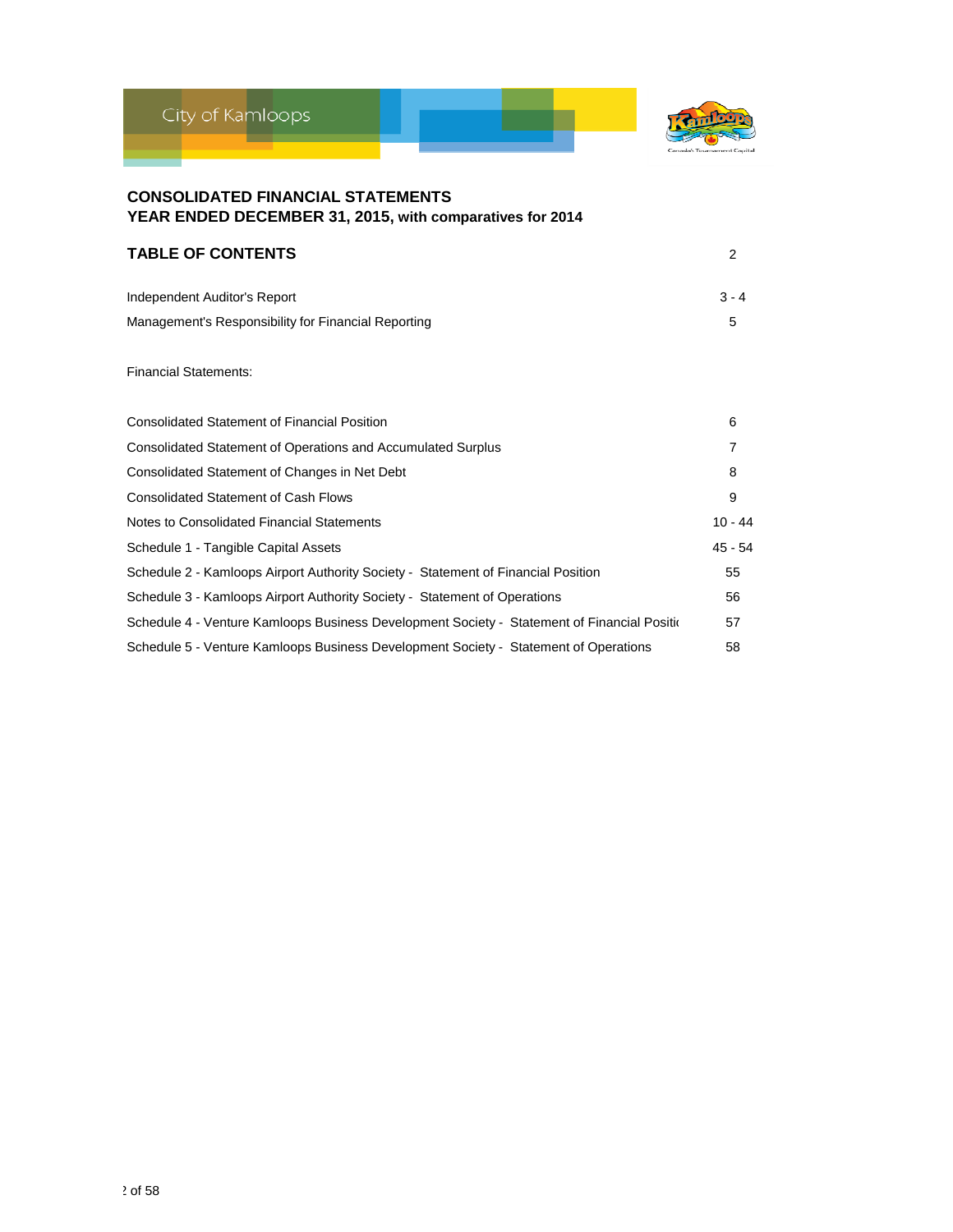

Tel: 250 372 9505 Fax: 250 374 6323 **www.bdo.ca** 

# **Independent Auditor's Report**

## **To the Members of Council, inhabitants and ratepayers of the City of Kamloops**

We have audited the accompanying consolidated financial statements of the City of Kamloops, which comprise the consolidated statement of financial position as at December 31, 2015, and the consolidated statements of operations and accumulated surplus, changes in net debt and cash flows for the year then ended, and a summary of significant accounting policies and other explanatory information.

## **Management's Responsibility for the Consolidated Financial Statements**

Management is responsible for the preparation and fair presentation of these consolidated financial statements in accordance with Canadian public sector accounting standards, and for such internal control as management determines is necessary to enable the preparation of consolidated financial statements that are free from material misstatement, whether due to fraud or error.

## **Auditors' Responsibility**

Our responsibility is to express an opinion on these consolidated financial statements based on our audit. We conducted our audit in accordance with Canadian generally accepted auditing standards. Those standards require that we comply with ethical requirements and plan and perform the audit to obtain reasonable assurance about whether the consolidated financial statements are free from material misstatement.

An audit involves performing procedures to obtain audit evidence about the amounts and disclosures in the consolidated financial statements. The procedures selected depend on the auditor's judgment, including the assessment of the risks of material misstatement of the consolidated financial statements, whether due to fraud or error. In making those risk assessments, the auditor considers internal control relevant to the entity's preparation of the consolidated financial statements in order to design audit procedures that are appropriate in the circumstances, but not for the purpose of expressing an opinion on the effectiveness of the entity's internal control. An audit also includes evaluating the appropriateness of accounting policies used and the reasonableness of accounting estimates made by management, as well as evaluating the presentation of the consolidated financial statements.

We believe that the audit evidence we have obtained is sufficient and appropriate to provide a basis for our audit opinion.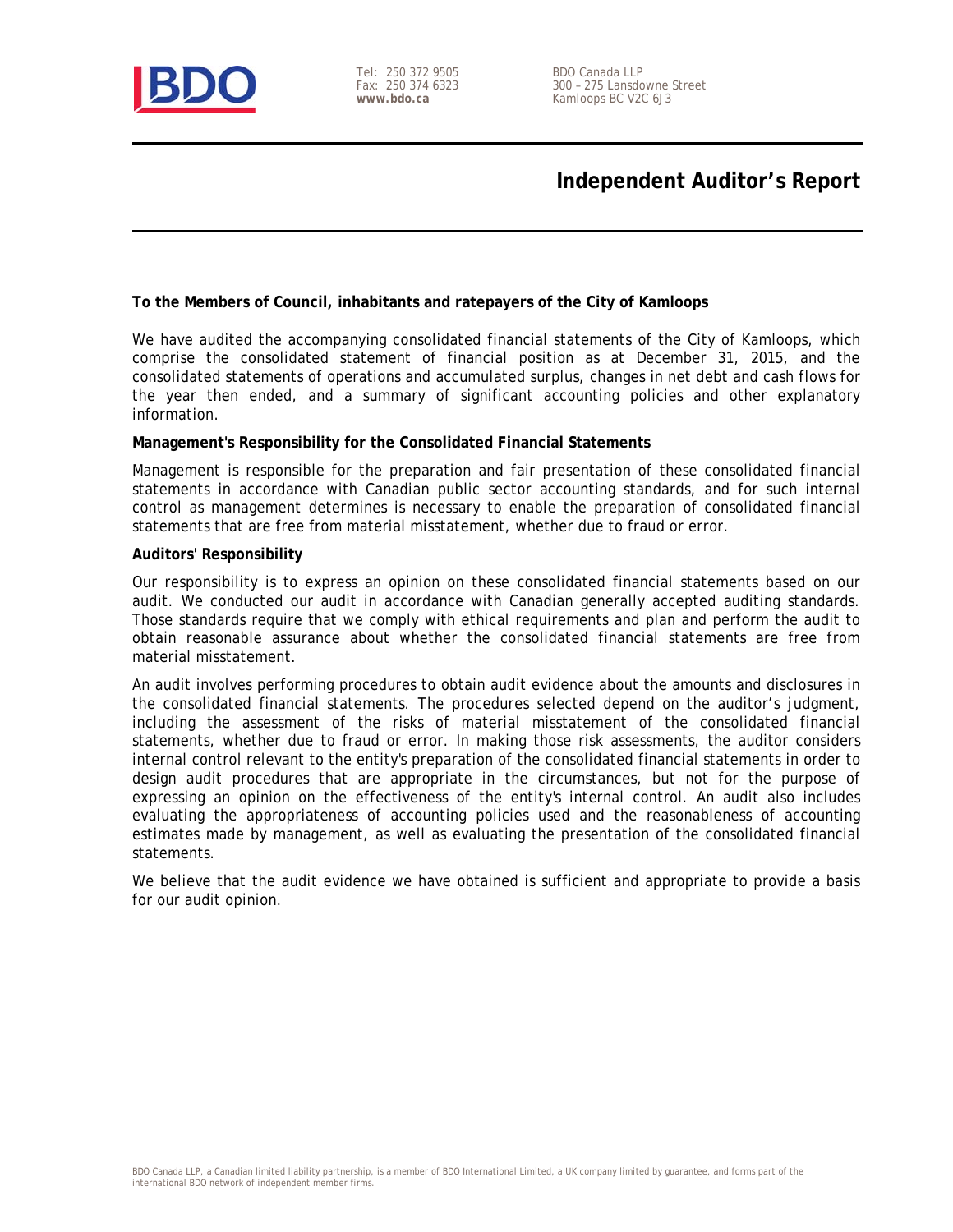

## **Opinion**

In our opinion, the consolidated financial statements present fairly, in all material respects, the financial position of the City of Kamloops as at December 31, 2015 and the results of its operations, changes in net debt, and its cash flows for the year then ended in accordance with Canadian public sector accounting standards.

BDO Canada LLP

**Chartered Professionals Accountants** 

Kamloops, British Columbia April 26, 2016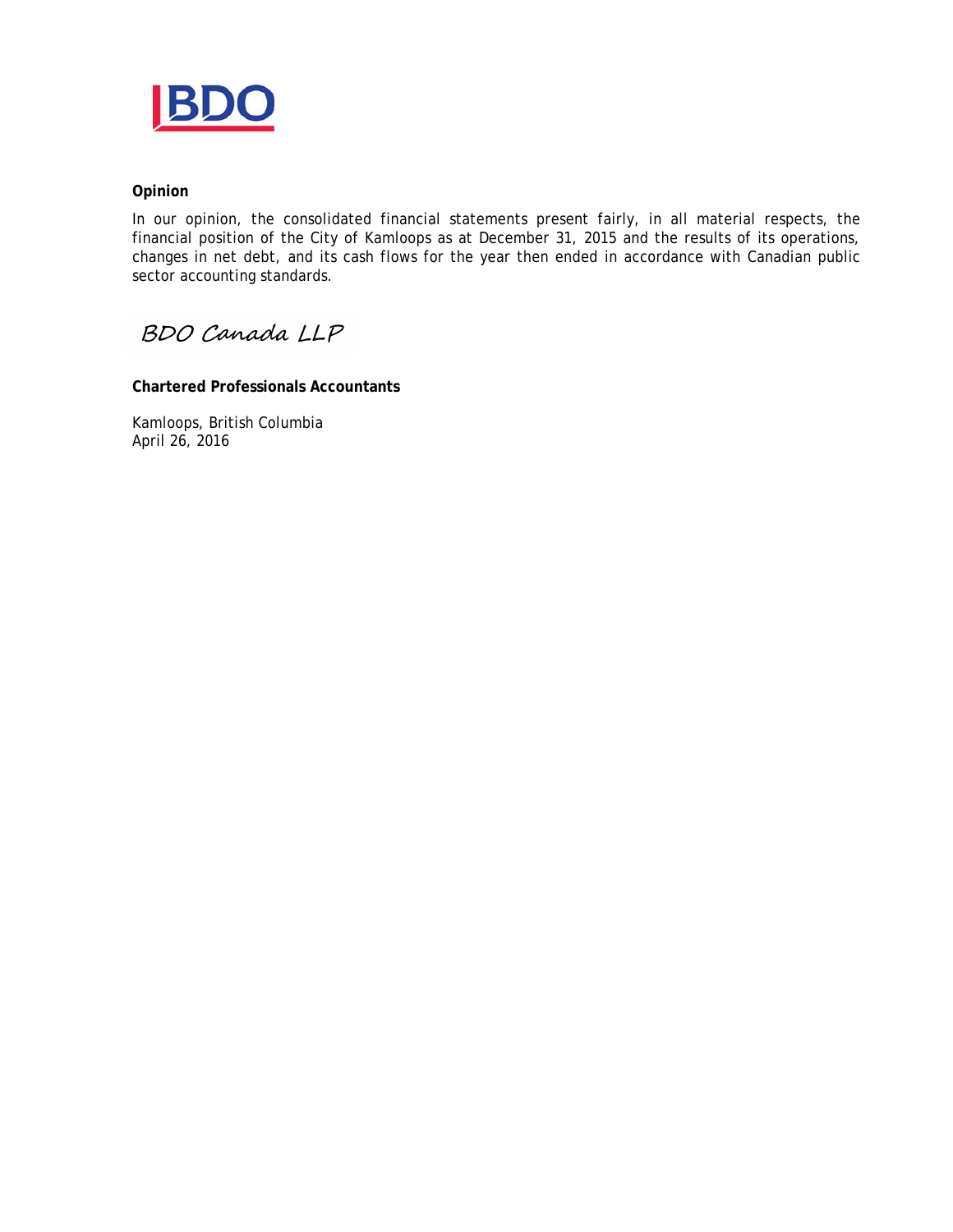

## **Management's Responsibility for Financial Reporting**

The accompanying consolidated financial statements of the City of Kamloops and all the information in this annual report are the responsibility of management and have been approved by the Mayor and Council of the City.

The consolidated financial statements have been prepared by management in accordance with Canadian public sector accounting standards. Consolidated financial statements are not precise since they include certain amounts based on estimates and judgments. When alternative accounting methods exist, management has chosen those it deems most appropriate in the circumstances, in order to ensure that the consolidated financial statements are presented fairly, in all material respects.

The City maintains systems of internal accounting and administrative controls of high quality, consistent with reasonable cost. Such systems are designed to provide reasonable assurance that the financial information is relevant, reliable and accurate and the City's assets are appropriately accounted for and adequately safeguarded.

The City Council is responsible for ensuring that management fulfills its responsibilities for financial reporting and is ultimately responsible for reviewing and approving the consolidated financial statements.

The Audit Committee reviews the City's consolidated financial statements and recommends their approval to City Council. The Audit Committee meets periodically with management, as well as the external auditors, to discuss internal controls over the financial reporting issues, to satisfy themselves that each party is properly discharging their responsibilities, and to review the annual report, the consolidated financial statements and the external auditor's report. The Mayor and Council take this information into consideration when approving the consolidated financial statements for issuance to the ratepayers. The Mayor and Council also consider the engagement of the external auditors.

The consolidated financial statements have been audited by BDO Canada LLP in accordance with generally accepted auditing standards on behalf of the ratepayers. BDO Canada LLP has full access to the Council and management.

*\* Peter Milobar \**

Mayor

*\* Kathy Humphrey, CPA, CA \** Finance Director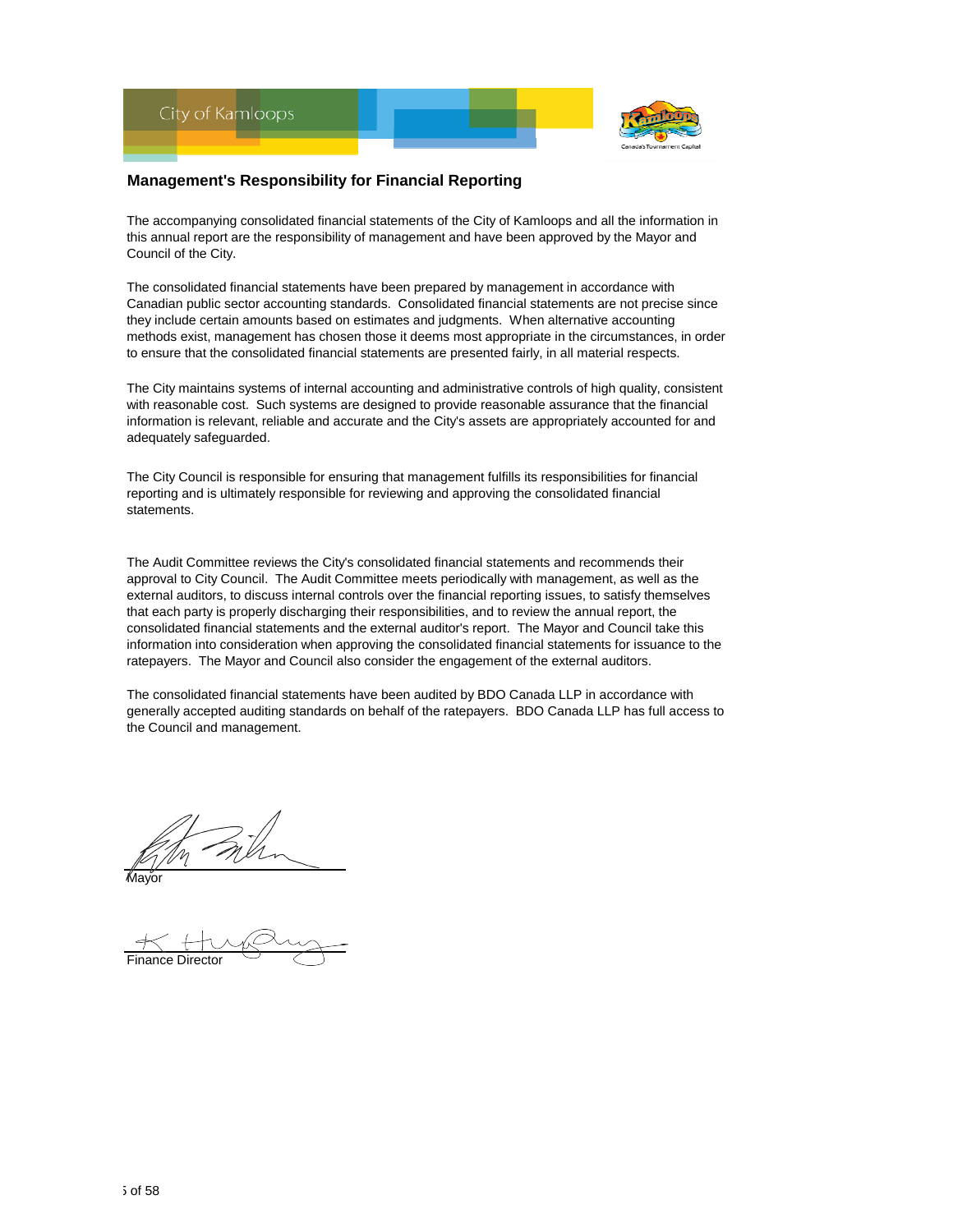

## **CONSOLIDATED STATEMENT OF FINANCIAL POSITION YEAR ENDED DECEMBER 31, 2015, with comparatives for 2014**

|                                                                                                                                                                                                                  | 2015                           |                                                                                                                 | 2014                                                                                                         |
|------------------------------------------------------------------------------------------------------------------------------------------------------------------------------------------------------------------|--------------------------------|-----------------------------------------------------------------------------------------------------------------|--------------------------------------------------------------------------------------------------------------|
|                                                                                                                                                                                                                  |                                |                                                                                                                 | (Restated)                                                                                                   |
| <b>Financial assets</b>                                                                                                                                                                                          |                                |                                                                                                                 |                                                                                                              |
| Cash (note 4)<br>Short-term investments (note 4)<br>Accounts receivable (note 5)<br>Long-term investments (note 6)                                                                                               | \$                             | \$<br>13,930,724<br>110,706,387<br>24,138,753<br>1,930,004                                                      | 16,388,853<br>110,400,192<br>17,646,669<br>1,911,938                                                         |
|                                                                                                                                                                                                                  |                                | 150,705,868                                                                                                     | 146,347,652                                                                                                  |
| Liabilities                                                                                                                                                                                                      |                                |                                                                                                                 |                                                                                                              |
| Accounts payable (note 7)<br>Payroll benefits payable<br>Post-employment benefits payable (note 8)<br>Landfill post-closure costs (note 9)<br>Deferred revenue (note 11)<br>Long-term debt (note 12)<br>Net debt |                                | 23,035,172<br>4,505,823<br>7,616,000<br>2,705,722<br>26,901,964<br>101,302,016<br>166,066,697<br>(15, 360, 829) | 20,558,447<br>4,087,246<br>7,661,000<br>2,388,073<br>27,615,654<br>96,768,498<br>159,078,918<br>(12,731,266) |
| <b>Non-financial assets</b>                                                                                                                                                                                      |                                |                                                                                                                 |                                                                                                              |
| Inventory<br>Prepaid expenses<br>Tangible capital assets (note 13 & Schedule 1)                                                                                                                                  | 1,128,194,933<br>1,130,890,600 | 1,222,687<br>1,472,980                                                                                          | 1,218,656<br>1,592,367<br>1,102,849,643<br>1,105,660,666                                                     |
| Accumulated surplus (note 14)                                                                                                                                                                                    | 1,115,529,771                  |                                                                                                                 | 1,092,929,400                                                                                                |

Commitments and contingencies - (note 18)

Kathy Humphrey, CPA, CA Peter Milobar

Finance Director **Mayor**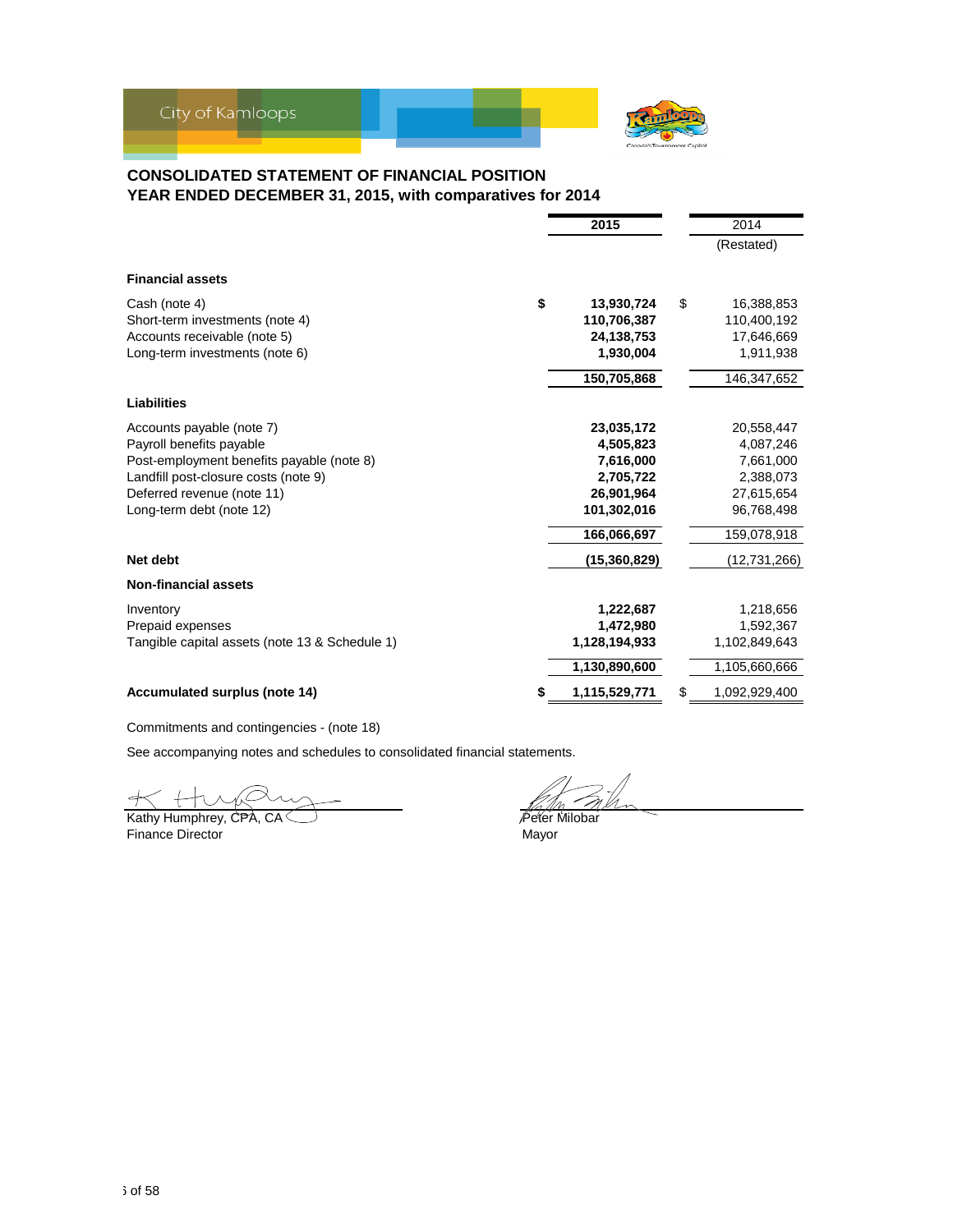

# **CONSOLIDATED STATEMENT OF OPERATIONS AND ACCUMULATED SURPLUS YEAR ENDED DECEMBER 31, 2015, with comparatives for 2014**

|                                                              | 2015 Fiscal<br>Plan  | 2015                   | 2014          |
|--------------------------------------------------------------|----------------------|------------------------|---------------|
|                                                              | (note 20)            |                        |               |
| Revenue (note 15)                                            |                      |                        |               |
| Taxation (note 16)                                           | \$<br>100,697,479 \$ | 100,774,087 \$         | 97,394,963    |
| Development levies utilized                                  | 10,205,569           | 6,781,829              | 4,290,421     |
| Fees, rates and sales of service                             | 58,734,568           | 58,160,791             | 56,343,806    |
| Government transfers (note 17)                               | 23,093,071           | 21,774,464             | 19,020,044    |
| 2013 community works deferred revenue                        |                      |                        | 3,347,676     |
| Investment income                                            | 4,689,954            | 5,049,604              | 4,524,962     |
| Private contributions                                        | 339,569              | 9,294,325              | 17,819,210    |
|                                                              | 197,760,210          | 201,835,100            | 202,741,082   |
| <b>Expenses (note 15)</b>                                    |                      |                        |               |
| Cemetery                                                     | 635,230              | 669,832                | 764,424       |
| Community development                                        | 4,912,325            | 4,300,512              | 5,906,696     |
| Corporate administration                                     | 13,375,040           | 11,008,500             | 9,943,429     |
| <b>Environmental services</b>                                | 267,701              | 233,140                | 259,390       |
| Fire services                                                | 16,380,738           | 19,573,886             | 17,259,224    |
| Infrastructure maintenance                                   | 24,143,704           | 26,543,538             | 22,556,170    |
| Legislative and enforcement                                  | 5,569,091            | 5,688,962              | 5,240,498     |
| Parks, recreation and cultural services                      | 36,172,042           | 35,854,004             | 37,769,086    |
| Police services                                              | 27,538,174           | 23,340,339             | 23,475,807    |
| <b>Public transit</b>                                        | 16,977,647           | 16,494,250             | 15,893,214    |
| Solid waste                                                  | 7,652,927            | 8,059,367              | 7,465,658     |
| Water utility                                                | 15,977,448           | 15,862,633             | 16,622,902    |
| Sewer utility                                                | 10,061,669           | 8,707,701              | 7,550,884     |
| Kamloops Airport Authority Society                           | 1,980,784            | 2,130,454              | 2,036,668     |
| Venture Kamloops Business Development Society                | 619,333              | 767,611                | 629,062       |
|                                                              | 182,263,853          | 179,234,729            | 173,373,112   |
| Annual surplus                                               | 15,496,357           | 22,600,371             | 29,367,970    |
| Accumulated surplus, beginning of year, as previously stated |                      | 1,091,268,115          | 1,061,900,145 |
| Prior period adjustment (note 2)                             |                      | 1,661,285              | 1,661,285     |
| Accumulated surplus, beginning of year, as restated          |                      | 1,092,929,400          | 1,063,561,430 |
| Accumulated surplus, end of year                             |                      | \$<br>1,115,529,771 \$ | 1,092,929,400 |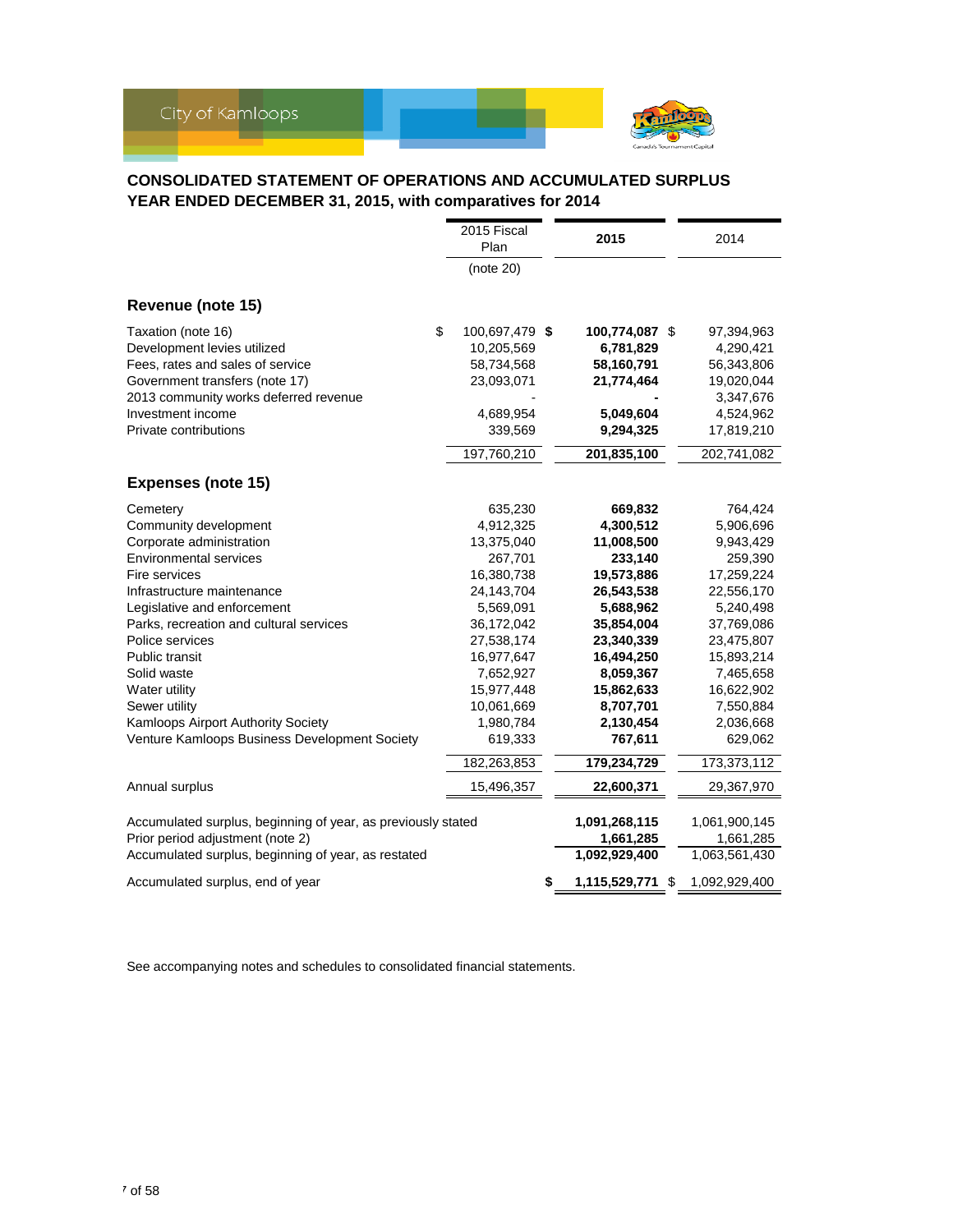

# **CONSOLIDATED STATEMENT OF CHANGES IN NET DEBT YEAR ENDED DECEMBER 31, 2015, with comparatives for 2014**

|                                                                                                                                                                   |    | 2015 Fiscal<br>Plan<br>(note 20) | 2015                         | 2014                       |
|-------------------------------------------------------------------------------------------------------------------------------------------------------------------|----|----------------------------------|------------------------------|----------------------------|
| Annual surplus                                                                                                                                                    | \$ | 15,496,357                       | \$<br>22,600,371             | \$<br>29,367,970           |
| Acquisition of tangible capital assets (schedule 1)<br>Amortization of tangible capital assets (schedule 1)<br>Net book value of tangible capital assets disposed |    | (98,872,345)<br>26,761,379       | (54, 937, 199)<br>27,364,415 | (59,808,937)<br>26,761,379 |
| (schedule 1)                                                                                                                                                      |    |                                  | 2,227,494                    | 3,974,418                  |
| Increase in prepaid expenses<br>Decrease (increase) in inventory                                                                                                  |    |                                  | 119,387<br>(4,031)           | (698, 856)<br>(42, 424)    |
| Change in net financial assets (debt)                                                                                                                             |    | (56.614.609)                     | (2,629,563)                  | (446, 450)                 |
| Net debt, beginning of the year                                                                                                                                   |    | (12,731,266)                     | (12,731,266)                 | (12, 284, 816)             |
| Net debt, end of the year                                                                                                                                         | S  | (69, 345, 875)                   | (15, 360, 829)               | (12,731,266)               |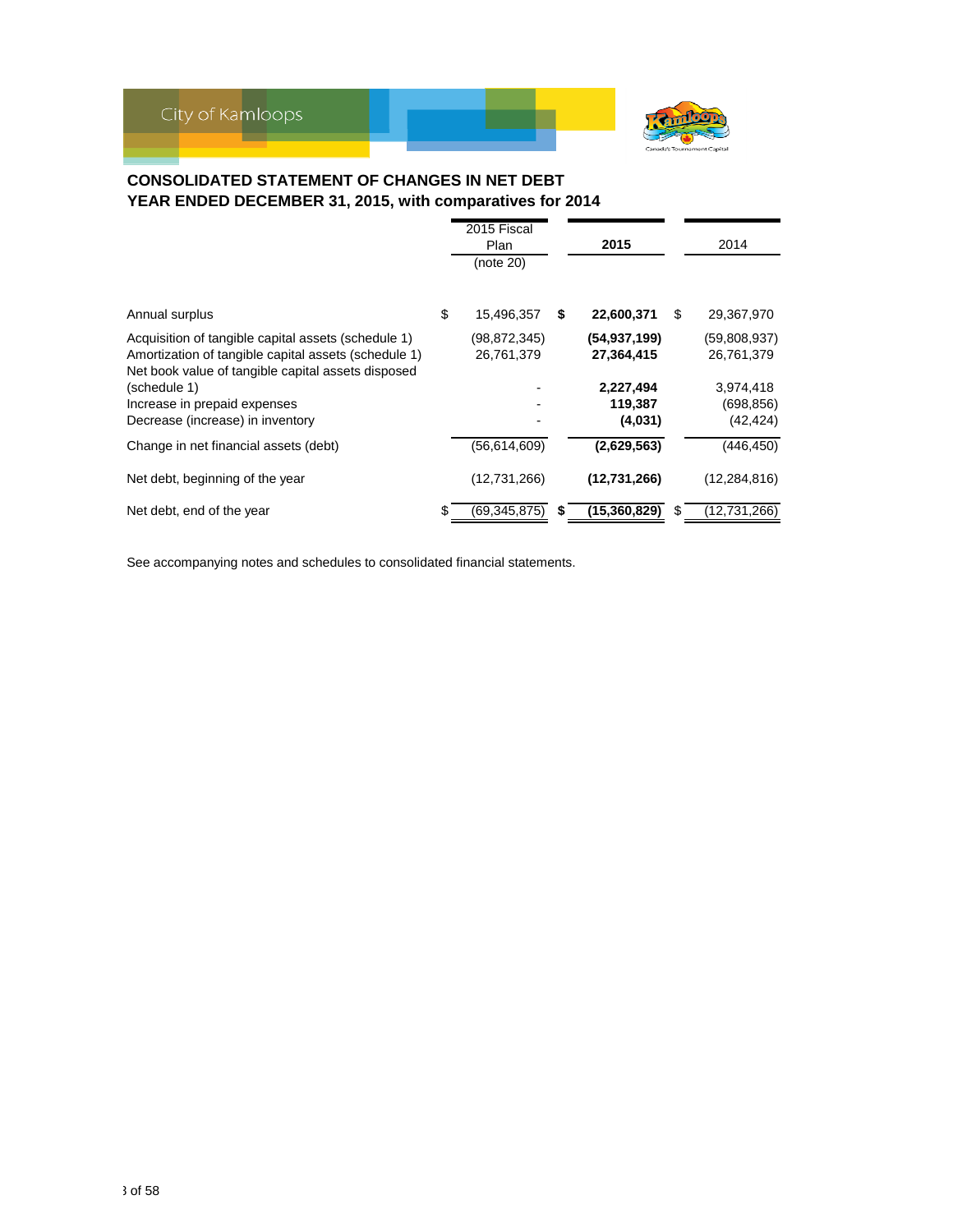

## **CONSOLIDATED STATEMENT OF CASH FLOWS YEAR ENDED DECEMBER 31, 2015, with comparatives for 2014**

|                                                                                                                                                                                                                                                                                                            | 2015                                                                   | 2014                                                                            |
|------------------------------------------------------------------------------------------------------------------------------------------------------------------------------------------------------------------------------------------------------------------------------------------------------------|------------------------------------------------------------------------|---------------------------------------------------------------------------------|
|                                                                                                                                                                                                                                                                                                            |                                                                        |                                                                                 |
| Cash provided by (used for):                                                                                                                                                                                                                                                                               |                                                                        |                                                                                 |
| <b>Operating transactions:</b><br>Annual surplus                                                                                                                                                                                                                                                           | \$<br>22,600,371<br>\$                                                 | 29,367,970                                                                      |
| Items not involving cash:<br>Amortization of tangible capital assets<br>Increase (decrease) in post-employment benefits payable<br>Increase (decrease) in landfill post-closure costs<br>Loss (gain) on disposal of tangible capital assets<br>Private contributions                                       | 27,364,415<br>(45,000)<br>317,649<br>1,318,766<br>(7,821,792)          | 26,761,379<br>56,000<br>9,801<br>1,674,524<br>(16,641,540)                      |
| Changes in non-cash operating items:<br>Decrease (increase) in accounts receivable<br>Decrease (increase) in inventory<br>Decrease (increase) in prepaid expenses<br>Increase (decrease) in accounts payable<br>Increase (decrease) in payroll benefits payable<br>Increase (decrease) in deferred revenue | (6,492,084)<br>(4,031)<br>119,387<br>2,476,725<br>418,577<br>(713,690) | 3,750,927<br>(42, 424)<br>(698, 856)<br>(4, 556, 773)<br>336,224<br>(2,748,262) |
|                                                                                                                                                                                                                                                                                                            | 39,539,293                                                             | 37,268,970                                                                      |
| <b>Capital transactions:</b><br>Tangible capital asset additions<br>Proceeds from sale of tangible capital assets                                                                                                                                                                                          | (47, 115, 407)<br>908,729<br>(46, 206, 678)                            | (43, 167, 397)<br>2,299,894<br>(40, 867, 503)                                   |
| <b>Investing transactions:</b>                                                                                                                                                                                                                                                                             |                                                                        |                                                                                 |
| Decrease (increase) in short-term investments<br>Decrease (increase) in long-term investments                                                                                                                                                                                                              | (306, 195)<br>(18,066)<br>(324, 261)                                   | 5,512,788<br>(1,565,210)<br>3,947,578                                           |
| <b>Financing transactions:</b><br>Proceeds from issuance of long-term debt                                                                                                                                                                                                                                 | 13,675,260                                                             | 8,211,200                                                                       |
| Principal repayments on long-term debt                                                                                                                                                                                                                                                                     | (9, 141, 743)                                                          | (8,276,938)                                                                     |
|                                                                                                                                                                                                                                                                                                            | 4,533,517                                                              | (65, 738)                                                                       |
| Increase (decrease) in cash for the year                                                                                                                                                                                                                                                                   | (2,458,129)                                                            | 283,307                                                                         |
| Cash, beginning of the year                                                                                                                                                                                                                                                                                | 16,388,853                                                             | 16,105,546                                                                      |
| Cash, end of the year                                                                                                                                                                                                                                                                                      | \$<br>13,930,724<br>\$                                                 | 16,388,853                                                                      |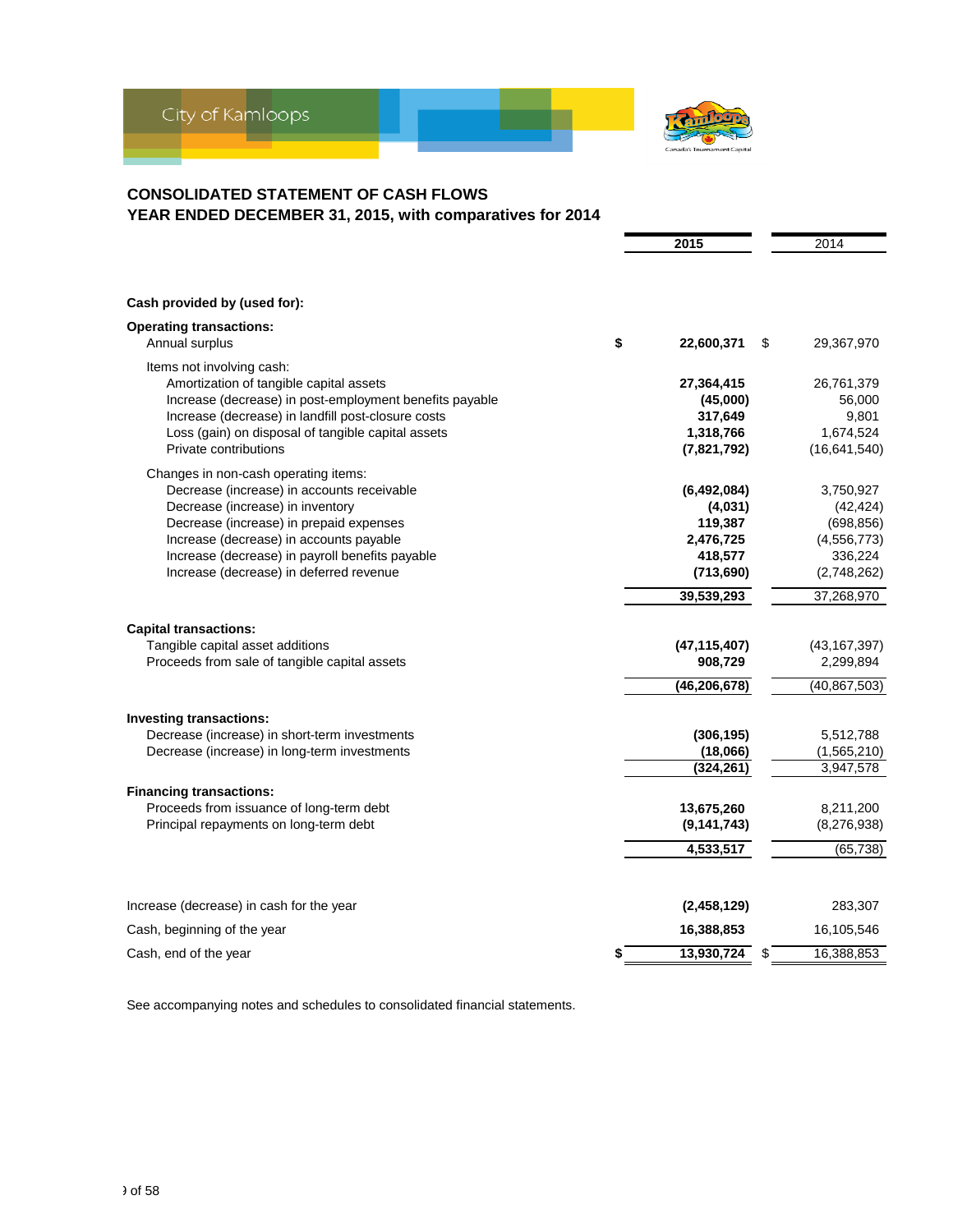

The City of Kamloops (the "City") was incorporated in 1893 under statute of the Province of British Columbia. Its principal activities include the provision of local government services to residents of the incorporated area. These include cemetery; community development; fire; infrastructure maintenance; legislative and enforcement; parks, recreation and leisure; police; public transit; solid waste; water utility; sewer utility and fiscal services. The City is also responsible for the Kamloops Airport Authority Society and the Venture Kamloops Business Development Society.

#### **1 . Significant accounting policies:**

(a) Basis of presentation:

The consolidated financial statements of the City have been prepared, in all material respects, in accordance with Canadian public sector accounting standards for local governments as recommended by the Public Sector Accounting Board (PSAB) of the Chartered Professional Accountants of Canada (CPAC).

(b) Basis of accounting:

The basis of accounting followed in these financial statements is an accrual method and includes revenues in the period in which the transactions or events occurred that gave rise to the revenues and expenses in the period the goods and services were acquired and a liability was incurred.

(c) Basis of consolidation:

The consolidated financial statements include the accounts of the Kamloops Airport Authority Society and the Venture Kamloops Business Development Society. Separate audited financial statements have also been prepared for the societies. Inter-fund balances and transactions have been eliminated.

The Kamloops Airport Authority Society and the Venture Kamloops Business Development Society are controlled by the City through its appointment of the members of each society. The consolidated financial statements include all accounts of these societies.

(d) Revenue recognition:

Revenues are accounted for in the period in which the transactions or events occurred that gave rise to the revenues and the amounts to be received can be reasonably estimated and collection is reasonably assured.

Taxation for municipal purposes is recorded as revenue in the period the taxes are levied.

User charges, fees, and other amounts collected for which the City has an obligation to perform or provide a future service are deferred until the service is provided.

Contributions or other funding received which has externally imposed restrictions are initially accounted for as deferred revenue and then recognized as revenue when used for the specific purpose.

Contributions received in-kind are recognized as revenue in the period received at the fair market value at the time of the contribution.

(e) Government transfers:

Government transfers are recognized as revenue in the financial statements when the transfer is authorized and any eligibility criteria are met, except to the extent that transfer stipulations give rise to an obligation that meets the definition of a liability. Transfers are recognized as deferred revenue when transfer stipulations give rise to a liability. Transfer revenue is recognized in the statement of operations as the stipulation liabilities are settled.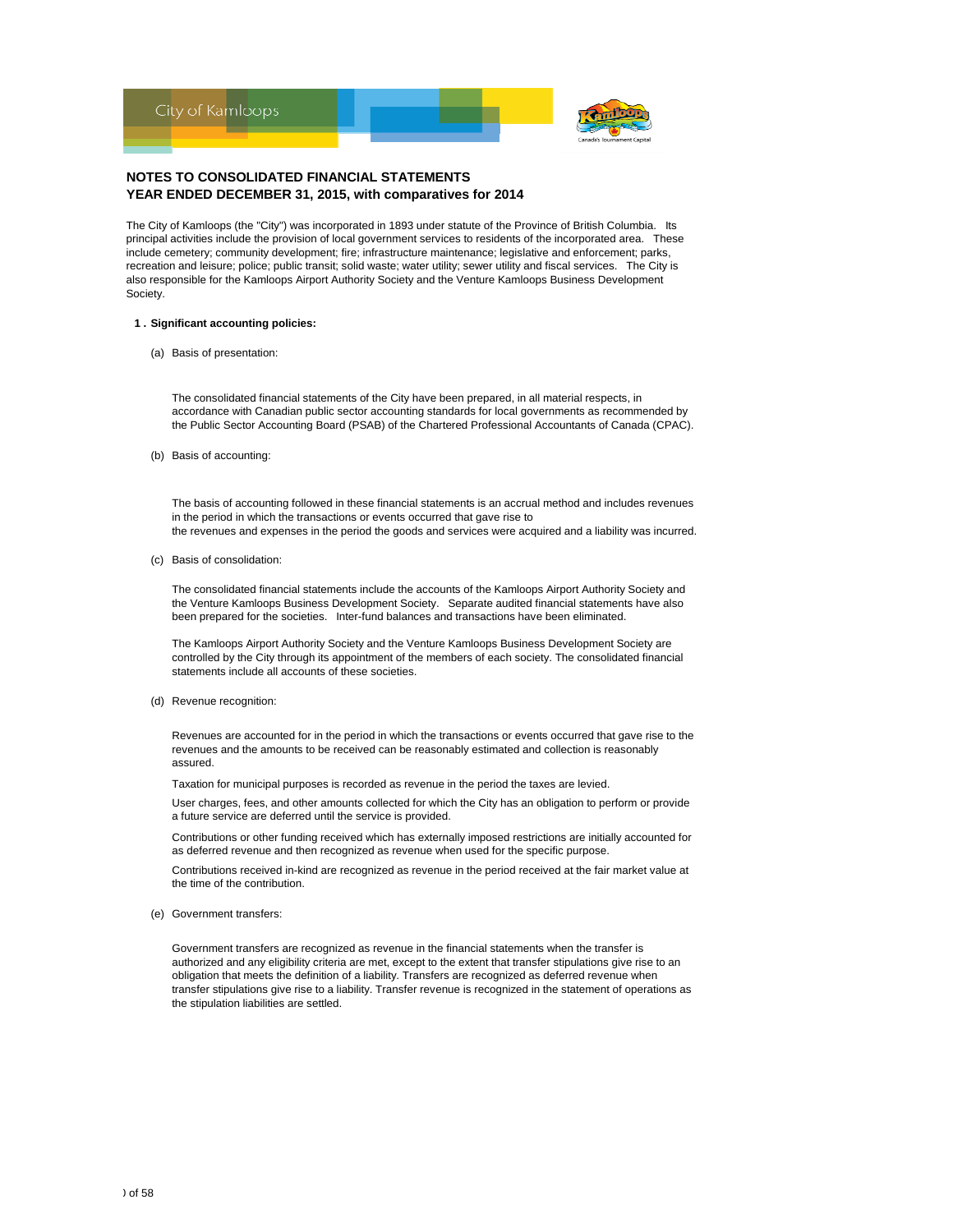

#### **1 . Significant accounting policies (continued):**

(f) Inventory:

Inventory is valued at the lower of cost and net realizable value with cost determined by the average cost method.

(g) Investments:

Short-term investments and investments are recorded at cost, which approximates net realizable value.

(h) Tangible capital assets:

Tangible capital assets are recorded at cost less accumulated amortization and are classified according to their functional use. Costs include all costs directly attributable to the acquisition or construction of the tangible capital asset including transportation costs, design and engineering fees, legal fees and site preparation costs.

Assets were amortized using the straight line method. There are several different amortization periods used for each major category of assets, as follows:

| Land                     | No amortization taken |
|--------------------------|-----------------------|
| Site improvements        | $5 - 50$ years        |
| Equipment                | $5 - 10$ years        |
| <b>Buildings</b>         | 15 - 50 years         |
| Transportation network   | 10 - 75 years         |
| Water network            | 10 - 75 years         |
| Sanitary network         | 10 - 75 years         |
| Drainage network         | 10 - 75 years         |
| Communication network    | 20 years              |
| Computing infrastructure | $4 - 10$ years        |

Amortization is not taken on tangible capital assets until they are ready for use. The City holds several works of art and historic treasures that have not been included in the tangible capital assets, including displays at the museum, statues located throughout the City and various works of art and decorations in the facilities.

(i) Non-financial assets:

Non-financial assets are held for use in the provision of goods and services but are not available to discharge existing liabilities. These assets have a useful life extending beyond the current year and are not intended for sale in the ordinary course of operations.

(j) Long-term debt:

Long-term debt is recorded net of any related sinking fund balances. Debt service charges, including principal and interest, are charged against current revenue in the period in which they occur.

(k) Reserves:

Reserves for operating and capital purposes represent amounts reserved either internally or by statute for specific future purposes.

(l) Contaminated sites:

> Governments are required to accrue a liability for the costs to remediate a contaminated site. Liabilities are recognized when an environmental standard exists, contamination exceeds the standard, the government has responsibility for remediation, future economic benefits will be given up and a reasonable estimate can be made.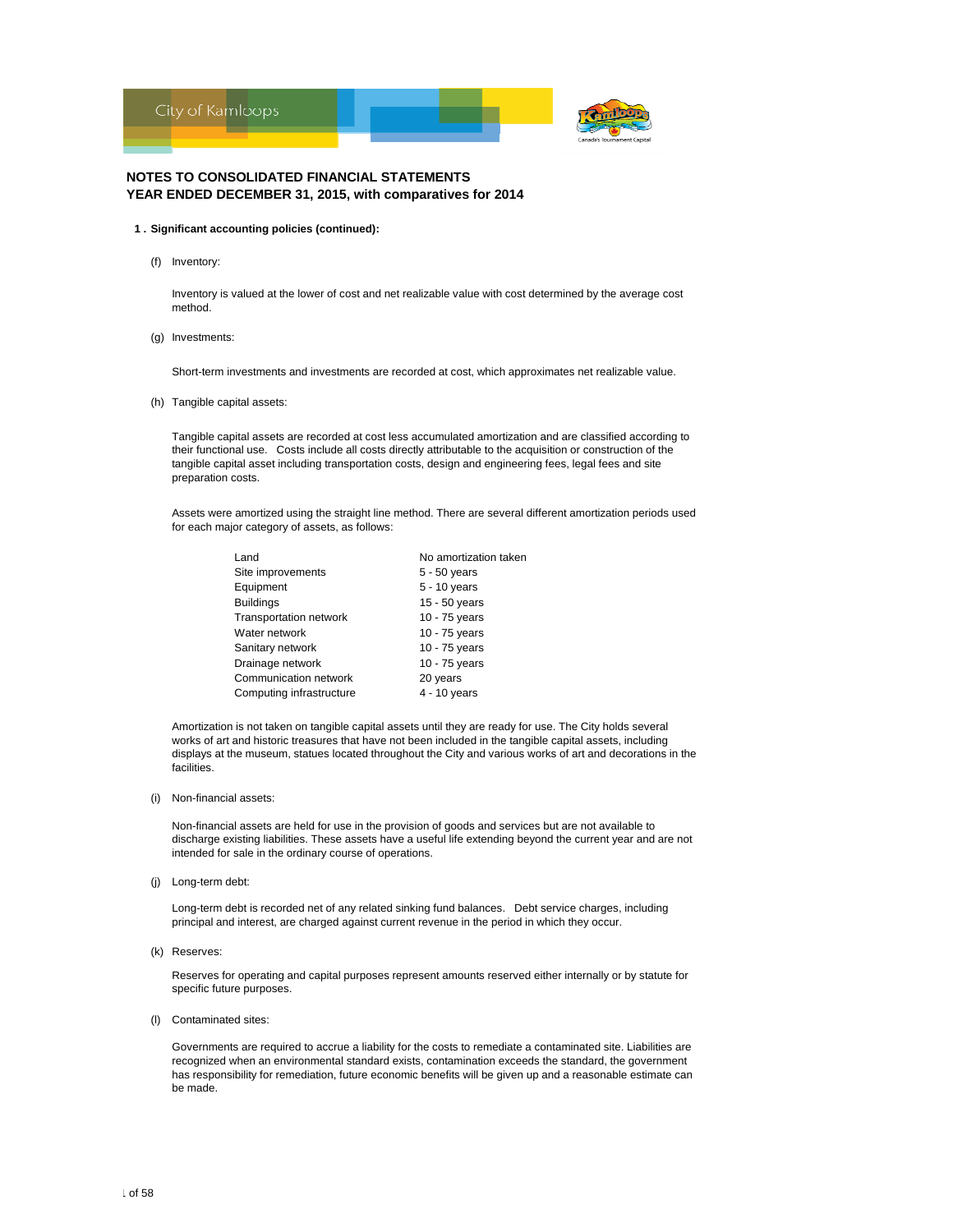

#### **1 . Significant accounting policies (continued):**

(m) Use of estimates:

The preparation of financial statements in accordance with Canadian public sector accounting standards requires management to make estimates and assumptions that have an effect on the reported amounts of assets and liabilities and the disclosure of contingent assets and liabilities at the date of the financial statements and the reported amounts of revenue and expenses during the year. Actual results could be different from those estimates. Significant estimates in these financial statements include the postemployment benefit payable and the landfill post-closure costs.

(n) Landfill post-closure costs:

The City is required to fund the closure of its landfill sites and to provide for the post-closure care of the facilities. Closure and post-closure activities include the final cover, landscaping, surface and groundwater monitoring, leachate control and visual inspection. The requirement is being provided for over the estimated life of the landfill sites based on the respective usage of each facility.

(o) Retirement benefits and other employee benefit plans:

The City's contributions due during the period to its multi-employer defined benefit plan are expensed as incurred. The costs of other pensions and other retirement benefits that accumulate over the period of service provided by employees are actuarially determined using the projected benefit method prorated on services based on management's best estimate of retirement ages, inflation rates, investment returns, wage and salary escalation, insurance and health care costs trends, employee turnover and discount rates. Actuarial gains and losses are amortized on a straight-line basis over the expected average remaining service life of the employee group.

#### **2 . Prior period adjustment**

During the transition to the contaminated sites standard, there was one parcel of land identified that was owned by the City but not included as a tangible capital asset. These financial statements have been adjusted to capitalize the land.

The changes to the 2014 amounts as reported in these statements to the amounts reported in the 2014 consolidated financial statements are:

| Net book value of tangible capital assets, beginning of year increased |      | 1.661.285 |
|------------------------------------------------------------------------|------|-----------|
| Net book value of tangible capital assets, end of the year increased   | - 95 | 1.661.285 |
| Accumulated surplus, beginning of year increased                       |      | 1.661.285 |
| Accumulated surplus, end of the vear increased                         | - 96 | 1.661.285 |

#### **3 . Segmented Information**

The City of Kamloops is a diversified municipal government institution that provides a wide range of services to its citizens. Distinguishable functional segments have been separately disclosed. The nature of the segments and the activities they encompass are as follows; and quantitative data on these segments can be found in note 15.

#### **Cemetery:**

This segment captures all of the revenue and expenses associated with Cemetery operations including providing services to the public and maintenance of the cemetery infrastructure.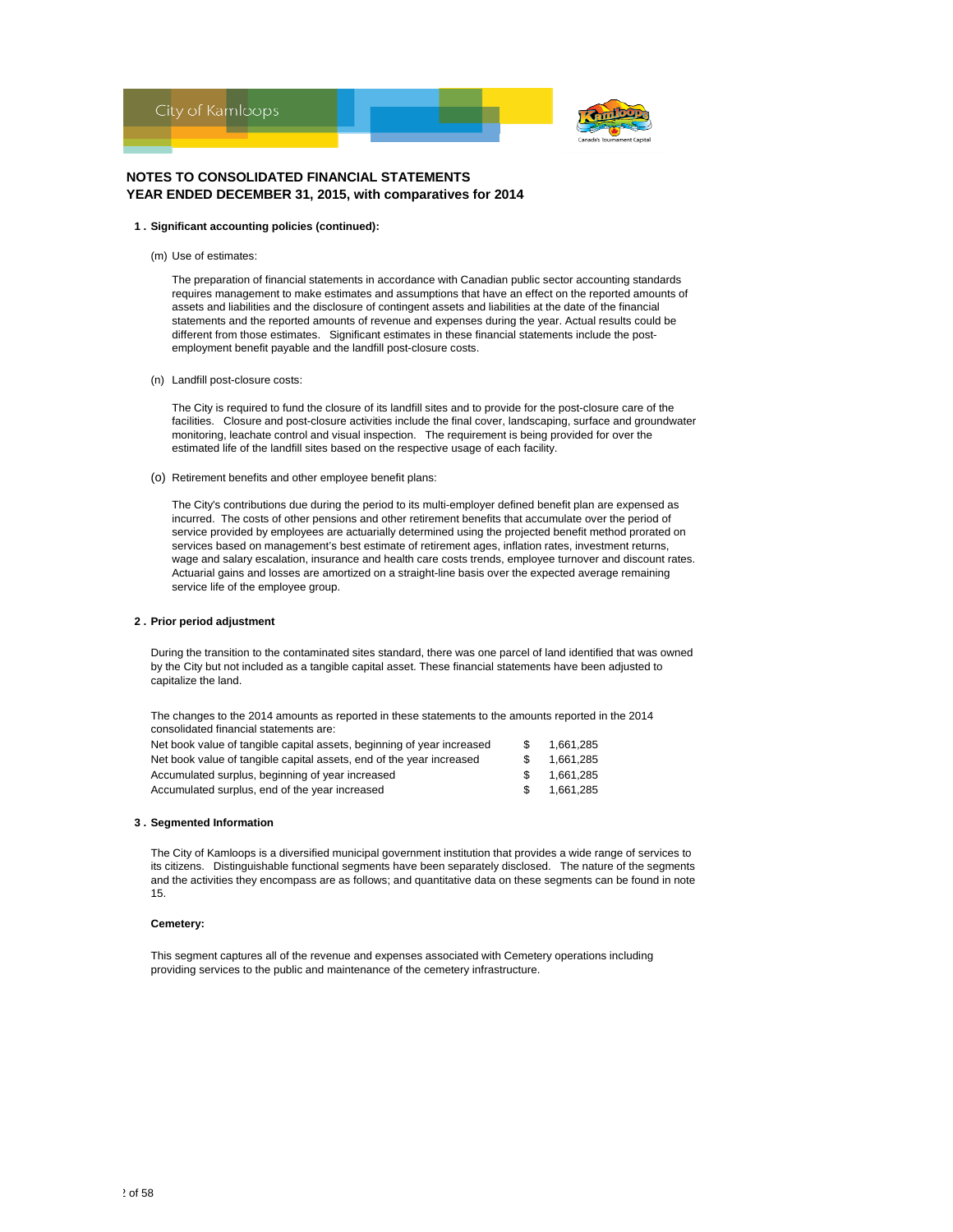

#### **3 . Segmented Information (continued)**

#### **Community development:**

This segment includes almost all of the activities of the Planning, Engineering and Development Services Department including Building Permits, Business Licenses, Zoning, Development Applications and Engineering Services. The only function of the Planning Development and Engineering Services department that has been separated into its own segment is the Public Transit function.

#### **Corporate administration:**

This segment includes all of the internal support service functions of the corporation. This includes Human Resources, Information Technology, Finance and the Chief Administration Officer's department. All of these functions are typical to all medium to large corporations, either private or public.

#### **Environmental services:**

This segment includes all of the operating activities of the Environmental Services Division.

#### **Fire services:**

This segment includes all of the operating activities of the Fire and Rescue Services Division including fire prevention, suppression and education. This function also includes maintenance of the fire department fleet and operation of the Fire Training Centre.

#### **Infrastructure maintenance:**

This segment includes all of the function of the Public Works department that involve the repair and maintenance of the City's infrastructure assets including the road network, the stormwater (drainage) network, administrative buildings and the City's vehicle fleet. Maintenance of the recreation buildings and park assets are not included in this segment.

#### **Legislative and enforcement:**

This segment includes the functions related to the legislative operations of the City. This encompasses revenue and expenses directly related to City Council, the City Clerk's office, bylaw enforcement, parking and animal control.

#### **Parks, recreation and cultural services:**

All operating activities of the Parks, Recreation and Cultural Services department are included in this segment. This includes the revenue expenses to provide recreation and cultural programs throughout the City as well as repair and maintenance of the buildings and other infrastructure used to provide these programs.

#### **Police services:**

This segment includes all of the operating activities of the Police Services Division. This includes the activities of the RCMP and the municipal staff who support these activities.

#### **Public transit:**

This segment includes all of the operating activities of the Public Transit Division.

#### **Solid waste:**

Included in this segment is all of the revenue and expenses related to the collection and disposal of the residents garbage and recycling products.

#### **Water utility:**

This segment includes all of the operating activities related to the treatment and distribution of water throughout the City.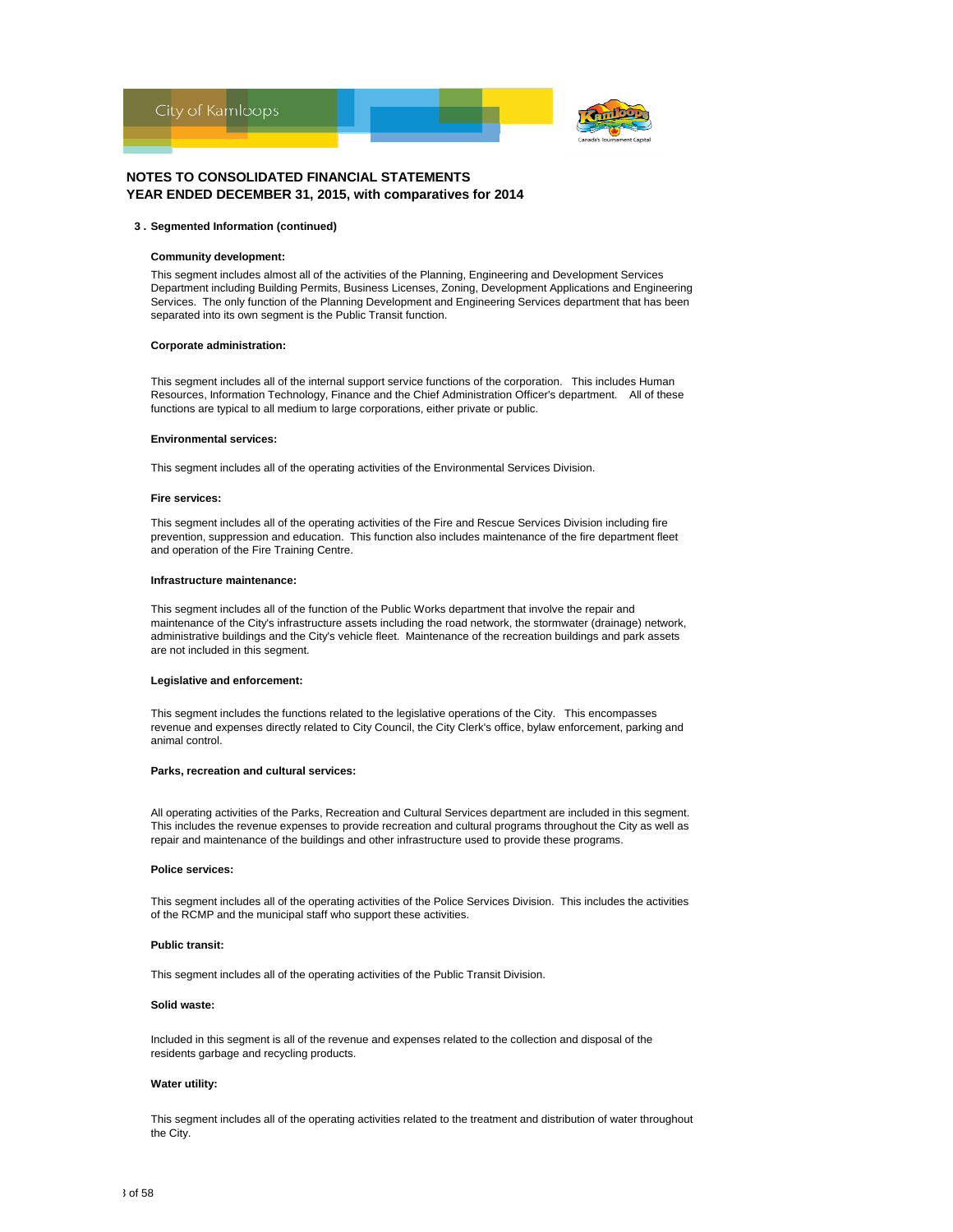

#### **3 . Segmented Information (continued)**

#### **Sewer utility:**

This segment includes all of the operating activities related to the collection and treatment of wastewater (sewage) throughout the City.

#### **Kamloops Airport Authority Society:**

This segment includes all of the operating activities of the Kamloops Airport Authority Society whose mandate is to oversee the operation of the Kamloops Airport and the repair and maintenance of its assets.

#### **Venture Kamloops Business Development Society:**

This segment includes all of the operating activities of the Venture Kamloops Business Development Society.

#### **Tangible capital asset acquisition:**

This segment identifies the revenue sources and use of operating equity and reserves to acquire capital assets and increase the capital equity.

#### **4 . Cash and short-term investments:**

|                                               | 2015                | 2014        |
|-----------------------------------------------|---------------------|-------------|
| Consolidated cash                             | \$<br>13,930,724 \$ | 16,388,853  |
| Consolidated short-term investments           | 110,706,387         | 110.400.192 |
|                                               | 124,637,111         | 126.789.045 |
| Restricted cash and short-term investments:   |                     |             |
| <b>Statutory reserves</b>                     | 37,413,813          | 36.807.656  |
| Development cost charges                      | 7,168,170           | 9,486,632   |
| Kamloops Airport Authority Society            | 2,996,728           | 4,357,351   |
| Venture Kamloops Business Development Society | 70.353              | 115.637     |
| Unrestricted cash and short-term investments  | 76,988,047          | 76,021,769  |
|                                               | 124.637.111 \$      | 126.789.045 |
|                                               |                     |             |

The maturity dates of the short-term investments held directly by the City range from March 28, 2016 to March 30, 2027. The interest rates earned on these investments range from 0.85% to 6.17%. The market value of cash and short term investments is \$113,482,717 (2014 - \$129,029,625).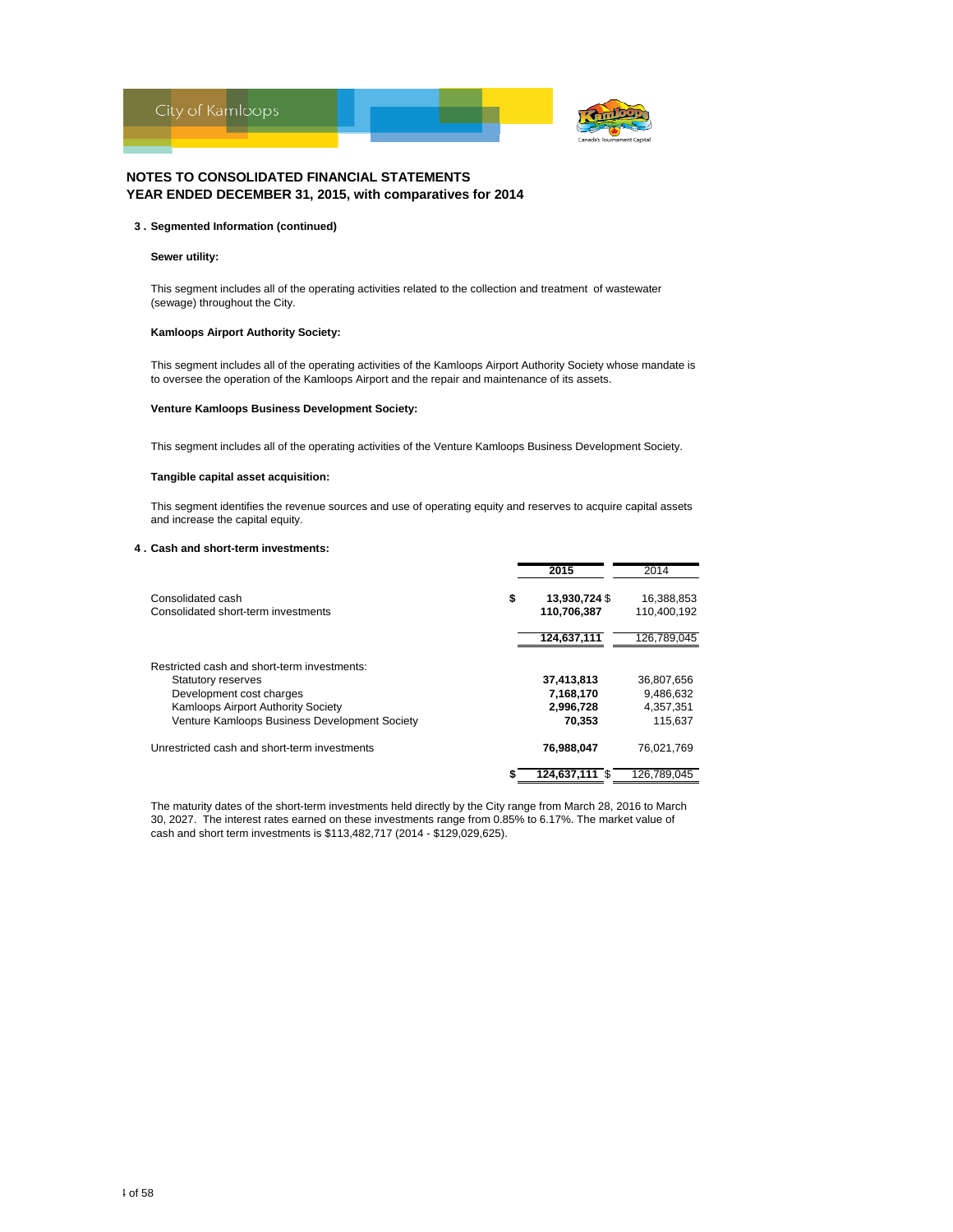

#### **5 . Accounts Receivable:**

|                                                | 2015               | 2014       |
|------------------------------------------------|--------------------|------------|
| General fund:                                  |                    |            |
| <b>Taxes</b>                                   | \$<br>4,902,588 \$ | 4,052,375  |
| Utilities                                      | 1,771,156          | 1,558,775  |
| Trade                                          | 8,010,708          | 4,779,437  |
| Accrued interest                               | 972,981            | 1,424,357  |
| Province of British Columbia                   | 371,164            | 5,317      |
| Government of Canada                           | 837,441            | 541,346    |
|                                                | 16,866,038         | 12,361,607 |
| <b>Water Fund:</b>                             |                    |            |
| Trade                                          | 3,350,360          | 2,779,700  |
|                                                | 3,350,360          | 2,779,700  |
| Sewer Fund:                                    |                    |            |
| Trade                                          | 2,195,604          | 1,737,867  |
| Province of British Columbia                   | 208,796            | 463,918    |
|                                                | 2,404,400          | 2,201,785  |
| <b>Kamloops Airport Authority Society:</b>     |                    |            |
| Trade                                          | 488,361            | 299,473    |
| Government of Canada                           | 1,005,930          |            |
|                                                | 1,494,291          | 299,473    |
| Venture Kamloops Business Development Society: |                    |            |
| Trade                                          | 23,664             | 4,104      |
|                                                | 24,138,753 \$      | 17,646,669 |

#### **6 . Long-term investments:**

The City's long-term investments are held by the British Columbia Community Foundation in seven endowment funds; the City of Kamloops Centennial Fund "A", the City of Kamloops Centennial Fund "B", the 1979 Winter Games Legacy Fund, the 1993 Canada Summer Games Fund, the 2006 BC Summer Games Legacy Fund, the Art Gallery Reserve Fund and the Arts Legacy Fund. All of the income earned in the City of Kamloops Centennial Fund "A" is re-invested in the fund. 90% of the income earned in the City of Kamloops Centennial Fund "B" is returned to the City to support the grant-in-aid program and the remaining 10% is re-invested in the fund. 75% of the income earned in the 1979 Winter Games Sports Legacy Fund is distributed to the City and the remaining 25% is re-invested in the fund. All of the income earned in the 1993 Canada Summer Games Legacy Fund is re-invested in the fund. 75% of the income earned in the 2006 BC Summer Games Legacy Fund is distributed back to the City and the remaining 25% is re-invested in the fund. All of the income earned in the Art Gallery Reserve Fund is distributed to the City. 75% of the income earned in the Arts Legacy Fund is distributed back to the City and the remaining 25% is re-invested in the fund.

#### **7 . Accounts payable:**

|                                                       | 2015                | 2014       |
|-------------------------------------------------------|---------------------|------------|
| General fund:                                         |                     |            |
| Trade                                                 | \$<br>16,770,291 \$ | 12.710.960 |
| Payroll and benefits                                  | 815.321             | 2,683,323  |
| Province of British Columbia                          | 90.195              | 318.926    |
| Government of Canada                                  | 4,593,387           | 4.697.589  |
|                                                       | 22,269,194          | 20,410,798 |
| <b>Kamloops Airport Authority Society:</b>            |                     |            |
| Trade                                                 | 726.656             | 103.480    |
| <b>Venture Kamloops Business Development Society:</b> |                     |            |
| Trade                                                 | 39,322              | 44,169     |
|                                                       | 23,035,172 \$       | 20.558.447 |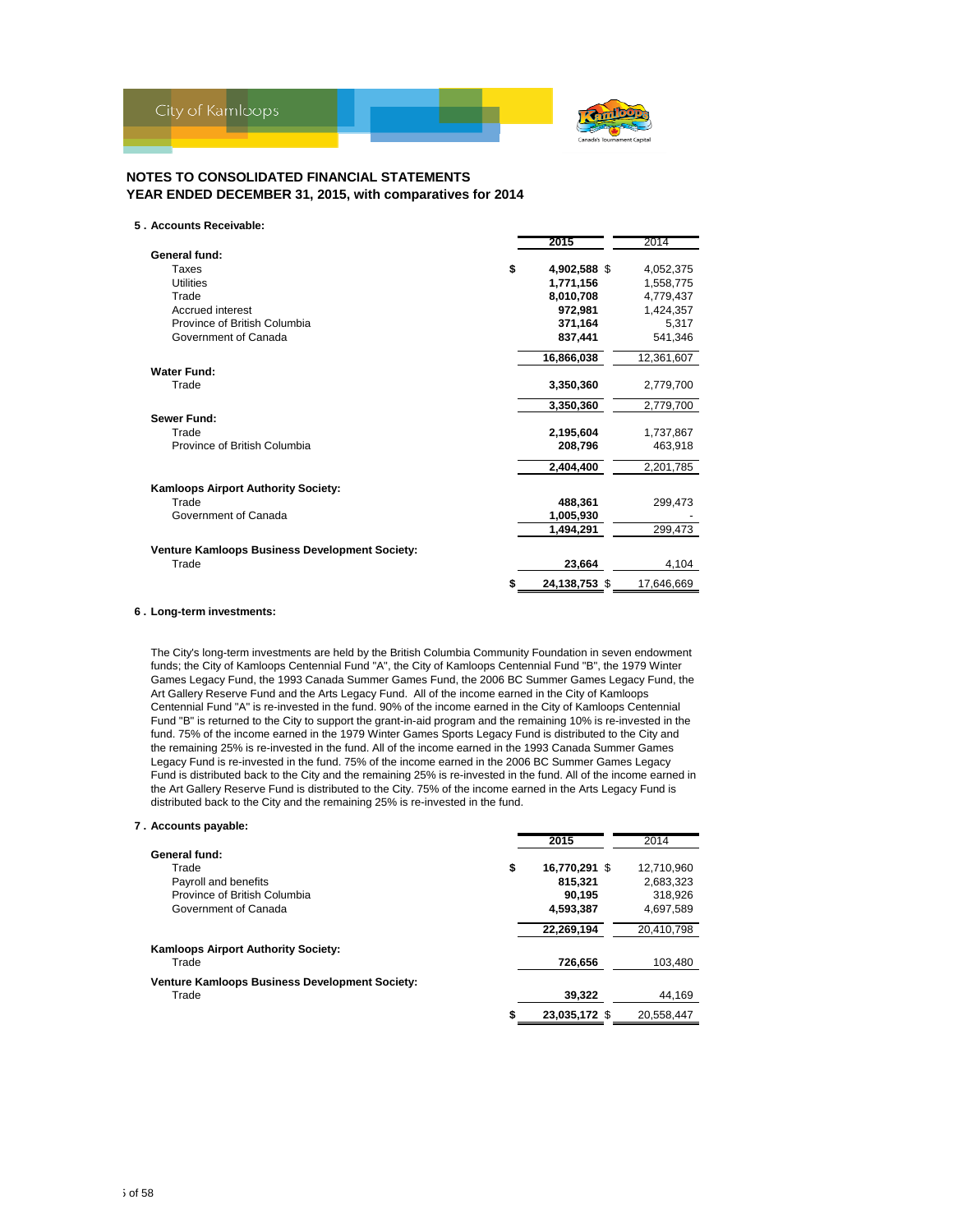

#### **8 . Post-employment benefits payable:**

The City of Kamloops sponsors a defined benefit plan for retirement benefits other than pensions for certain employees. The plan provides for a payout of accumulated sick leave for CUPE local 900 employees; an early retirement incentive payment and deferred vacation payout for IAFF local 913 employees; and an early retirement incentive payment for Management employees.

Total benefit payments paid during the year were \$657,000 (2014 - \$507,000). The plan does not require any contribution from employees. The retirement benefit liability at December, 31, 2015 includes the following components:

|                                                                                                                                                                                          |    | 2015                                                                      | 2014                                                                   |
|------------------------------------------------------------------------------------------------------------------------------------------------------------------------------------------|----|---------------------------------------------------------------------------|------------------------------------------------------------------------|
| Accrued benefit obligation - opening balance<br>Current service cost<br>Interest cost<br>Benefits paid<br>Actuarial gain/(loss) - current<br>Accrued benefit obligation - ending balance | \$ | 7,661,000 \$<br>601,000<br>243.000<br>(657,000)<br>(232,000)<br>7,616,000 | 7,605,000<br>601,000<br>314.000<br>(507,000)<br>(352,000)<br>7,661,000 |
| Unamortized net actuarial (loss)/gain<br>Funding excess<br>Post-employment benefit payable                                                                                               | S  | 7,616,000 \$                                                              | 7,661,000                                                              |

Actuarial valuations for accounting purposes are performed using the projected benefit method prorated on services. The most recent actuarial report was prepared on January 29, 2016 using data as of December 31, 2015. The accrued benefit obligation shown for 2014 is based on amounts included in the 2012 valuation.

The actuarial valuation was based on a number of assumptions about future events, such as inflation rates, interest rates, wage and salary increases, and employee turnover and mortality. The assumptions used reflect the City's best estimates. The expected inflation rate is 3.25% (2014 - 3.25%). The discount rate used to determine the accrued benefit obligation is 3.2% (2014 - 3.1%).

The retirement benefit expense is included in the statement of operations and accumulated surplus as a component of program expenses. The retirement benefit interest expense is included in the public debt interest expense. The prior period cost of plan amendment is included in the current expenses for the year indicated.

#### **9 . Landfill post-closure costs:**

The City of Kamloops operates two solid waste landfill sites in the Kamloops area and assumes certain obligations for the landfill sites including closure and post closure liabilities. The reported liabilities are based on estimates and assumptions with respect to events extending over the remaining life of each of the landfills. The estimates and assumptions are provided through an independent assessment conducted in 2014 with the results available in 2015. The liability and annual expense is calculated based on the ratio of current usage to total capacity of the site and the estimated future cash flows associated with closure and post-closure activities stated in current (2015) dollars. The aggregate liability for closure and post-closure costs for the two landfills is \$2,705,722 (2014 = \$2,388,073).

The main landfill at the Mission Flats site is expected to serve until 2044 with 25 years needed for post-closure care based on the independent assessment. The remaining capacity of the landfill site is estimated at 3.48 million cubic meters, which is 81% of the site's total capacity. Approximately 60% of landfill closure will be completed while the landfill is still in operation with costs associated with the closure being charged to expenses when they are incurred. To date \$1,997,048 has been spent on progressive closure costs.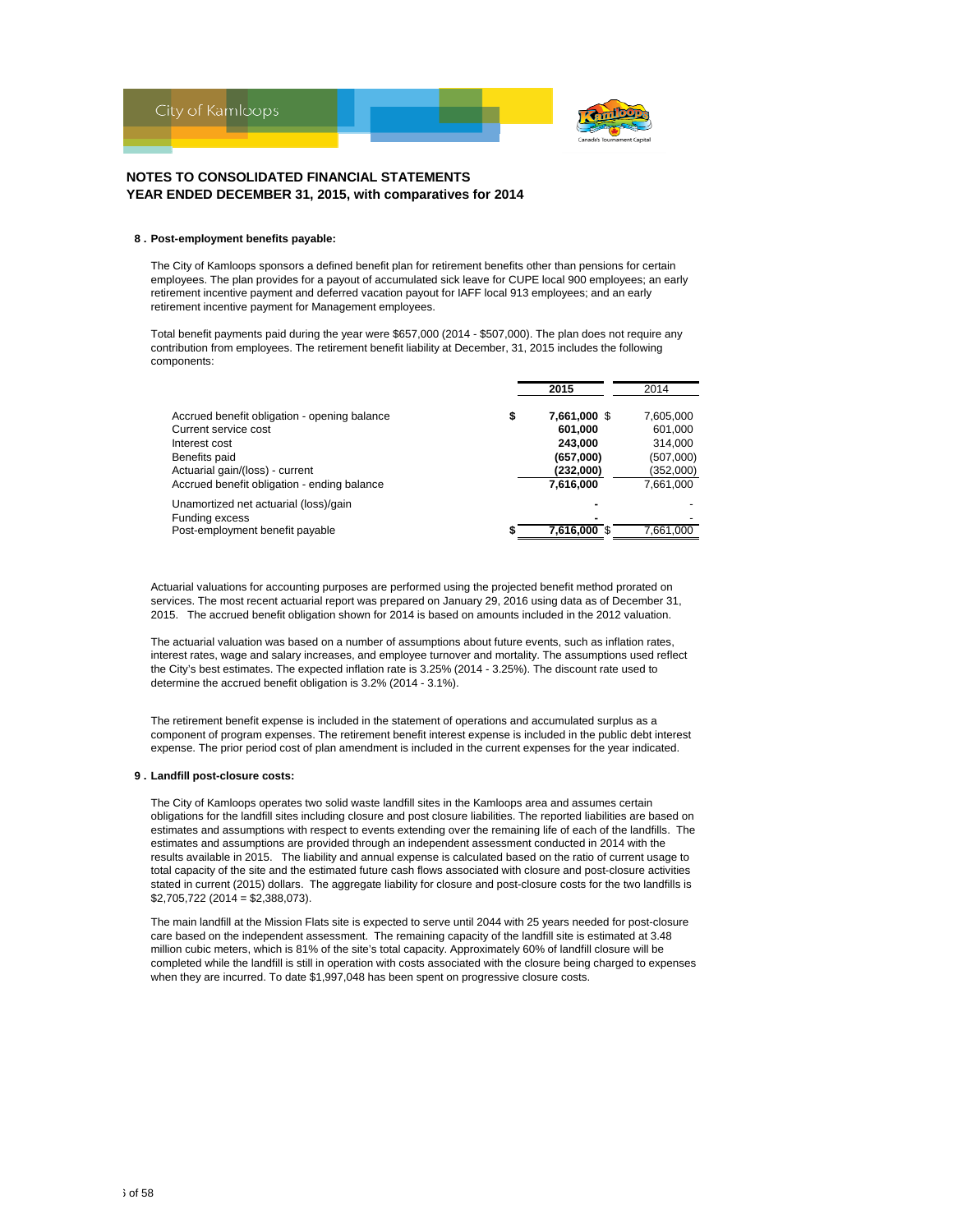

#### **9 . Landfill post-closure costs (continued):**

Since a final design for the Barnhartvale site has not been completed the independent assessment was not able to provide a lifespan analysis. The City anticipates that the Barnhartvale site will serve until 2021 with 25 years needed for post-closure care. The remaining capacity of the landfill site is estimated at 110,835 cubic meters, which is approximately 20% of the site's total capacity.

The estimated total expenses for closure and post-closure care of the two landfills in current (2015) dollars is \$20,336,302 (2014 estimate = \$20,148,022) with \$15,633,532 (2014 = \$15,806,927) remaining to be recognized as a liability.

The City has not provided a reserve to fund future landfill capital expenses as at December 31, 2015. The funding required is provided through current operations.

#### **10 . Liability for remediation of contaminated sites**

Public Sector Accounting Standard 3260 (PS 3260) establishes standards on how to account for and report a liability associated with the remediation of contaminated sites.

Section 3260.05 (a) states: "For the purposes of this Section, a liability for remediation normally results from items such as: all or part of an operation of the government or government organization that is no longer in productive use." The City of Kamloops has identified three parcels that meet the criteria of Section 3620.05.

Section 3260.08 states: A liability for remediation of contaminated sites should be recognized when, as at the financial reporting date:

- (a) an environmental standard exists;
- (b) contamination exceeds the environmental standard;
- (c) the government:
	- (i) is directly responsible; or
	- (ii) accepts responsibility;
- (d) it is expected that future economic benefit will be given up; and
- (e) a reasonable estimate of the amount can be made.

An obligation for remediation of contaminated sites cannot be recognized as a liability unless all criteria above are satisfied.

The City of Kamloops has used the standards contained in Schedule 2 (Industrial and Commercial Purposes and Activities) of the Contaminated Sites Regulation of the British Columbia Environmental Management Act to determine whether a potential liability exists. None of the uses of the parcels identified under Section 3620.05 meet the criteria listed in Schedule 2 of the Contaminated Sites Regulation.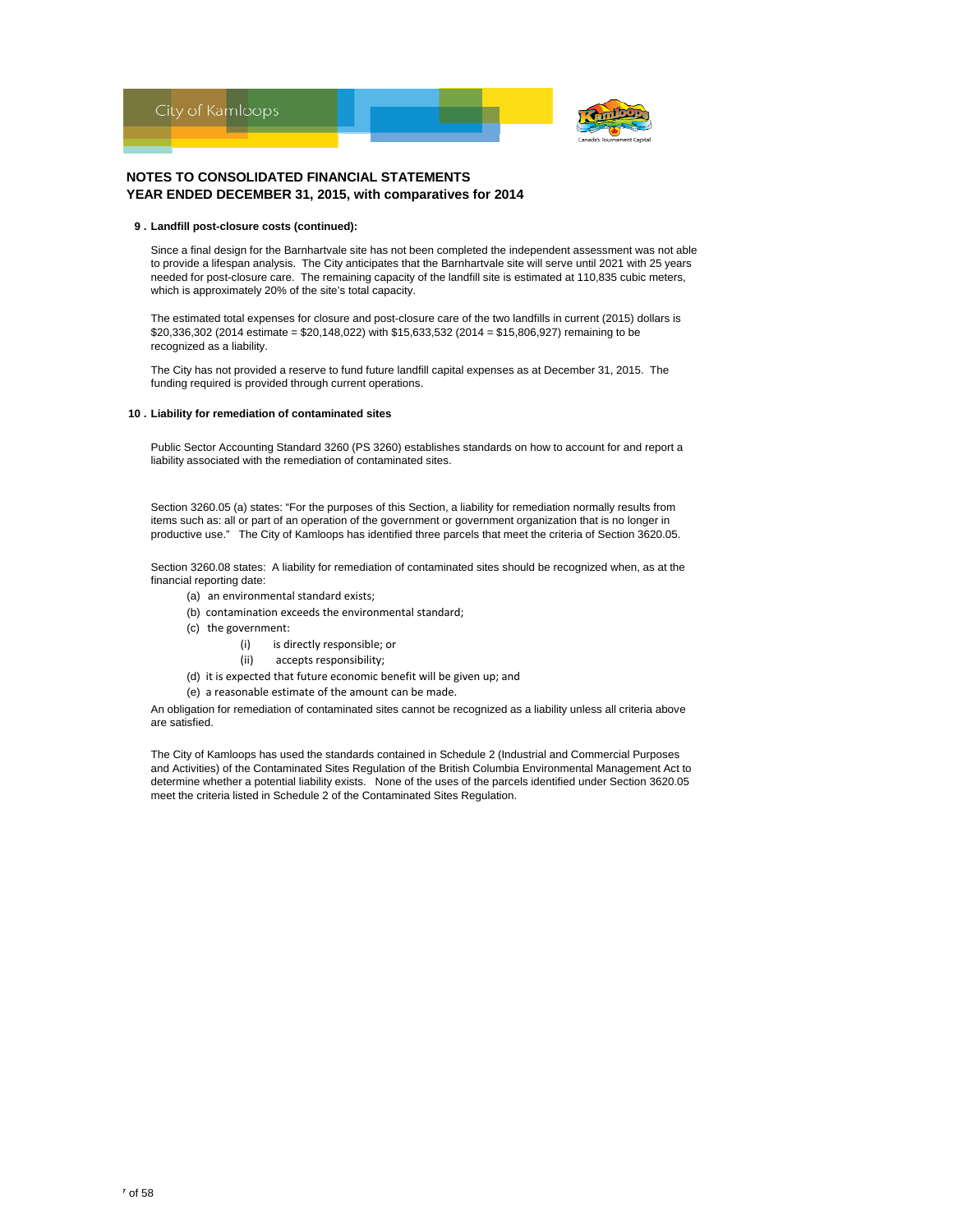

#### **11 . Deferred revenue:**

| General fund:                                  | Balance at<br>December 31,<br>2014 | Collected     | Interest   | Recognized                            | <b>Balance at</b><br>December 31,<br>2015 |
|------------------------------------------------|------------------------------------|---------------|------------|---------------------------------------|-------------------------------------------|
| Taxes<br>Leases<br><b>Business</b>             | \$<br>16,473,362 \$<br>44.371      | 30,512,205 \$ |            | \$<br>$(29, 277, 346)$ \$<br>(5, 144) | 17,708,221<br>39,227                      |
| licenses                                       | 993,642                            | 1,001,490     |            | (993, 642)                            | 1,001,490                                 |
| Other                                          | 558,147                            | 984,855       |            | (558, 147)                            | 984,855                                   |
|                                                | 18,069,522                         | 32,498,550    |            | (30, 834, 279)                        | 19,733,793                                |
| Development cost charges:                      |                                    |               |            |                                       |                                           |
|                                                | 9,486,632                          | 4,132,426     | 248,442    | (6,699,329)                           | 7,168,171                                 |
| Venture Kamloops Business Development Society: |                                    |               |            |                                       |                                           |
|                                                | 59,500                             |               |            | (59, 500)                             |                                           |
|                                                | \$<br>27,615,654 \$                | 36,630,976 \$ | 248,442 \$ | $(37,593,108)$ \$                     | 26,901,964                                |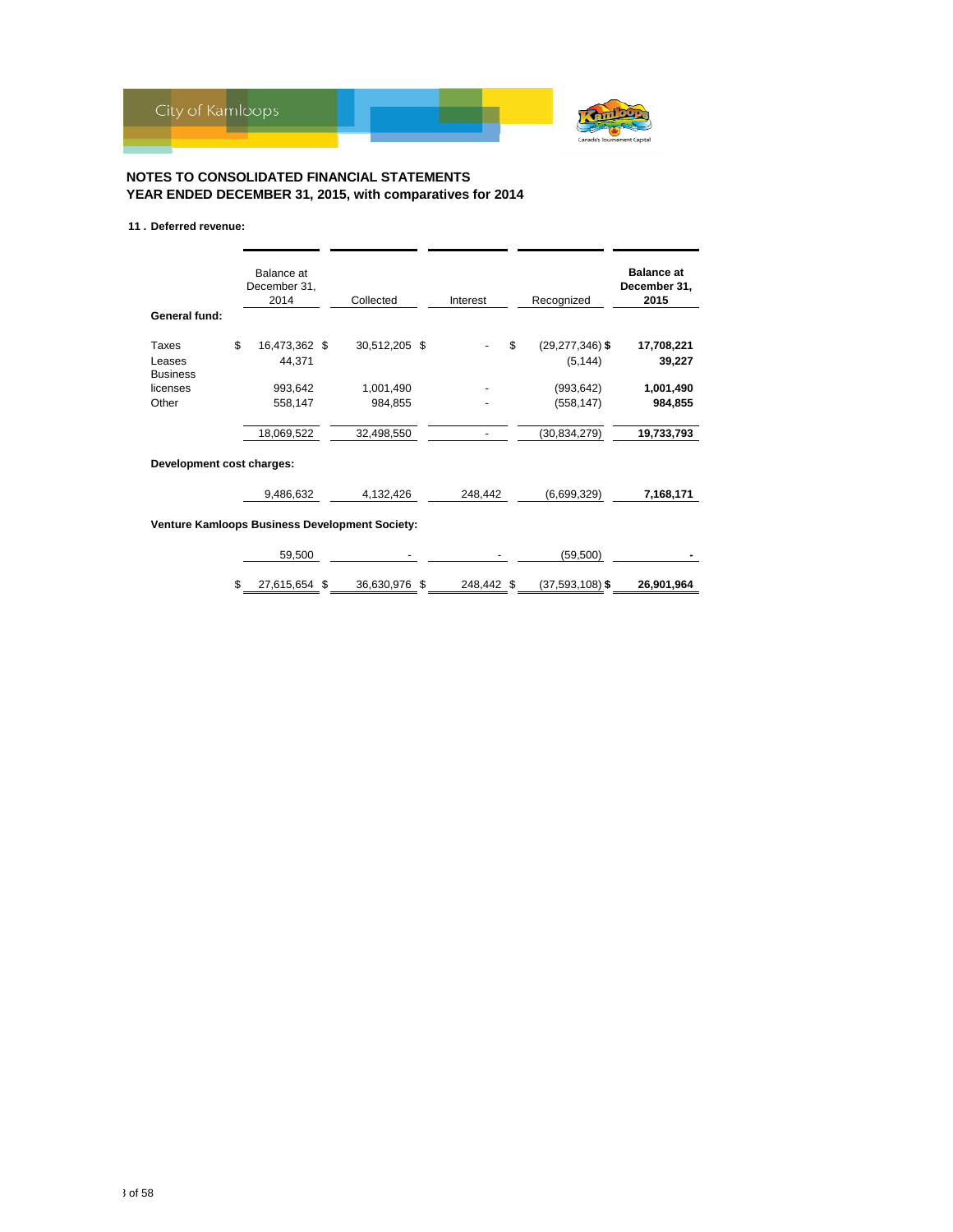

#### **12 . Long-term debt:**

( a ) Long-term debt outstanding:

|                                                                                                |    | General fund *                                          | Water fund                                               | Sewer fund                                              | Total                                                  |
|------------------------------------------------------------------------------------------------|----|---------------------------------------------------------|----------------------------------------------------------|---------------------------------------------------------|--------------------------------------------------------|
| Balance at December 31, 2014<br>Principal repayments<br>Actuarial adjustments<br>Debt acquired | \$ | 55,053,134 \$<br>(3,054,930)<br>(968, 158)<br>2.400.000 | 20,871,715 \$<br>(2,834,667)<br>(1,095,822)<br>1.275.260 | 20.843.649 \$<br>(962, 905)<br>(225, 260)<br>10.000.000 | 96,768,498<br>(6,852,502)<br>(2,289,240)<br>13.675.260 |
| Balance at December 31, 2015                                                                   | S  | 53,430,046<br>- \$                                      | 18.216.486 \$                                            | 29,655,484 \$                                           | 101,302,016                                            |

\* Kamloops Airport Authority Society debt included in General Fund balance. Amount outstanding on Dec 31, 2015 was \$7,076,178 (2014 = \$7,642,891)

( b ) Future principal repayment and sinking fund earnings on outstanding borrowings over the next five years and thereafter are as follows:

|                       | General fund *      | Water fund    | Sewer fund    | Total       |
|-----------------------|---------------------|---------------|---------------|-------------|
| Principal repayment:  |                     |               |               |             |
| 2016                  | \$<br>3,150,423 \$  | 1,879,081 \$  | 1,874,309 \$  | 6,903,813   |
| 2017                  | 3,068,861           | 1,817,550     | 1,843,909     | 6,730,320   |
| 2018                  | 3,019,844           | 1,692,271     | 1,799,536     | 6,511,651   |
| 2019                  | 2,787,382           | 1,471,404     | 1,692,080     | 5,950,866   |
| 2020                  | 2,787,382           | 1,486,009     | 1,692,080     | 5,965,471   |
| Thereafter            | 18,003,871          | 5,469,904     | 10,933,003    | 34,406,778  |
|                       | 32,817,763          | 13,816,219    | 19,834,917    | 66,468,899  |
| Sinking fund earnings | 20,612,283          | 4,400,267     | 9,820,567     | 34,833,117  |
|                       | \$<br>53,430,046 \$ | 18,216,486 \$ | 29,655,484 \$ | 101,302,016 |

\* Kamloops Airport Authority Society debt included in General Fund - annual principal payment amount is \$484,429.

The weighted average interest rate on long-term debt in 2015 was 3.61% (2014 - 3.74%). Consolidated interest expense on long-term debt was \$5,089,438 (2014 - \$5,054,811).

Sinking fund assets, managed by the Municipal Finance Authority, are used to reduce long term debt to be repaid. In the event that the City does not default under any of its obligations, the sinking fund earnings will be used to offset future principal repayments.

#### ( c ) Un-issued debt:

The City internally finances certain capital projects pending the issue of long-term debt and/or short-term debt. For budget and financial reporting purposes, borrowed funds received in the current year are applied to advances pending from prior year's. A summary of the current year's transactions and cumulative advances pending debenture issue are as follows:

|                          | Balance at<br>December 31,<br>2014 |      | Capital assets<br>purchased<br>pending debt |      | Debt acquired    | <b>Balance at</b><br>December 31,<br>2015 |
|--------------------------|------------------------------------|------|---------------------------------------------|------|------------------|-------------------------------------------|
| General fund             | \$<br>12,518,700 \$                |      | 11,128,745 \$                               |      | $(2,400,000)$ \$ | 21,247,445                                |
| Water fund<br>Sewer Fund | 3,416,703<br>2,540,386             |      | 220.547<br>515,486                          |      | (1,275,260)      | 2,361,990<br>3,055,872                    |
|                          | \$<br>18,475,789                   | - \$ | 11,864,778                                  | - \$ | $(3,675,260)$ \$ | 26,665,307                                |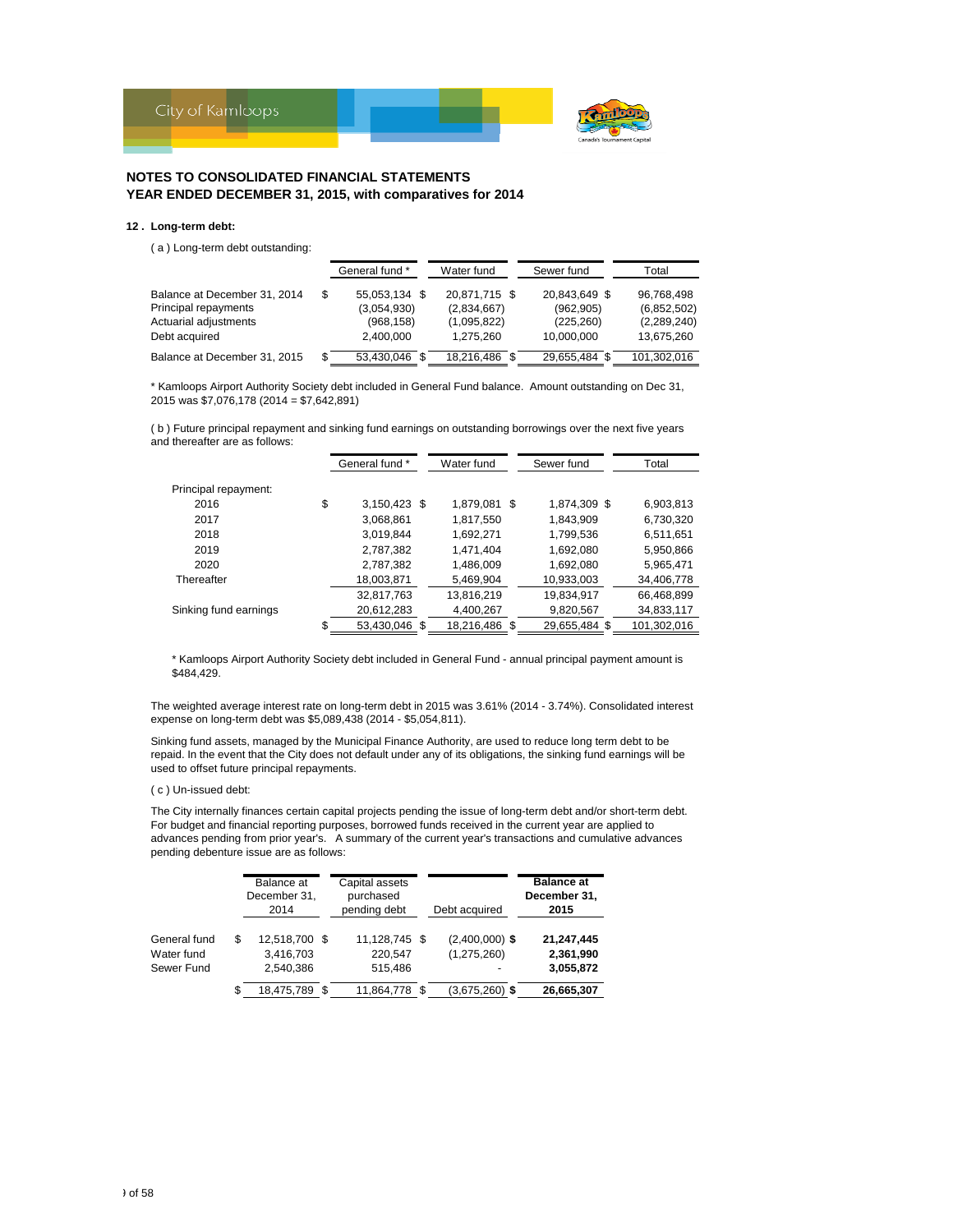

## **12 . Long-term debt (continued):**

( d ) Unused credit facility:

Pursuant to Bylaw No. 16-306, the City was authorized to apply for a credit facility of \$6,000,000. The City has an unused demand overdraft facility agreement with TD Commercial Banking. When drawn upon, interest rates will be equal to the bank's prime rate.

## **13 . Tangible capital assets:**

*See schedules 1a and 1b for details*

|                               |                  |                 | 2015                  | 2014           |
|-------------------------------|------------------|-----------------|-----------------------|----------------|
|                               |                  | Accumulated     |                       |                |
|                               | Cost             | Amortization    | <b>Net Book Value</b> | Net Book Value |
| General fund:                 |                  |                 |                       | (Restated)     |
| Land                          | \$<br>85,627,910 | \$              | 85,627,910 \$<br>\$   | 85,390,572     |
| Land under roads              | 431,664,397      |                 | 431,664,397           | 427,483,372    |
| Site improvements             | 66,918,994       | (38, 470, 894)  | 28,448,100            | 28,543,467     |
| <b>Buildings</b>              | 128.249.301      | (66, 508, 406)  | 61.740.895            | 64.747.749     |
| <b>Transportation network</b> | 273,266,401      | (116,030,045)   | 157,236,356           | 138,373,628    |
| Drainage network              | 80,721,403       | (32,009,499)    | 48,711,904            | 45,327,148     |
| Water network                 | 8,694,784        | (5,786,873)     | 2,907,911             | 2,747,183      |
| Equipment                     | 59,348,371       | (37, 785, 344)  | 21,563,027            | 20,194,836     |
| Computing infrastructure      | 9,521,755        | (6, 130, 684)   | 3,391,071             | 1,219,637      |
| Communication network         | 1,990,787        | (741, 349)      | 1,249,438             | 1,348,985      |
| Work in progress              | 8,919,531        |                 | 8,919,531             | 15,539,035     |
|                               | 1,154,923,634    | (303, 463, 094) | 851,460,540           | 830,915,612    |
| Water fund:                   |                  |                 |                       |                |
| Site improvements             | 953,282          | (586, 243)      | 367,039               | 397,503        |
| <b>Buildings</b>              | 28,018,412       | (9,352,444)     | 18,665,968            | 19,927,558     |
| <b>Transportation network</b> | 343,996          | (48,002)        | 295,994               | 303,882        |
| Water network                 | 156,680,127      | (52, 857, 187)  | 103,822,940           | 103,925,810    |
| Equipment                     | 868,140          | (596, 713)      | 271,427               | 281,852        |
| Computing infrastructure      | 133,415          | (74, 770)       | 58,645                | 54,263         |
| Work in progress              | 948,826          |                 | 948,826               | 350,735        |
|                               | 187,946,198      | (63, 515, 359)  | 124,430,839           | 125,241,603    |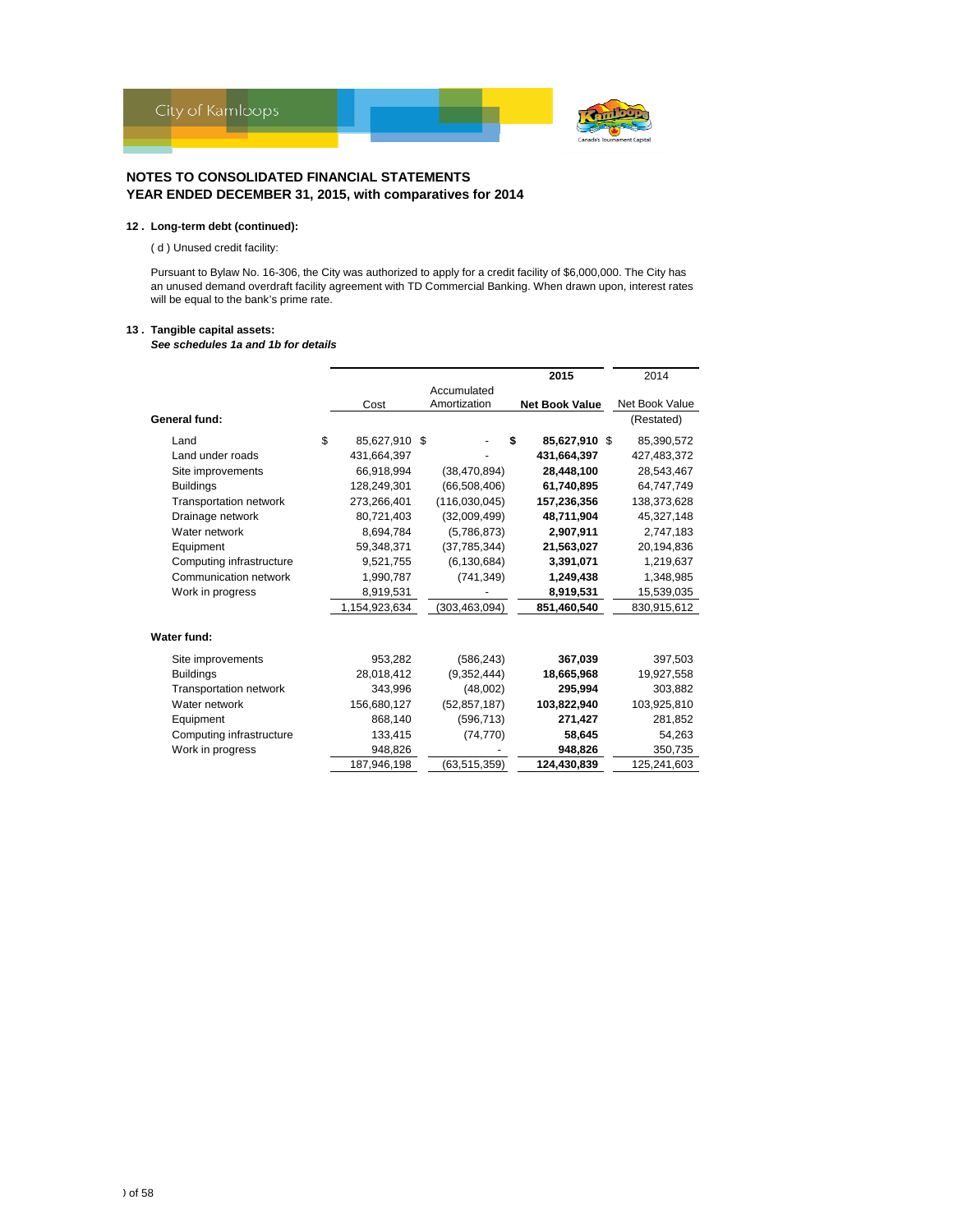

## **13 . Tangible capital assets (continued):**

|                                                |                      |                | 2015                                | 2014           |
|------------------------------------------------|----------------------|----------------|-------------------------------------|----------------|
|                                                |                      | Accumulated    |                                     |                |
|                                                | Cost                 | Amortization   | <b>Net Book Value</b>               | Net Book Value |
| Sewer fund:                                    |                      |                |                                     | (Restated)     |
| Site improvements                              | 161,337              | (121, 176)     | 40,161                              | 27,823         |
| <b>Buildings</b>                               | 25,505,268           | (1,982,596)    | 23,522,672                          | 2,085,614      |
| Sanitary network                               | 84,676,123           | (24, 515, 857) | 60,160,266                          | 42,027,349     |
| Equipment                                      | 194,511              | (81,730)       | 112,781                             | 132,633        |
| Computing infrastructure                       | 13,789               | (11, 466)      | 2,323                               | 2,250          |
| Work in progress                               | 7,832,374            |                | 7,832,374                           | 46,903,546     |
|                                                | 118,383,402          | (26, 712, 825) | 91,670,577                          | 91,179,215     |
| <b>Kamloops Airport Authority Society:</b>     |                      |                |                                     |                |
| Land                                           | 8,745,200            |                | 8,745,200                           | 8,745,200      |
| <b>Buildings</b>                               | 21,766,910           | (5,918,983)    | 15,847,927                          | 16,263,288     |
| <b>Transportation network</b>                  | 44,023,744           | (14, 416, 291) | 29,607,453                          | 24,323,234     |
| Drainage network                               | 1,981,914            | (384, 566)     | 1,597,348                           | 1,646,751      |
| Sanitary network                               | 543,400              | (238, 764)     | 304,636                             | 314,058        |
| Water network                                  | 4,987,814            | (2, 154, 615)  | 2,833,199                           | 2,920,824      |
| Equipment                                      | 2,965,365            | (1,323,343)    | 1,642,022                           | 1,262,218      |
| Computing infrastructure                       | 154,941              | (109, 160)     | 45,781                              | 22,084         |
|                                                | 85,169,288           | (24, 545, 722) | 60,623,566                          | 55,497,657     |
| Venture Kamloops Business Development Society: |                      |                |                                     |                |
| Equipment                                      | 42,287               | (37, 048)      | 5,239                               | 8,342          |
| Computing infrastructure                       | 36,691               | (32,519)       | 4,172                               | 7,214          |
|                                                | 78,978               | (69, 567)      | 9.411                               | 15,556         |
| S                                              | 1,546,501,500<br>\$. |                | $(418,306,567)$ \$ 1,128,194,933 \$ | 1,102,849,643  |

During the year the City received \$7,821,792 (2014 - \$16,461,540) in land and infrastructure from developers. These contributed tangible capital assets were recorded at fair value at the date of contribution.

No interest was capitalized during the year. There were no write-downs of capital assets during the year.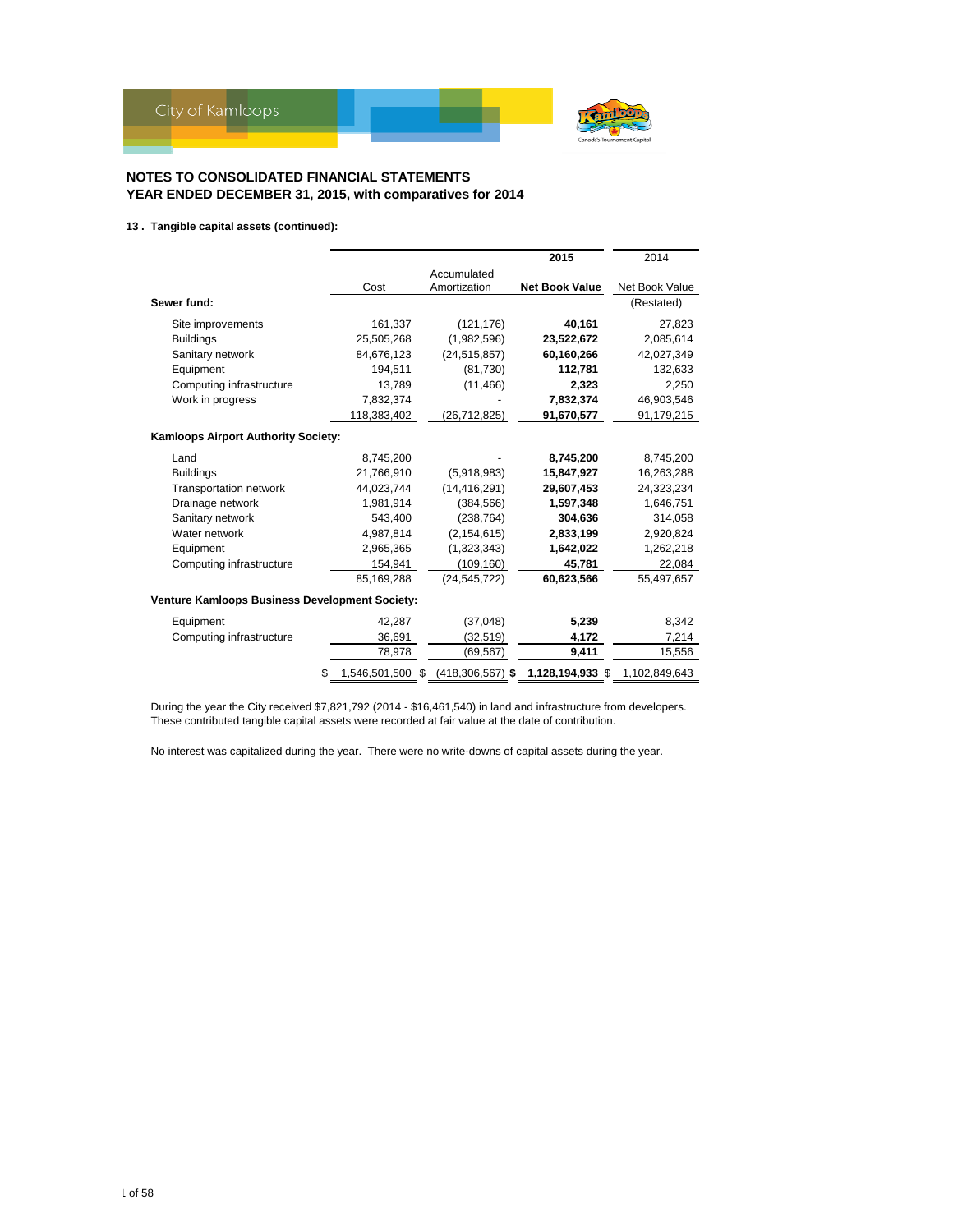

## **14 . Accumulated Surplus:**

( a ) Reserves for operating purposes

|                                                | Balance at          | Interest      | Transfers to       | <b>Balance at</b> |
|------------------------------------------------|---------------------|---------------|--------------------|-------------------|
|                                                | December 31,        | income and    | operations and     | December 31,      |
|                                                | 2014                | contributions | capital            | 2015              |
| General fund:                                  |                     |               |                    |                   |
| Affordable Housing                             | \$<br>913,975 \$    | 213,320 \$    | $(15,000)$ \$      | 1,112,295         |
| Art Gallery                                    | 464,069             |               |                    | 464,069           |
| Arts Legacy                                    | 229,044             | 2,071         |                    | 231,115           |
| <b>Bi-centennial Legacy</b>                    | 361,032             | 13,376        |                    | 374,408           |
| Canada Games Legacy                            | 568,300             |               |                    | 568,300           |
| <b>Climate Action</b>                          | 829,628             | 220,551       | (37, 997)          | 1,012,182         |
| <b>Community Arts</b>                          | 7,999               |               |                    | 7,999             |
| Downtown Parking Reserve                       | 137,231             | 3,935         |                    | 141,166           |
| <b>Deferred Operating</b>                      | 3,929,715           | 1,181,917     | (2,425,303)        | 2,686,329         |
| <b>Environmental Grant</b>                     | 30,000              |               |                    | 30,000            |
| General Building                               | 107,482             | 5,144         |                    | 112,626           |
| Heritage Foundation                            | 230,000             | 20,000        |                    | 250,000           |
| Insurance                                      | 672,176             | 15,884        | (15,990)           | 672,070           |
| Oak Hills Dyke                                 | 12,932              |               |                    | 12,932            |
| <b>Police Contract</b>                         | 4,527,874           | 1,175,338     | (42, 650)          | 5,660,562         |
| <b>Return to Work</b>                          | 237,146             |               |                    | 237,146           |
| <b>Health Benefit Premiums</b>                 | 517,000             |               |                    | 517,000           |
| Solid Waste                                    | 2,936,059           | 1,040,077     | (366, 309)         | 3,609,827         |
| Sports Legacy                                  | 192,019             | 1,737         |                    | 193,756           |
| <b>Working Capital</b>                         | 1,637,911           |               | (92, 737)          | 1,545,174         |
| Youth Legacy                                   | 4,331               |               |                    | 4,331             |
| 2006 BC Summer Games                           | 99,357              |               | (1,002)            | 98,355            |
|                                                | 18,645,280          | 3,893,350     | (2,996,988)        | 19,541,642        |
| Water fund:                                    |                     |               |                    |                   |
| <b>Deferred Operating</b>                      | 304,737             |               | (134, 575)         | 170,162           |
|                                                | 304,737             |               | (134, 575)         | 170,162           |
| Sewer fund:                                    |                     |               |                    |                   |
| <b>Deferred Operating</b>                      |                     | 50,000        |                    | 50,000            |
|                                                |                     | 50,000        |                    | 50,000            |
| Venture Kamloops Business Development Society: |                     |               |                    |                   |
| Reserve fund                                   | 21,562              | 8,438         |                    | 30,000            |
|                                                | \$<br>18,971,579 \$ | 3,951,788 \$  | $(3, 131, 563)$ \$ | 19,791,804        |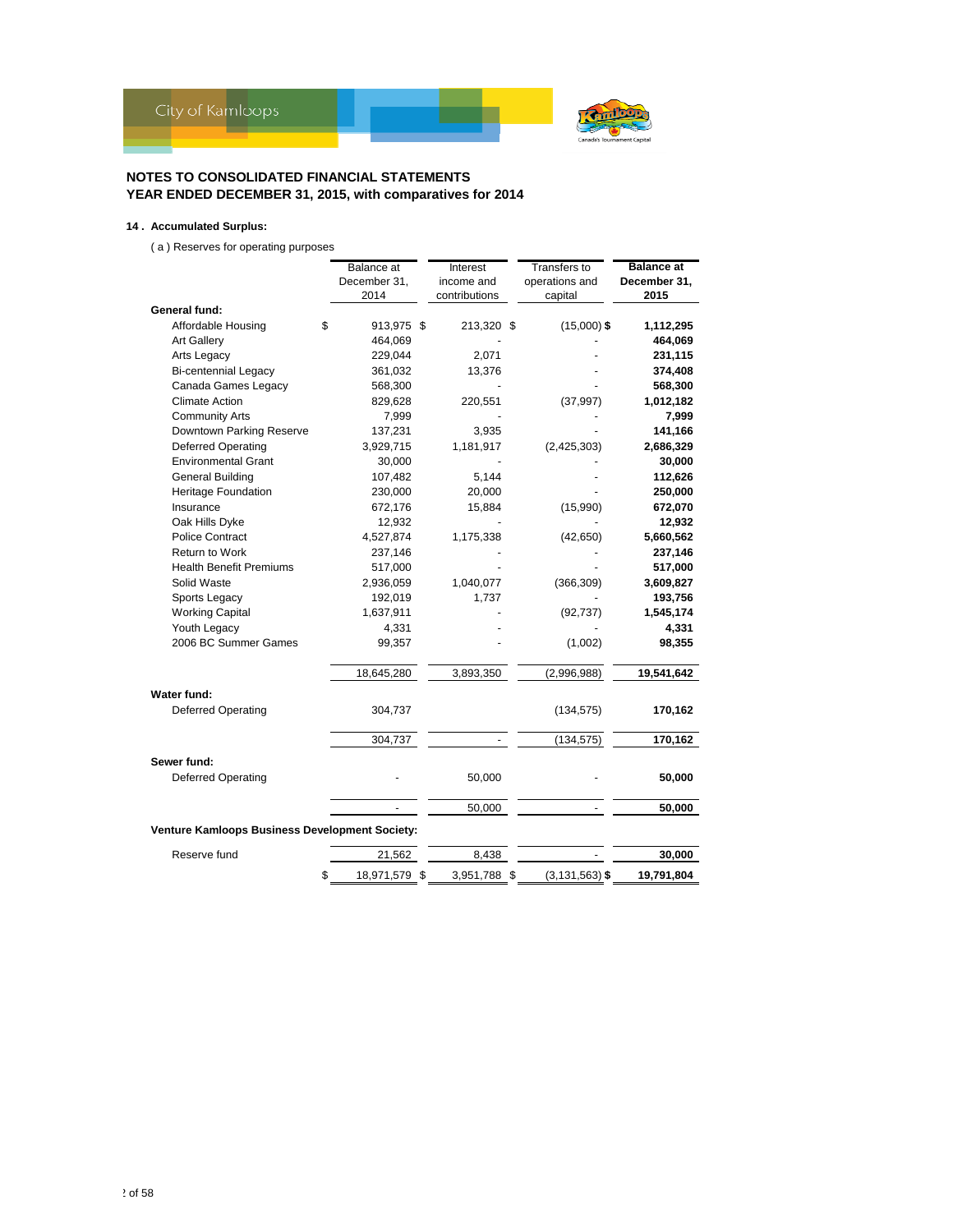

## **14 . Accumulated Surplus (continued):**

( b ) Reserves for capital purposes

|                                                | Balance at          | Interest      | Transfers to        | <b>Balance</b> at |
|------------------------------------------------|---------------------|---------------|---------------------|-------------------|
|                                                | December 31,        | income and    | operations and      | December 31,      |
|                                                | 2014                | contributions | capital             | 2015              |
| Statutory reserves:                            |                     |               |                     |                   |
| Tax sale property fund                         | \$<br>9,462,219 \$  | 225,450 \$    | $(212, 684)$ \$     | 9,474,985         |
| Local improvement fund                         | 1,071,391           | 118,007       |                     | 1,189,398         |
| Debt retirement fund                           | 786,558             | 13,834        | (338, 905)          | 461,487           |
| Parking facility reserve                       | 1,636,118           | 254,740       | (90, 212)           | 1,800,646         |
| Land sale reserve fund                         | 3,384,484           | 347,228       | (400, 775)          | 3,330,937         |
| Equipment replacement fund                     | 20,466,886          | 5,314,699     | (4,625,227)         | 21,156,358        |
|                                                |                     |               |                     |                   |
|                                                | 36,807,656          | 6,273,958     | (5,667,803)         | 37,413,811        |
| Non-statutory reserves:                        |                     |               |                     |                   |
| Fund reserves                                  |                     |               |                     |                   |
| General                                        | 9,772,985           | 4,034,742     | (5,957,914)         | 7,849,813         |
| <b>Community Works Fund</b>                    | 4,550,135           | 3,636,096     | (1,997,908)         | 6,188,323         |
| Water fund                                     | 11,565,113          | 688,516       | (2, 194, 468)       | 10,059,161        |
| Sewer fund                                     | 6,103,893           | 696,520       | 141,097             | 6,941,510         |
|                                                |                     |               |                     |                   |
|                                                | 31,992,126          | 9,055,874     | (10,009,193)        | 31,038,807        |
| Airport capital fund                           | 4,219,070           | 5,989,786     | (6,843,320)         | 3,365,536         |
|                                                |                     |               |                     |                   |
|                                                | \$<br>73,018,852 \$ | 21,319,618 \$ | $(22,520,316)$ \$   | 71,818,154        |
| (c) Current funds                              |                     |               |                     |                   |
|                                                |                     |               | 2015                | 2014              |
| General fund:                                  |                     |               |                     |                   |
| Balance, beginning of year                     |                     |               | \$<br>8,634,336 \$  | 8,386,135         |
| Operating surplus (deficit) for the year       |                     |               | (340, 741)          | 248,201           |
|                                                |                     |               | 8,293,595           | 8,634,336         |
| Water fund:                                    |                     |               |                     |                   |
| Balance, beginning of year                     |                     |               | 2,521,659           | 4,008,268         |
| Operating surplus (deficit) for the year       |                     |               | 633,947             | (1,486,609)       |
|                                                |                     |               | 3,155,606           | 2,521,659         |
| Sewer fund:                                    |                     |               |                     |                   |
| Balance, beginning of year                     |                     |               | 7,157,423           | 6,328,782         |
| Operating surplus (deficit) for the year       |                     |               | 1,180,582           | 828,641           |
|                                                |                     |               | 8,338,005           | 7,157,423         |
| Kamloops Airport Authority Society:            |                     |               |                     |                   |
| Balance, beginning of year                     |                     |               | 409,879             | 405,445           |
| Operating surplus (deficit) for the year       |                     |               | (309, 879)          | 4,434             |
|                                                |                     |               | 100,000             | 409,879           |
| Venture Kamloops Business Development Society: |                     |               |                     |                   |
| Balance, beginning of year                     |                     |               |                     |                   |
| Operating surplus (deficit) for the year       |                     |               | 32,460              |                   |
|                                                |                     |               | 32,460              |                   |
|                                                |                     |               |                     |                   |
|                                                |                     |               | \$<br>19,919,666 \$ | 18,723,297        |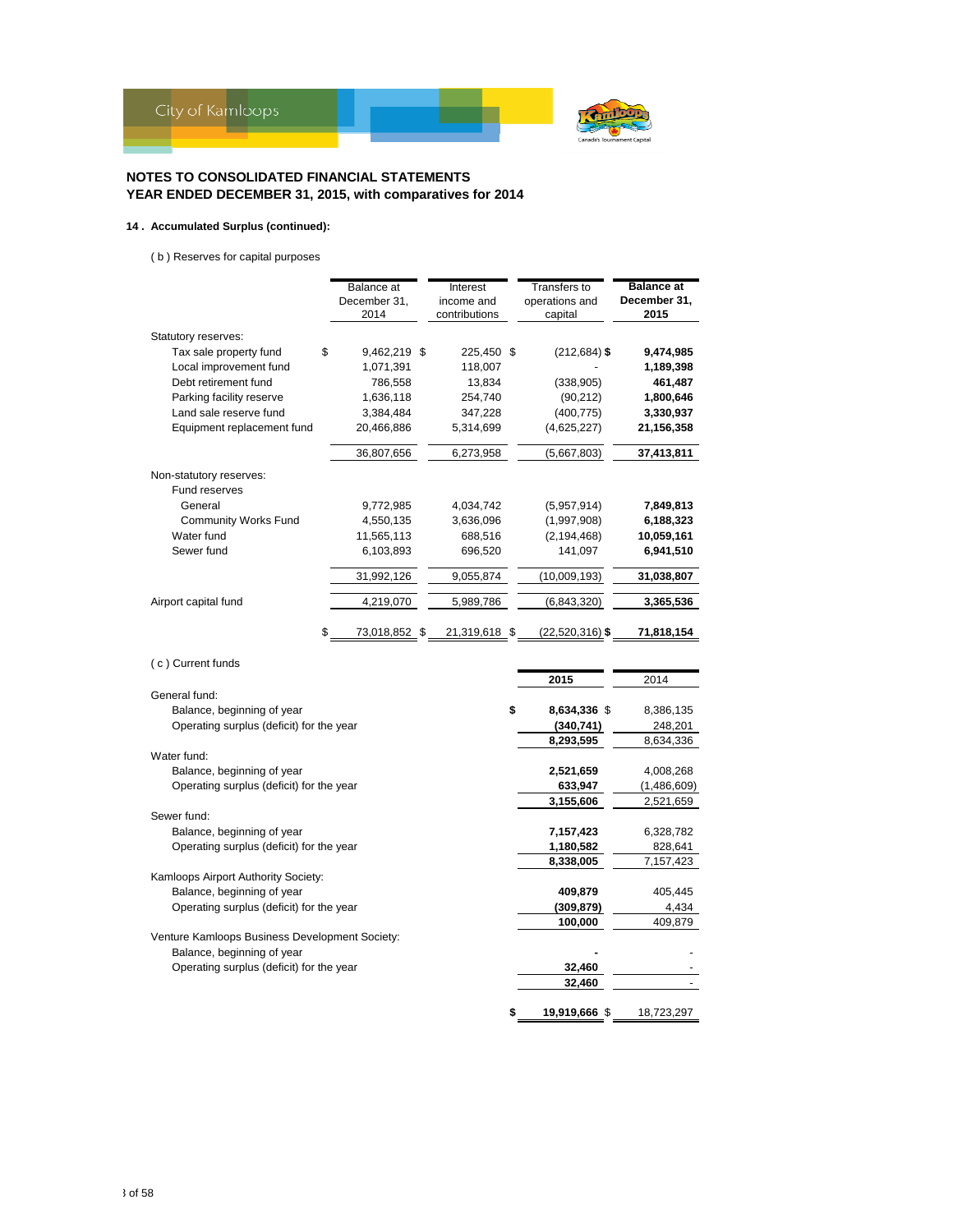

## **14 . Accumulated Surplus (continued):**

| (d) Capital Equity                             |                        |               |
|------------------------------------------------|------------------------|---------------|
|                                                | 2015                   | 2014          |
| General fund:                                  |                        |               |
| Balance, beginning of year                     | \$<br>776,214,149 \$   | 759,486,835   |
| Net capital equity addition for the year       | 13,371,268             | 16,727,314    |
|                                                | 789,585,417            | 776,214,149   |
| Water fund:                                    |                        |               |
| Balance, beginning of year                     | 86,295,807             | 84,938,269    |
| Net capital equity addition for the year       | 3,030,735              | 1,357,538     |
|                                                | 89,326,542             | 86,295,807    |
| Sewer fund:                                    |                        |               |
| Balance, beginning of year                     | 71,813,999             | 65,145,285    |
| Net capital equity addition for the year       | 321,563                | 6,668,714     |
|                                                | 72,135,562             | 71,813,999    |
| Kamloops Airport Authority Society:            |                        |               |
| Balance, beginning of year                     | 47,876,161             | 48,392,675    |
| Net capital equity addition for the year       | 5,067,054              | (516, 514)    |
|                                                | 52,943,215             | 47,876,161    |
| Venture Kamloops Business Development Society: |                        |               |
| Balance, beginning of year                     | 15,558                 | 25,898        |
| Net capital equity addition for the year       | (6, 145)               | (10, 340)     |
|                                                | 9,413                  | 15,558        |
|                                                |                        |               |
|                                                | \$<br>1,004,000,149 \$ | 982,215,674   |
| <b>Total Accumulated Surplus</b>               |                        |               |
|                                                | 2015                   | 2014          |
|                                                |                        |               |
| General fund                                   | \$<br>831,458,790 \$   | 817,816,885   |
| Water fund                                     | 102,711,471            | 100,687,316   |
| Sewer fund                                     | 87,465,077             | 85,075,315    |
| Statutory reserves                             | 37,413,811             | 36,807,656    |
| Kamloops Airport Authority Society             | 56,408,751             | 52,505,110    |
| Venture Kamloops Business Development Society  | 71,873                 | 37,120        |
|                                                |                        |               |
|                                                | \$<br>1,115,529,773 \$ | 1,092,929,402 |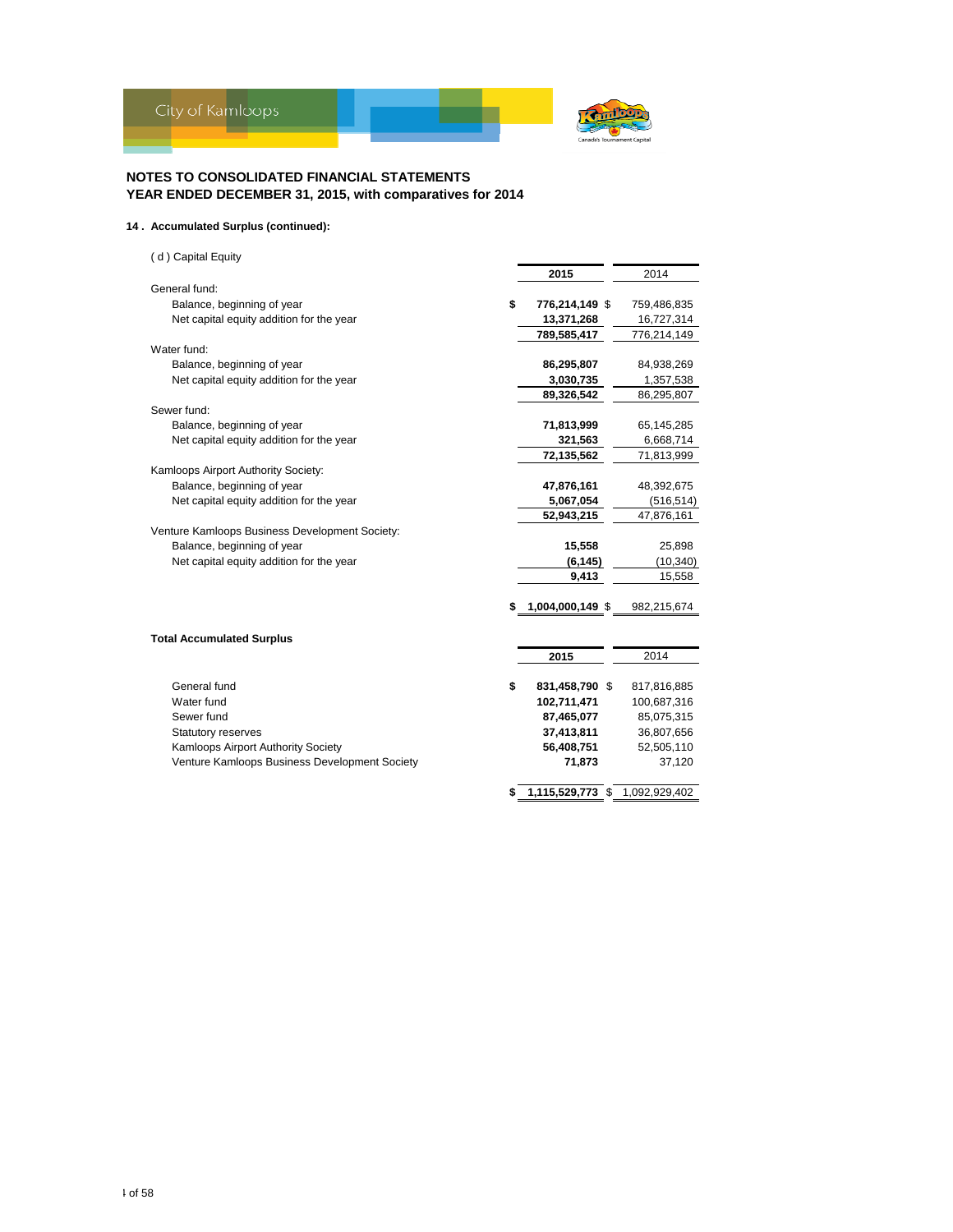

## **15 . Operating activities by segment:**

|                                                    |    | 2015 Fiscal<br>Plan | 2015         | 2014       |
|----------------------------------------------------|----|---------------------|--------------|------------|
| Cemetery:                                          |    |                     |              |            |
| Revenue                                            |    |                     |              |            |
| Property tax requirement (contribution)            | \$ | $22,041$ \$         | 34,123 \$    | 40,071     |
| Fees, rates and sales of service                   |    | 457,550             | 431,574      | 422,173    |
| Investment income                                  |    | 69,000              | 43,496       | 39,132     |
| Total operating revenue                            |    | 548,591             | 509,193      | 501,376    |
| <b>Expenses</b>                                    |    |                     |              |            |
| Salaries, wages and benefits                       |    | 266,602             | 325,634      | 290,963    |
| Personnel expenses                                 |    | 750                 | 632          |            |
| Supplies and other expenses                        |    | 141,472             | 145,820      | 151,044    |
| Contractual services                               |    | 18,750              | 10,701       | 18,088     |
| Transfers from other functions                     |    | 119,436             | 98,825       | 117,859    |
| Amortization of tangible capital assets            |    | 88,220              | 88,220       | 168,047    |
| Total operating expenses                           |    | 635,230             | 669,832      | 746,001    |
| Loss (gain) on disposal of tangible capital assets |    |                     |              | 18,423     |
| Transfers of equity                                |    |                     |              |            |
| Transfer to (from) reserves                        |    |                     |              |            |
| Transfer to (from) other funds                     |    | 74,000              |              |            |
| Transfer to (from) capital equity                  |    | 160,639)            | (160,639)    | (263, 048) |
| Total transfers of equity                          | S  | $(86, 639)$ \$      | (160,639) \$ | (263, 048) |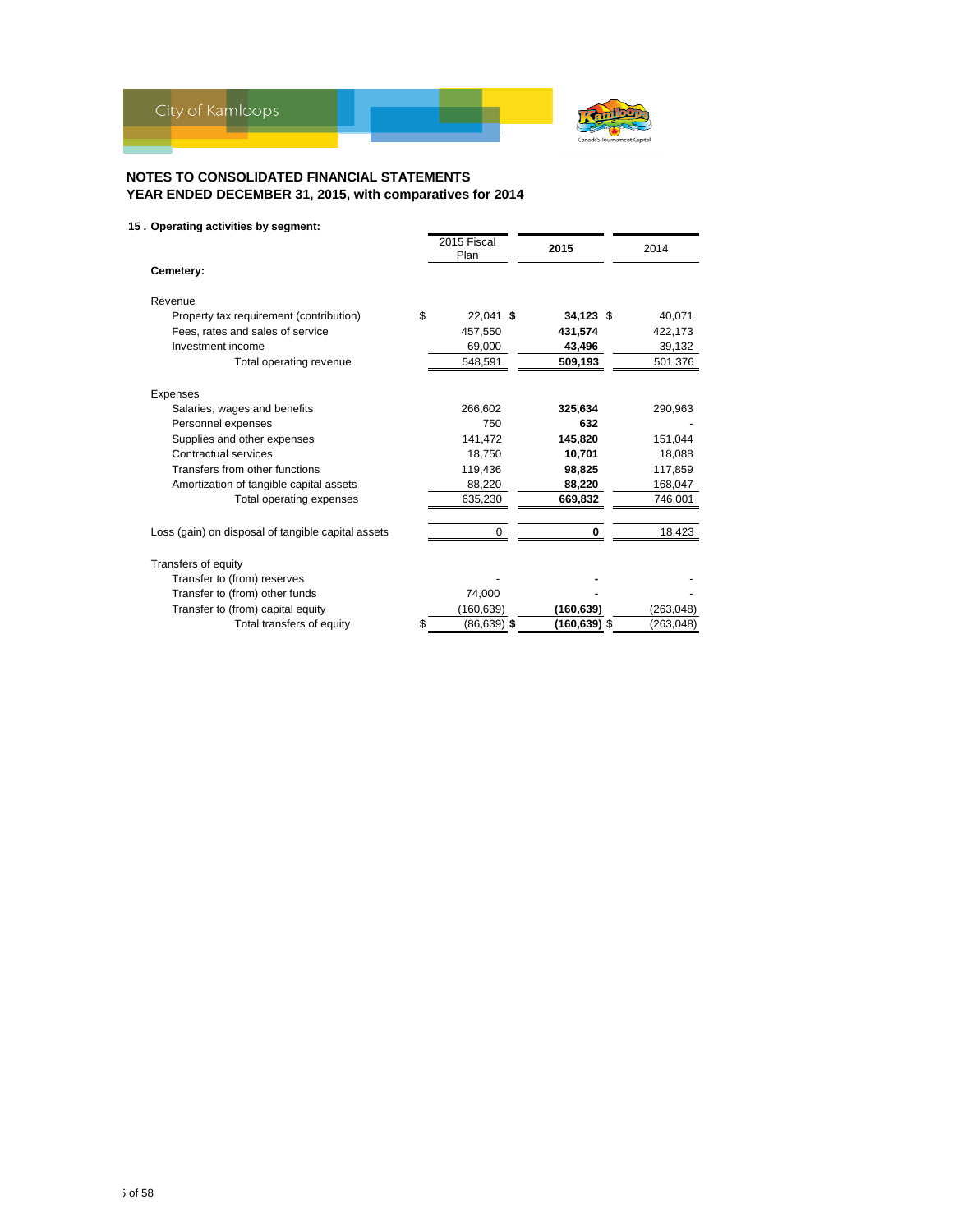

| 15. Operating activities by segment (continued):   |    |                     |              |               |
|----------------------------------------------------|----|---------------------|--------------|---------------|
|                                                    |    | 2015 Fiscal<br>Plan | 2015         | 2014          |
| <b>Community development:</b>                      |    |                     |              |               |
| Revenue                                            |    |                     |              |               |
| Property tax requirement (contribution)            | \$ | 2,109,296 \$        | 1,228,354 \$ | 1,338,307     |
| Fees, rates and sales of service                   |    | 2,825,700           | 3,270,051    | 3,129,086     |
| Government transfers                               |    |                     |              | 636           |
| Private contributions                              |    |                     | 2,548        |               |
| Total operating revenue                            |    | 4,934,996           | 4,500,953    | 4,468,029     |
| Expenses                                           |    |                     |              |               |
| Salaries, wages and benefits                       |    | 5,668,522           | 5,251,040    | 5,235,669     |
| Personnel expenses                                 |    | 103,910             | 72,686       | 95,548        |
| Supplies and other expenses                        |    | 248,147             | 500,632      | 1,602,117     |
| Contractual services                               |    | 206,506             | 210,715      | 225,371       |
| Transfers from other functions                     |    | 364,765             | 315,129      | 347,718       |
| Transfers to other functions                       |    | (347,500)           | (363, 120)   | (375,500)     |
| Cost allocated to capital                          |    | (1,403,000)         | (1,424,421)  | (1, 255, 130) |
| Amortization of tangible capital assets            |    | 70,975              | 70,975       | 104,593       |
| Total operating expenses                           |    | 4,912,325           | 4,633,636    | 5,980,386     |
|                                                    |    |                     |              |               |
| Loss (gain) on disposal of tangible capital assets |    | $\mathbf 0$         | (333, 124)   | (73, 690)     |
| Transfers of equity                                |    |                     |              |               |
| Transfer to (from) reserves                        |    | 55,000              | 305,955      | (51,656)      |
| Transfer to (from) other funds                     |    |                     | 286,037      | 2,139,920     |
| Transfer to (from) capital equity                  |    | (32, 329)           | (391,551)    | (3,526,931)   |
| Total transfers of equity                          | S  | 22,671 \$           | 200,441 \$   | (1,438,667)   |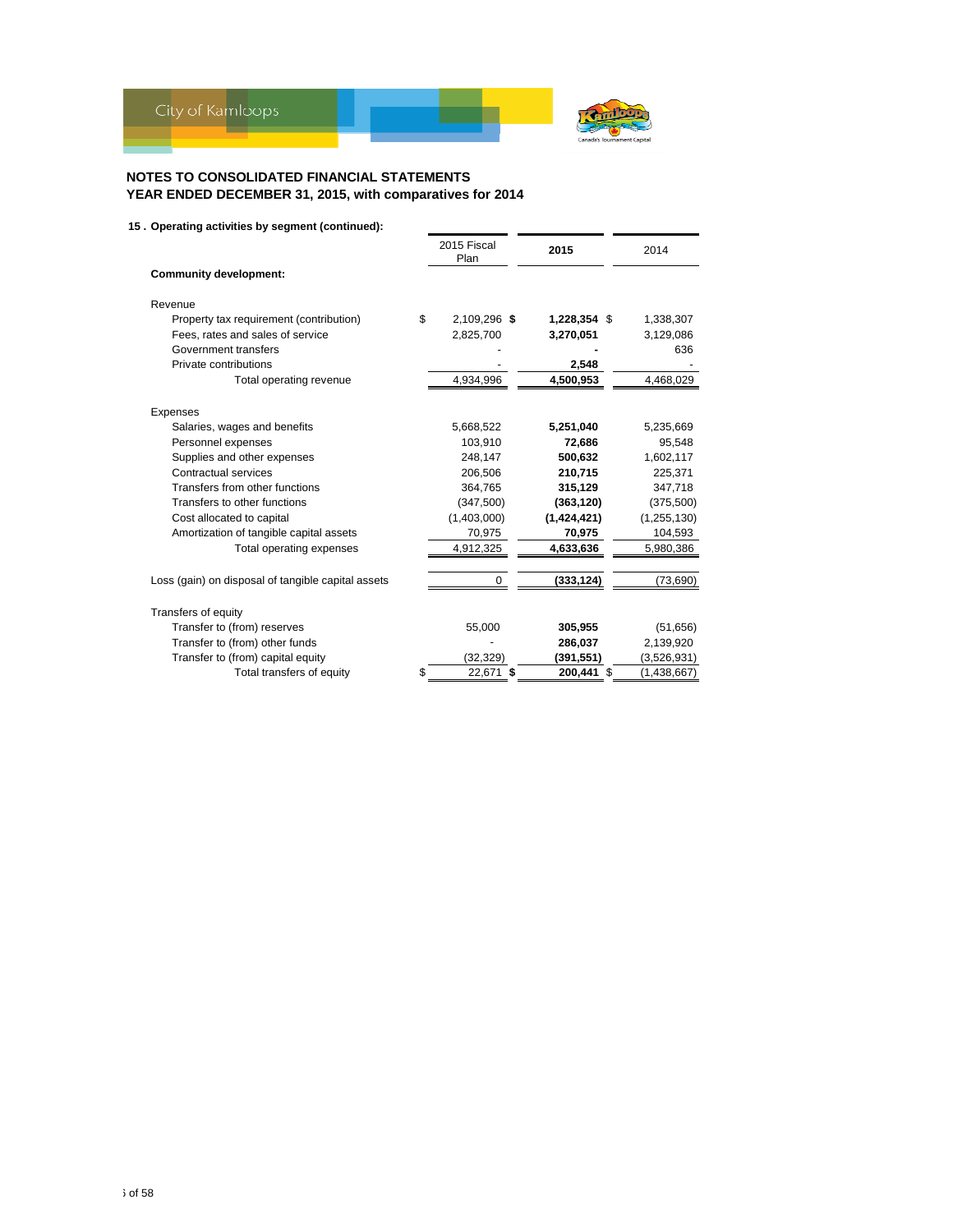

| 15. Operating activities by segment (continued):   |                     |              |             |
|----------------------------------------------------|---------------------|--------------|-------------|
|                                                    | 2015 Fiscal<br>Plan | 2015         | 2014        |
| Corporate administration:                          |                     |              |             |
| Revenue                                            |                     |              |             |
| Property tax requirement (contribution)            | \$<br>7,816,588 \$  | 8,738,321 \$ | 9,765,014   |
| Fees, rates and sales of service                   | 2,216,473           | 2,470,780    | 2,366,396   |
| Government transfers                               | 6,211,329           | 6,336,470    | 6,132,870   |
| 2013 community works deferred revenue              |                     |              | 3,347,676   |
| Investment income                                  | 2,109,000           | 2,328,878    | 2,522,653   |
| Total operating revenue                            | 18,353,390          | 19,874,449   | 24,134,609  |
| <b>Expenses</b>                                    |                     |              |             |
| Salaries, wages and benefits                       | 7,861,199           | 8,269,343    | 8,024,108   |
| Personnel expenses                                 | 403,352             | 378,889      | 371,017     |
| Supplies and other expenses                        | 4,775,628           | 1,804,771    | 1,250,736   |
| Contractual services                               | 2,871,693           | 2,987,174    | 2,334,733   |
| Transfers from other functions                     | 514,434             | 478,629      | 526,207     |
| Transfers to other functions                       | (3,510,735)         | (3,364,421)  | (2,975,203) |
| Cost allocated to capital                          | (61, 974)           | (66, 744)    | (59, 969)   |
| Debt servicing costs                               | 20,098              | 18,354       | 18,458      |
| Amortization of tangible capital assets            | 501,345             | 501,345      | 437,825     |
| Total operating expenses                           | 13,375,040          | 11,007,340   | 9,927,912   |
| Loss (gain) on disposal of tangible capital assets |                     | 1,160        | 15,517      |
|                                                    |                     |              |             |
| Transfers of equity                                |                     |              |             |
| Transfer to (from) reserves                        | 4,535,259           | 7,953,828    | 13,535,067  |
| Transfer to (from) other funds                     | 1,197,626           | 1,667,816    | 1,528,402   |
| Transfer to (from) capital equity                  | (754, 535)          | (755, 695)   | (872, 289)  |
| Total transfers of equity                          | \$<br>4,978,350 \$  | 8,865,949 \$ | 14,191,180  |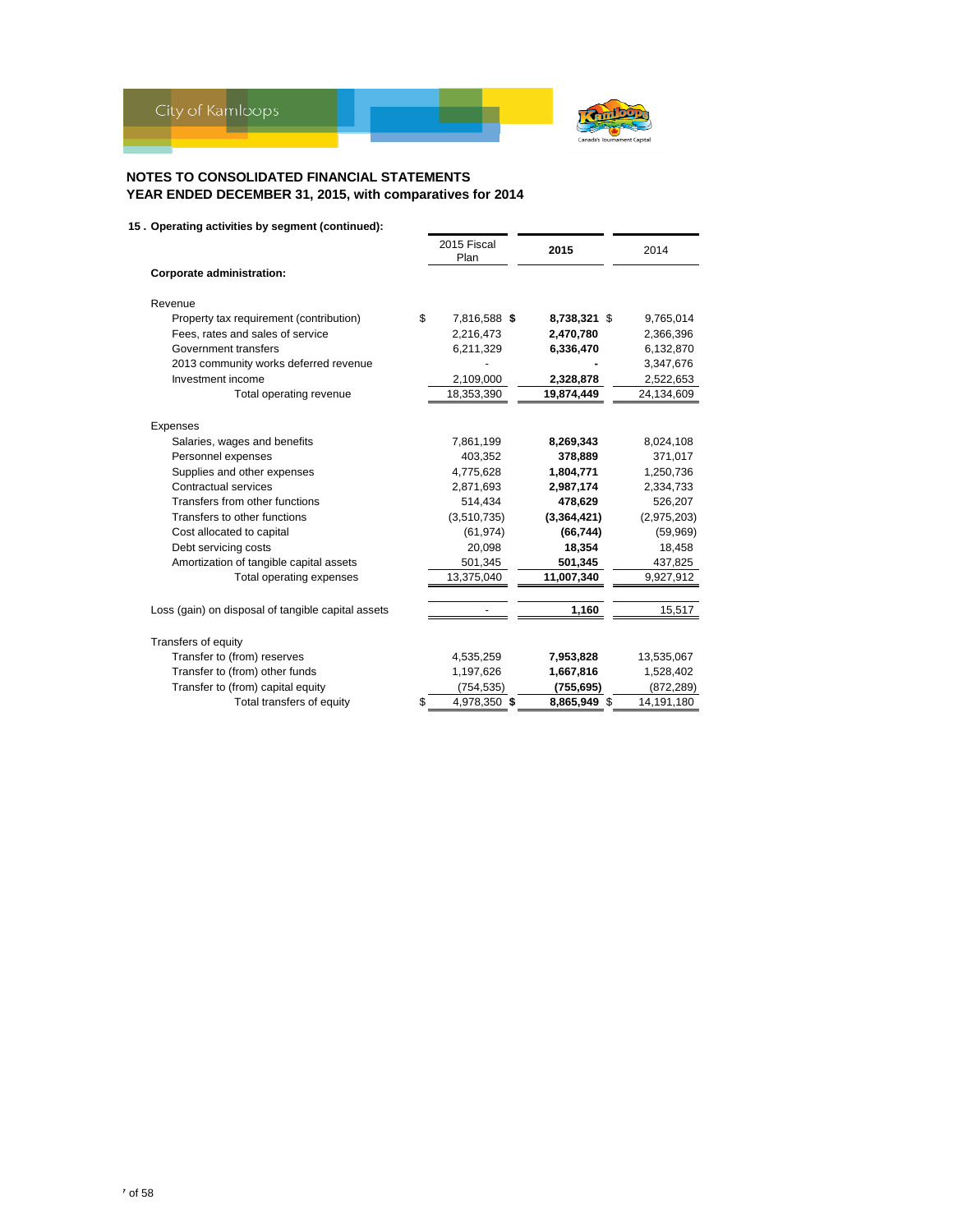

|                                                    | 2015 Fiscal<br>Plan | 2015       | 2014     |
|----------------------------------------------------|---------------------|------------|----------|
| <b>Environmental services:</b>                     |                     |            |          |
| Revenue                                            |                     |            |          |
| Property tax requirement (contribution)            | \$<br>208,024 \$    | 209,550 \$ | 209,552  |
| Private contributions                              |                     | 300,000    |          |
| Total operating revenue                            | 208.024             | 509.550    | 209.552  |
| <b>Expenses</b>                                    |                     |            |          |
| Salaries, wages and benefits                       | 180,184             | 169,758    | 178,723  |
| Personnel expenses                                 | 7.103               | 6.534      | 3.806    |
| Supplies and other expenses                        | 44,160              | 6.611      | 1,775    |
| Contractual services                               | 33,000              | 47,087     | 36,389   |
| Transfers from other functions                     | 21,812              | 20,445     | 24,359   |
| Transfers to other functions                       | (34, 575)           | (34, 575)  | (34,000) |
| Amortization of tangible capital assets            | 16,017              | 16,017     | 40,721   |
| Total operating expenses                           | 267,701             | 231,877    | 251,773  |
| Loss (gain) on disposal of tangible capital assets |                     | 1,263      | 7,617    |
| Transfers of equity                                |                     |            |          |
| Transfer to (from) reserves                        | (46, 500)           | 290.850    | (1,500)  |
| Transfer to (from) capital equity                  | (13, 177)           | (14, 440)  | (48,338) |
| Total transfers of equity                          | (59,677) \$         | 276,410 \$ | (49,838) |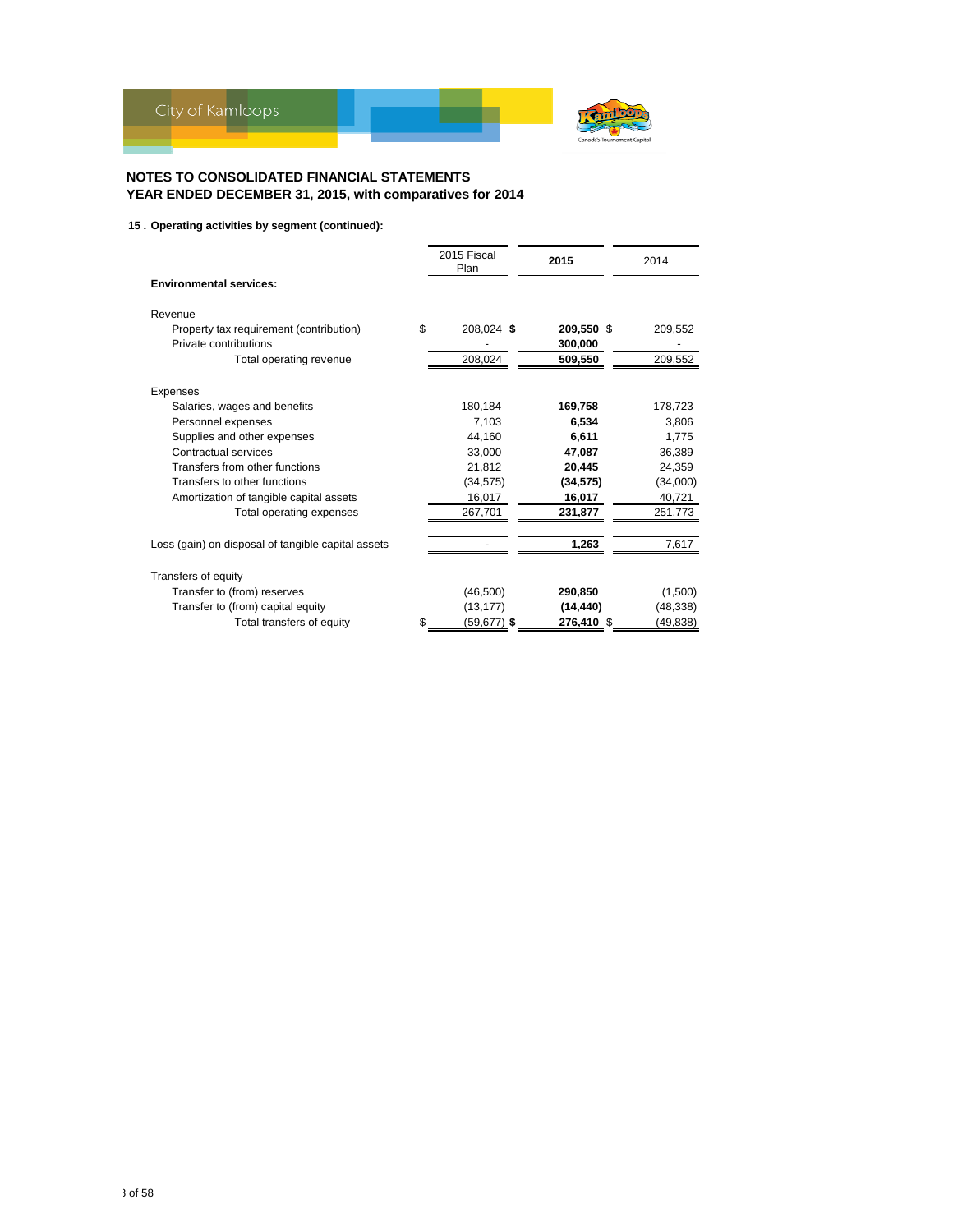

|                                                    | 2015 Fiscal<br>Plan | 2015          | 2014       |
|----------------------------------------------------|---------------------|---------------|------------|
| Fire services:                                     |                     |               |            |
| Revenue                                            |                     |               |            |
| Property tax requirement (contribution)            | \$<br>15,765,451 \$ | 17,443,125 \$ | 15,798,201 |
| Fees, rates and sales of service                   | 1,300,300           | 1,347,647     | 1,338,308  |
| Private contributions                              |                     | 15,000        | 15,000     |
| Total operating revenue                            | 17,065,751          | 18,805,772    | 17,151,509 |
| Expenses                                           |                     |               |            |
| Salaries, wages and benefits                       | 14,691,419          | 17,817,490    | 15,515,921 |
| Personnel expenses                                 | 137,755             | 146.981       | 131.954    |
| Supplies and other expenses                        | 603,503             | 641,171       | 704,555    |
| Contractual services                               | 336,403             | 359,246       | 288,821    |
| Transfers from other functions                     | 216,758             | 251,281       | 338,771    |
| Transfers to other functions                       | (8,000)             | (48, 327)     | (128,660)  |
| Debt servicing costs                               | 253,347             | 254,389       | 253,233    |
| Amortization of tangible capital assets            | 149,553             | 149,553       | 167,081    |
| Total operating expenses                           | 16,380,738          | 19,571,784    | 17,271,676 |
|                                                    |                     |               |            |
| Loss (gain) on disposal of tangible capital assets |                     | 2,102         | (12,452)   |
| Transfers of equity                                |                     |               |            |
| Transfer to (from) reserves                        |                     | (1,451,025)   | (770,000)  |
| Transfer to (from) other funds                     | 792,184             | 792,184       | 812,317    |
| Transfer to (from) capital equity                  | (107,171)           | (109,273)     | (150, 032) |
| Total transfers of equity                          | 685,013 \$          | (768,114) \$  | (107, 715) |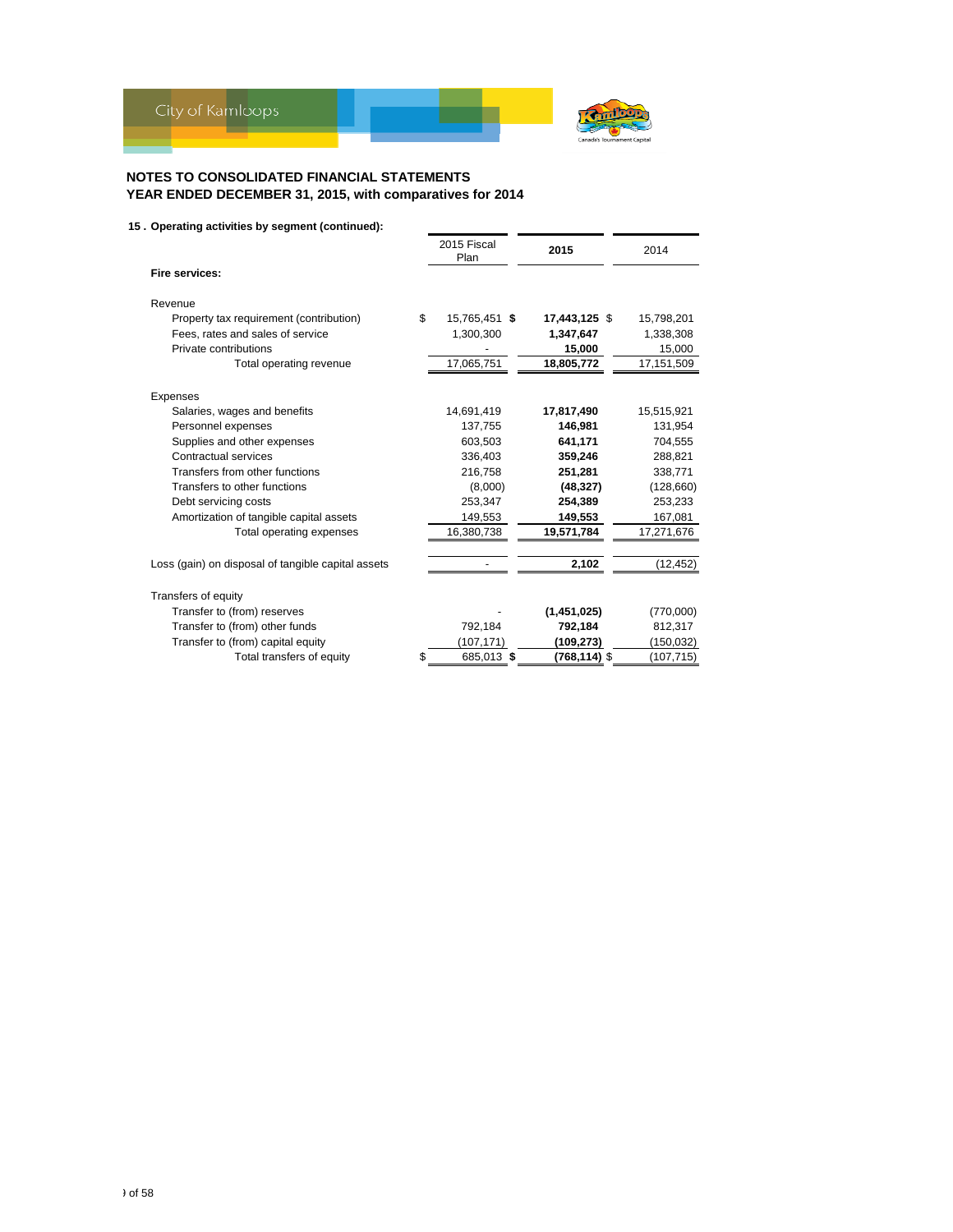

|                                                    | 2015 Fiscal<br>Plan | 2015            | 2014           |
|----------------------------------------------------|---------------------|-----------------|----------------|
| Infrastructure maintenance:                        |                     |                 |                |
| Revenue                                            |                     |                 |                |
| Property tax requirement (contribution)            | \$<br>11,318,884 \$ | 12,231,764 \$   | 11,401,998     |
| Fees, rates and sales of service                   | 13,100              | 9,960           | 7,957          |
| Government transfers                               | 650                 |                 |                |
| Private contributions                              |                     |                 |                |
| Total operating revenue                            | 11,332,634          | 12,241,724      | 11,409,955     |
| Expenses                                           |                     |                 |                |
| Salaries, wages and benefits                       | 10,123,364          | 9,900,867       | 8,659,500      |
| Personnel expenses                                 | 132,910             | 130,407         | 64,596         |
| Supplies and other expenses                        | 8,192,063           | 8,145,235       | 6,471,027      |
| Contractual services                               | 2,456,961           | 3,093,653       | 2,573,147      |
| Transfers from other functions                     | 3,177,834           | 2,762,442       | 2,695,679      |
| Transfers to other functions                       | (11, 337, 550)      | (10, 810, 745)  | (10, 277, 531) |
| Cost allocated to capital                          | (1,746,736)         | (1,062,957)     | (759, 791)     |
| Debt servicing costs                               | 676,499             | 588,101         | 598,878        |
| Amortization of tangible capital assets            | 12,593,359          | 12,593,359      | 11,850,376     |
| Total operating expenses                           | 24,268,704          | 25,340,362      | 21,875,881     |
|                                                    |                     |                 |                |
| Loss (gain) on disposal of tangible capital assets | (125,000)           | 1,203,176       | 680,289        |
| Transfers of equity                                |                     |                 |                |
| Transfer to (from) reserves                        |                     | (162, 568)      | 106,234        |
| Transfer to (from) other funds                     | 2,378,042           | 2,368,058       | 2,303,411      |
| Transfer to (from) capital equity                  | (15, 189, 112)      | (16, 507, 304)  | (13,555,860)   |
| Total transfers of equity                          | (12,811,070) \$     | (14,301,814) \$ | (11,146,215)   |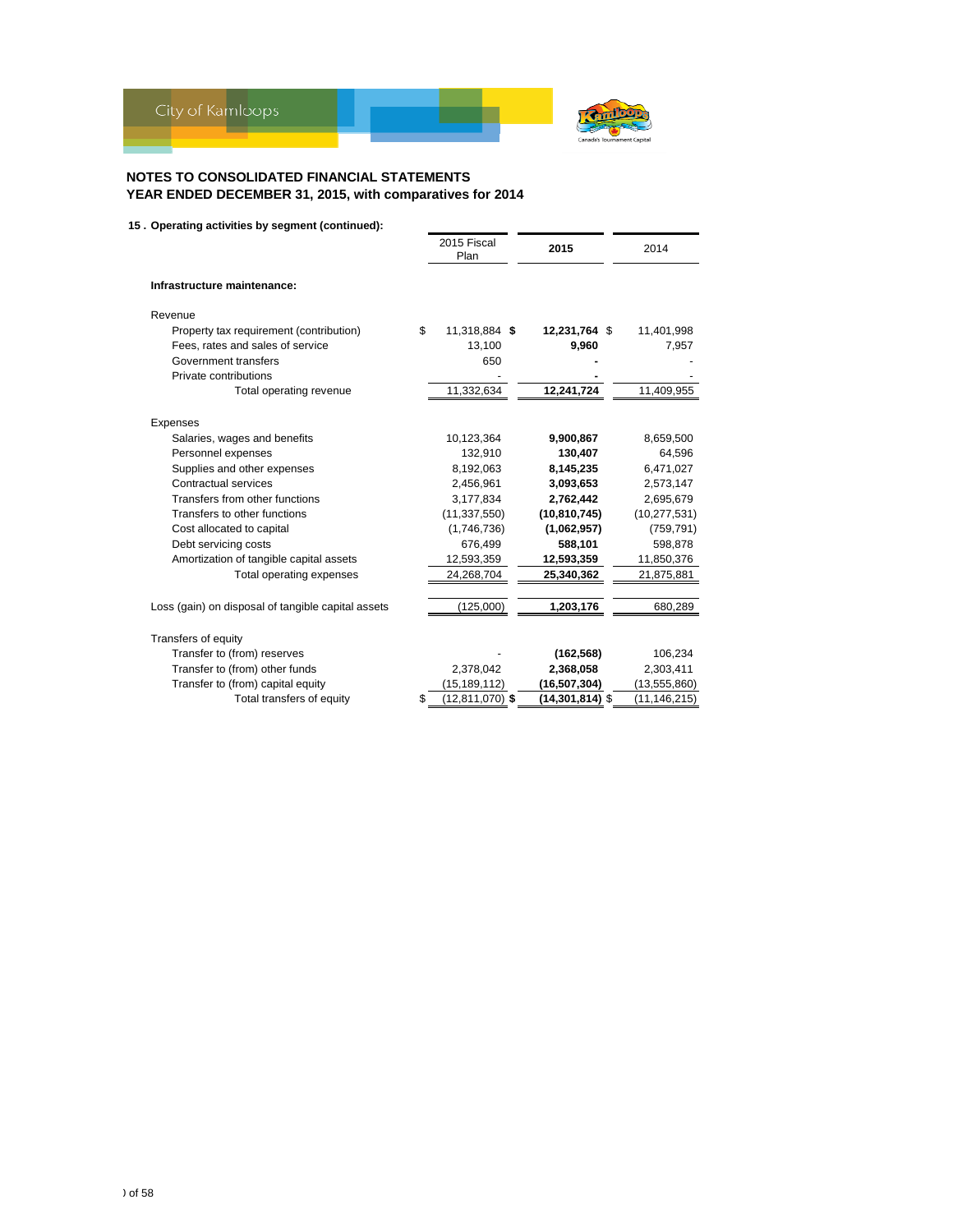

| 15. Operating activities by segment (continued):   |                     |              |            |
|----------------------------------------------------|---------------------|--------------|------------|
|                                                    | 2015 Fiscal<br>Plan | 2015         | 2014       |
| Legislative and enforcement:                       |                     |              |            |
| Revenue                                            |                     |              |            |
| Property tax requirement (contribution)            | \$<br>3,503,354 \$  | 3,596,722 \$ | 3,279,406  |
| Fees, rates and sales of service                   | 2,133,132           | 2,220,446    | 2,025,124  |
| Investment income                                  | 5,000               |              | 15,874     |
| Total operating revenue                            | 5,641,486           | 5,817,168    | 5,320,404  |
| Expenses                                           |                     |              |            |
| Salaries, wages and benefits                       | 3,309,769           | 3,371,795    | 3,139,294  |
| Personnel expenses                                 | 163,465             | 124,864      | 99,043     |
| Supplies and other expenses                        | 1,019,985           | 1,028,041    | 1,052,885  |
| Contractual services                               | 426,500             | 542,563      | 322,045    |
| Transfers from other functions                     | 615,530             | 587,944      | 580,739    |
| Transfers to other functions                       | (223, 450)          | (223, 450)   | (229,050)  |
| Debt servicing costs                               | 48,750              | 48,951       | 48,728     |
| Amortization of tangible capital assets            | 208,542             | 208,542      | 219,502    |
| Total operating expenses                           | 5,569,091           | 5,689,250    | 5,233,186  |
| Loss (gain) on disposal of tangible capital assets |                     | (288)        | 7,312      |
|                                                    |                     |              |            |
| Transfers of equity                                |                     |              |            |
| Transfer to (from) reserves                        | 86,375              | 52,235       | 100,370    |
| Transfer to (from) other funds                     | 211,254             | 300,917      | 273,204    |
| Transfer to (from) capital equity                  | (225, 234)          | (224,946)    | (293, 668) |
| Total transfers of equity                          | \$<br>72,395 \$     | 128,206 \$   | 79,906     |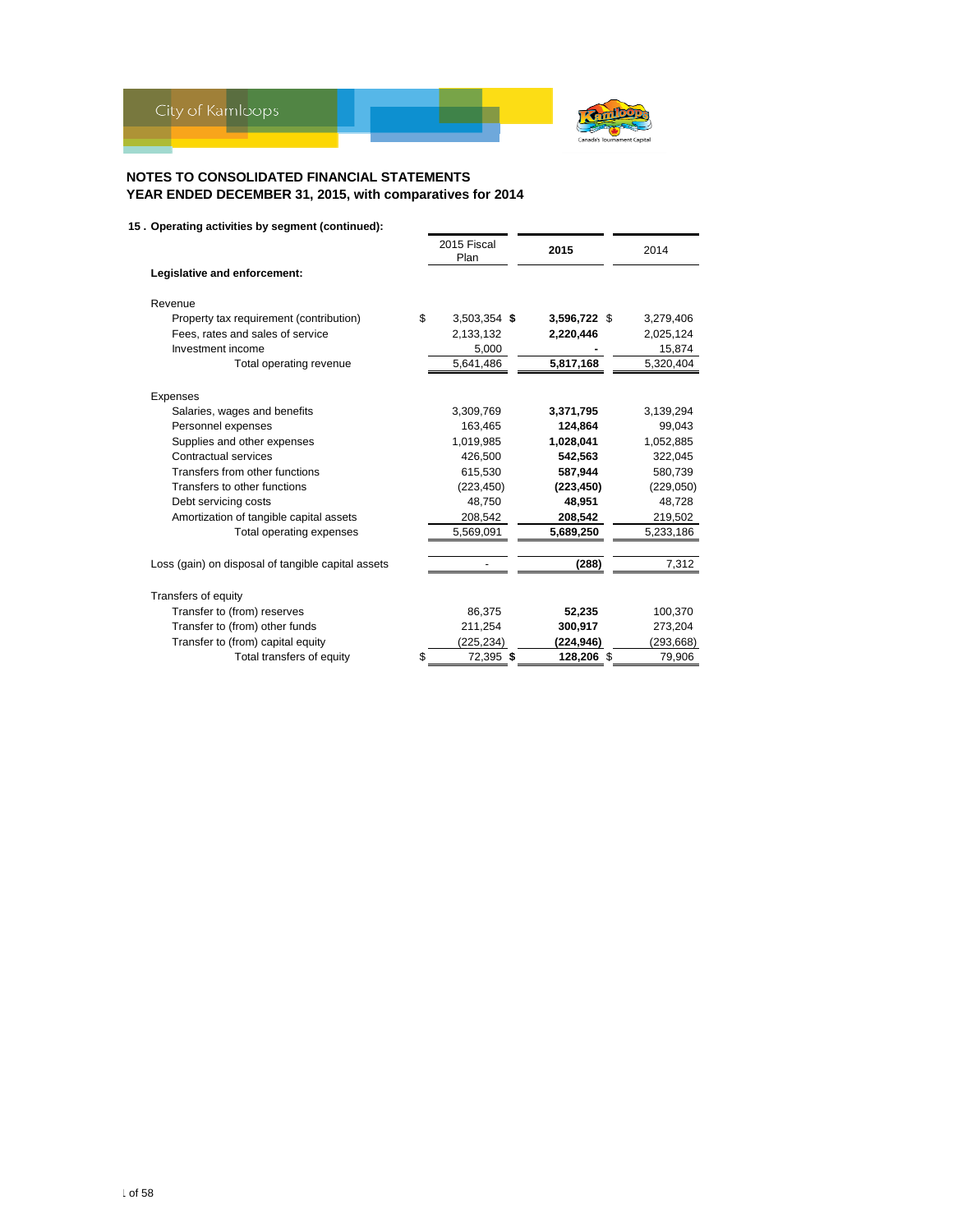

|                                                    |    | 2015 Fiscal<br>Plan | 2015           | 2014         |
|----------------------------------------------------|----|---------------------|----------------|--------------|
| Parks, recreation and cultural services:           |    |                     |                |              |
| Revenue                                            |    |                     |                |              |
| Property tax requirement (contribution)            | \$ | 21,351,647 \$       | 21,084,653 \$  | 20,287,412   |
| Fees, rates and sales of service                   |    | 6,719,181           | 6,660,768      | 6,896,933    |
| Government transfers                               |    | 579.128             | 568,248        | 685,889      |
| Investment income                                  |    | 20,000              | 70,901         |              |
| Private contributions                              |    | 84,000              | 74,327         | 80,650       |
| Total operating revenue                            |    | 28,753,956          | 28,458,897     | 27,950,884   |
| Expenses                                           |    |                     |                |              |
| Salaries, wages and benefits                       |    | 13,636,522          | 13,563,508     | 13,083,325   |
| Personnel expenses                                 |    | 155,575             | 109,769        | 118,049      |
| Supplies and other expenses                        |    | 8,317,134           | 8,255,921      | 9,393,003    |
| Contractual services                               |    | 3,512,961           | 3,391,828      | 3,502,793    |
| Transfers from other functions                     |    | 3,953,356           | 3,707,992      | 3,716,701    |
| Transfers to other functions                       |    | (733, 991)          | (727, 452)     | (715, 899)   |
| Cost allocated to capital                          |    | (140, 058)          |                | (140, 058)   |
| Debt servicing costs                               |    | 1,940,935           | 1,908,686      | 1,907,209    |
| Amortization of tangible capital assets            |    | 5,529,608           | 5,529,608      | 6,226,912    |
| Total operating expenses                           |    | 36,172,042          | 35,739,860     | 37,092,035   |
|                                                    |    |                     |                |              |
| Loss (gain) on disposal of tangible capital assets |    |                     | 114,144        | 677,051      |
|                                                    |    |                     |                |              |
| Transfers of equity                                |    |                     |                |              |
| Transfer to (from) reserves                        |    | (99, 933)           | 37,190         | 43,250       |
| Transfer to (from) other funds                     |    | 275,000             | 275,000        | 200,000      |
| Transfer to (from) capital equity                  |    | (7, 593, 153)       | (7,707,297)    | (10,061,452) |
| Total transfers of equity                          | S  | $(7,418,086)$ \$    | (7,395,107) \$ | (9,818,202)  |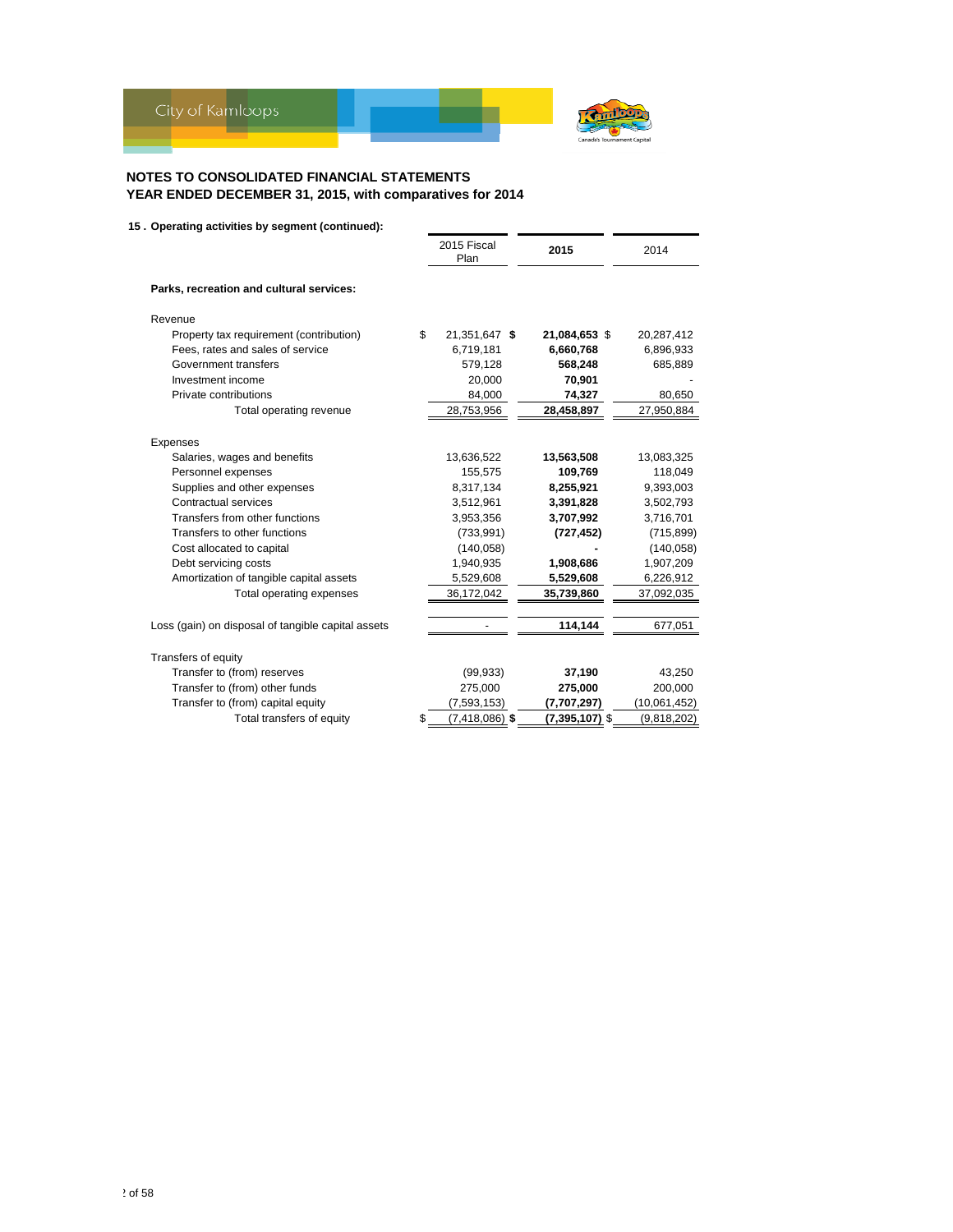

|                                                    | 2015 Fiscal<br>Plan | 2015          | 2014       |
|----------------------------------------------------|---------------------|---------------|------------|
| <b>Police services:</b>                            |                     |               |            |
| Revenue                                            |                     |               |            |
| Property tax requirement (contribution)            | \$<br>21,371,597 \$ | 20,858,031 \$ | 20,675,813 |
| Fees, rates and sales of service                   | 142.000             | 9,093         | 169.150    |
| Government transfers                               | 3,820,697           | 3,320,551     | 2,964,439  |
| Total operating revenue                            | 25,334,294          | 24, 187, 675  | 23,809,402 |
| Expenses                                           |                     |               |            |
| Salaries, wages and benefits                       | 4,065,990           | 3,721,799     | 3,649,715  |
| Personnel expenses                                 | 54,800              | 40.815        | 66,010     |
| Supplies and other expenses                        | 85,145              | 71,531        | 84,005     |
| Contractual services                               | 23,175,567          | 19,354,383    | 19,517,400 |
| Transfers from other functions                     | 105,780             | 100,919       | 95,639     |
| Amortization of tangible capital assets            | 50,892              | 50,892        | 62,624     |
| Total operating expenses                           | 27,538,174          | 23,340,339    | 23,475,393 |
| Loss (gain) on disposal of tangible capital assets |                     | n             | 414        |
| Transfers of equity                                |                     |               |            |
| Transfer to (from) reserves                        | (2, 195, 878)       | 855,338       | 360,362    |
| Transfer to (from) other funds                     | 60,000              | 60,000        | 60,000     |
| Transfer to (from) capital equity                  | (68,002)            | (68,002)      | (86, 767)  |
| Total transfers of equity                          | $(2,203,880)$ \$    | 847,336 \$    | 333,595    |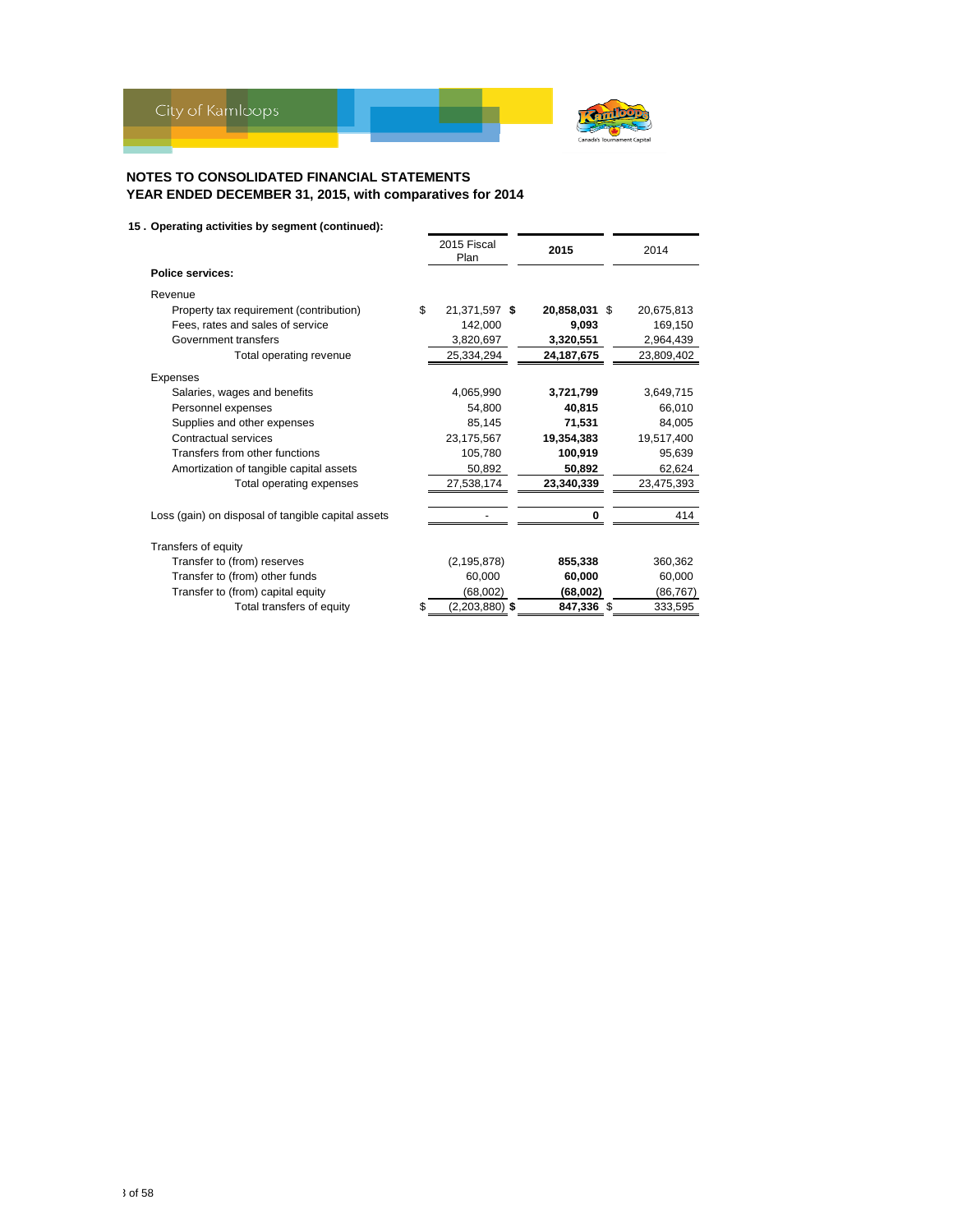

|                                                    | 2015 Fiscal<br>Plan | 2015         | 2014       |
|----------------------------------------------------|---------------------|--------------|------------|
| <b>Public transit:</b>                             |                     |              |            |
| Revenue                                            |                     |              |            |
| Property tax requirement (contribution)            | \$<br>5,337,879 \$  | 5,224,849 \$ | 4,788,543  |
| Fees, rates and sales of service                   | 4,547,320           | 4,369,126    | 4,390,407  |
| Government transfers                               | 7,077,060           | 6,884,887    | 6,707,375  |
| Total operating revenue                            | 16,962,259          | 16,478,862   | 15,886,325 |
| Expenses                                           |                     |              |            |
| Salaries, wages and benefits                       | 128,965             | 76,701       | 65,695     |
| Personnel expenses                                 | 3,000               | 2.981        | 1,334      |
| Supplies and other expenses                        | 500                 | 757          | 11,969     |
| Contractual services                               | 16,603,529          | 16,171,624   | 15,629,621 |
| Transfers from other functions                     | 226,265             | 226,799      | 189,286    |
| Amortization of tangible capital assets            | 15,388              | 15,388       | (4,691)    |
| Total operating expenses                           | 16,977,647          | 16,494,250   | 15,893,214 |
| Loss (gain) on disposal of tangible capital assets |                     | 0            |            |
| Transfers of equity                                |                     |              |            |
| Transfer to (from) capital equity                  | (15, 388)           | (15,388)     | (6,889)    |
| Total transfers of equity                          | (15,388) \$         | (15,388) \$  | (6,889)    |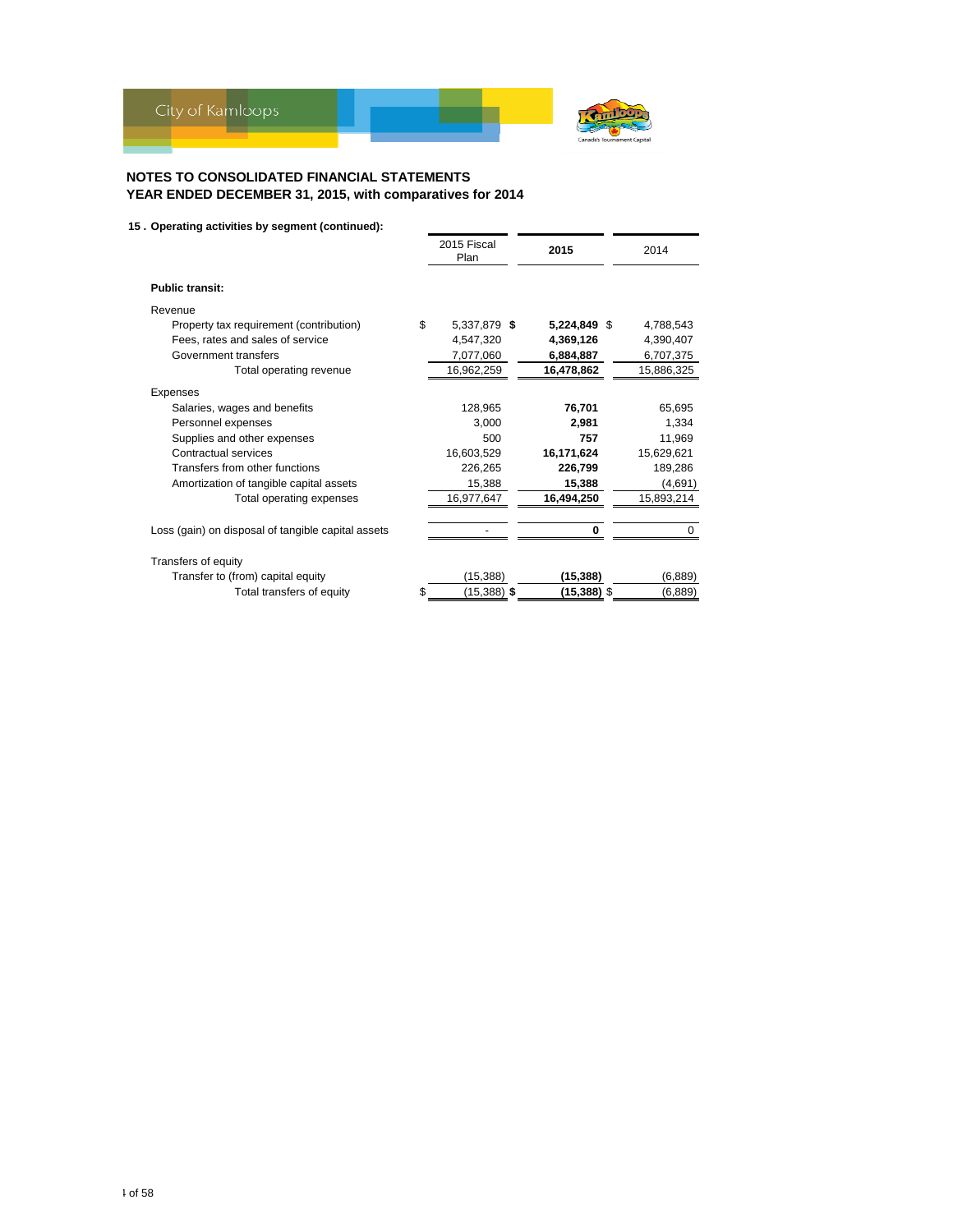

|                                                    | 2015 Fiscal<br>Plan |      | 2015        | 2014        |
|----------------------------------------------------|---------------------|------|-------------|-------------|
| Solid waste:                                       |                     |      |             |             |
| Revenue                                            |                     |      |             |             |
| Property tax requirement (contribution)            | \$<br>181,393 \$    |      | 217,399 \$  | 884,863     |
| Fees, rates and sales of service                   | 8,364,500           |      | 8,569,773   | 6,933,460   |
| Total operating revenue                            | 8,545,893           |      | 8,787,172   | 7,818,323   |
| Expenses                                           |                     |      |             |             |
| Salaries, wages and benefits                       | 2,083,376           |      | 2,035,281   | 1,951,949   |
| Personnel expenses                                 | 9,953               |      | 9.928       | 7,888       |
| Supplies and other expenses                        | 491,806             |      | 505,819     | 428,215     |
| Contractual services                               | 2,650,500           |      | 3.061.911   | 2,743,391   |
| Transfers from other functions                     | 5,381,231           |      | 5,414,736   | 4,349,985   |
| Transfers to other functions                       | (3,000,528)         |      | (3,004,897) | (2,040,599) |
| Amortization of tangible capital assets            | 36,589              |      | 36,589      | 24,539      |
| Total operating expenses                           | 7,652,927           |      | 8,059,367   | 7,465,368   |
| Loss (gain) on disposal of tangible capital assets |                     |      |             | 290         |
| Transfers of equity                                |                     |      |             |             |
| Transfer to (from) reserves                        | 875,563             |      | 710,402     | 383,769     |
| Transfer to (from) other funds                     |                     |      |             |             |
| Transfer to (from) capital equity                  | 17,403              |      | 17,403      | (31, 104)   |
| Total transfers of equity                          | \$<br>892,966       | - \$ | 727,805 \$  | 352,665     |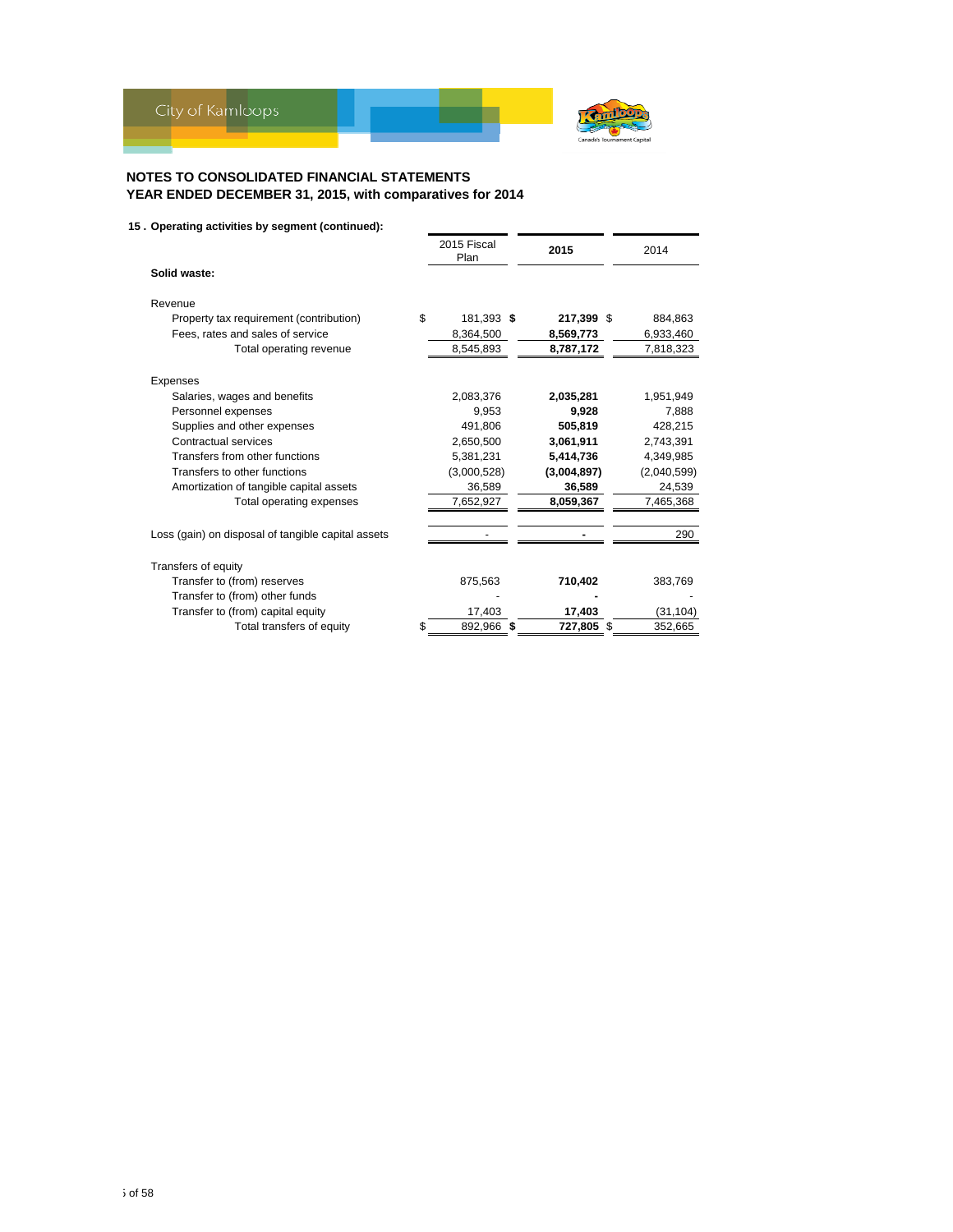

|                                                    |    | 2015 Fiscal<br>Plan | 2015           | 2014          |
|----------------------------------------------------|----|---------------------|----------------|---------------|
| <b>Water utility:</b>                              |    |                     |                |               |
| Revenue                                            |    |                     |                |               |
| Fees, rates and sales of service                   | \$ | 10,941,267 \$       | 11,382,311 \$  | 13,418,183    |
| Investment income                                  |    | 99,000              | 178,129        | 23,515        |
| Total operating revenue                            |    | 11,040,267          | 11,560,440     | 13,441,698    |
| <b>Expenses</b>                                    |    |                     |                |               |
| Salaries, wages and benefits                       |    | 2,691,769           | 2,862,655      | 3,348,325     |
| Personnel expenses                                 |    | 51,500              | 42.951         | 37,643        |
| Supplies and other expenses                        |    | 3,497,480           | 3,836,304      | 3,757,542     |
| Contractual services                               |    | 868,937             | 700,921        | 1,063,632     |
| Transfers from other functions                     |    | 3,050,855           | 2,594,874      | 2,257,927     |
| Transfers to other functions                       |    | (379, 346)          | (382,093)      | (344, 859)    |
| Debt servicing costs                               |    | 1,594,713           | 1,343,039      | 1,679,376     |
| Amortization of tangible capital assets            |    | 4,601,540           | 4,601,540      | 4,511,565     |
| Total operating expenses                           |    | 15,977,448          | 15,600,191     | 16,311,151    |
|                                                    |    |                     |                |               |
| Loss (gain) on disposal of tangible capital assets |    |                     | 262,442        | 311,751       |
| Transfers of equity                                |    |                     |                |               |
| Transfer to (from) reserves                        |    | (304, 737)          | 533,537        | 1,690,949     |
| Transfer to (from) other funds                     |    | 817,872             | 877,028        | 859,558       |
| Transfer to (from) capital equity                  |    | (5,450,316)         | (5,712,758)    | (5,731,711)   |
| Total transfers of equity                          | S  | (4,937,181) \$      | (4,302,193) \$ | (3, 181, 204) |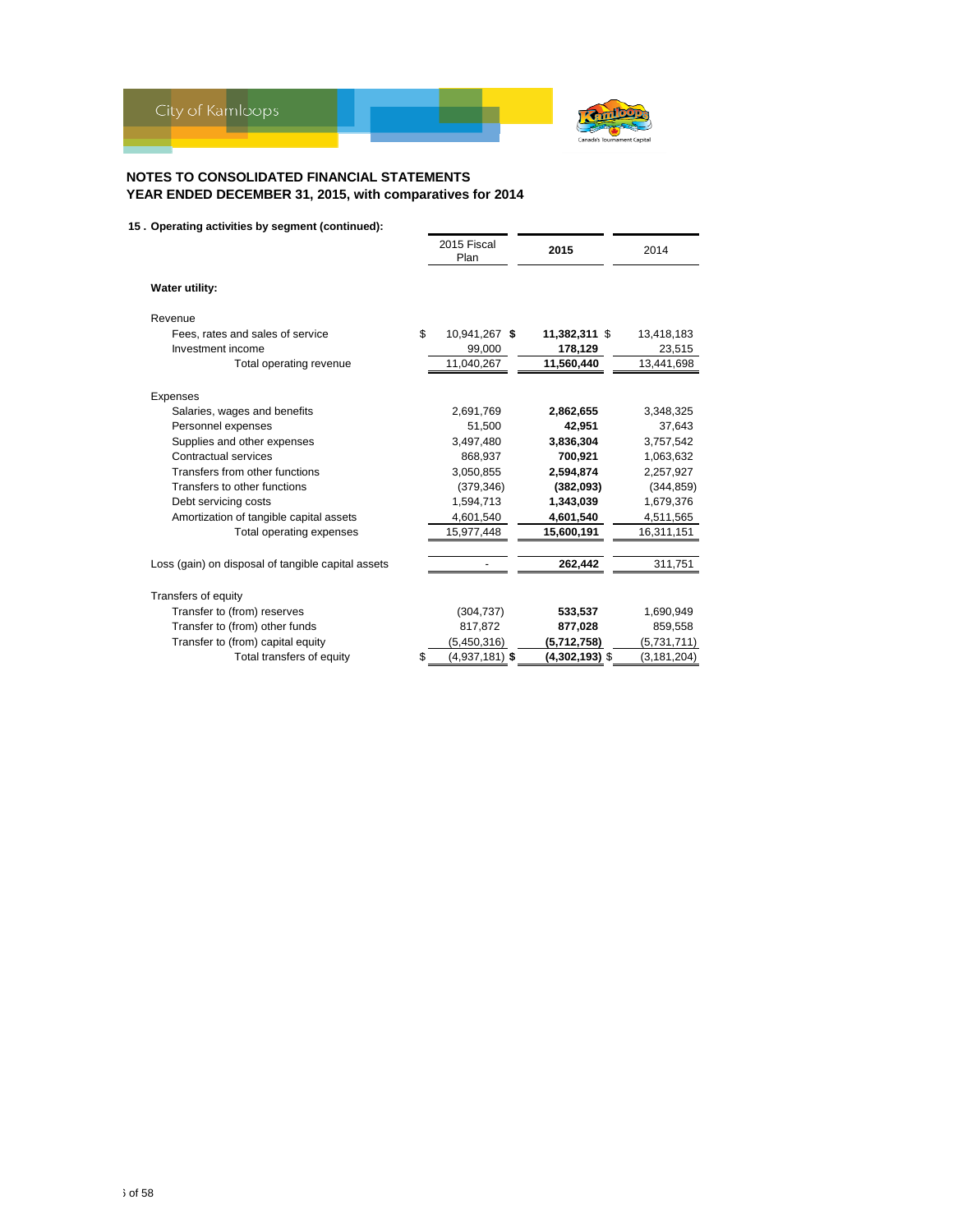

|                                                    | 2015 Fiscal<br>Plan | 2015             | 2014        |
|----------------------------------------------------|---------------------|------------------|-------------|
| Sewer utility:                                     |                     |                  |             |
| Revenue                                            |                     |                  |             |
| \$<br>Development levies utilized                  | 730.454 \$          | - \$             |             |
| Fees, rates and sales of service                   | 6,759,248           | 6,946,390        | 7,698,150   |
| Investment income                                  | 105,000             | 102,440          | (146,925)   |
| Total operating revenue                            | 7,594,702           | 7,048,830        | 7,551,225   |
| Expenses                                           |                     |                  |             |
| Salaries, wages and benefits                       | 2,110,146           | 1,660,507        | 1,754,427   |
| Personnel expenses                                 | 40,050              | 35,139           | 39,088      |
| Supplies and other expenses                        | 2,467,595           | 2,398,352        | 2,237,241   |
| Contractual services                               | 988,150             | 423,924          | 555,812     |
| Transfers from other functions                     | 1,898,585           | 1,842,684        | 1,418,913   |
| Transfers to other functions                       | (70, 966)           | (73, 252)        | (64, 514)   |
| Cost allocated to capital                          |                     |                  |             |
| Debt servicing costs                               | 853,547             | 566,419          | 257,258     |
| Amortization of tangible capital assets            | 1,774,562           | 1,774,562        | 1,310,657   |
| Total operating expenses                           | 10,061,669          | 8,628,335        | 7,508,882   |
|                                                    |                     |                  |             |
| Loss (gain) on disposal of tangible capital assets |                     | 79,366           | 42,002      |
| Transfers of equity                                |                     |                  |             |
| Transfer to (from) reserves                        | (71,098)            | 793,617          | 1,780,781   |
| Transfer to (from) other funds                     | (776)               | 21,971           | 7,564       |
| Transfer to (from) capital equity                  | (2,395,093)         | (2,474,459)      | (1,788,004) |
| Total transfers of equity                          | $(2,466,967)$ \$    | $(1,658,871)$ \$ | 341         |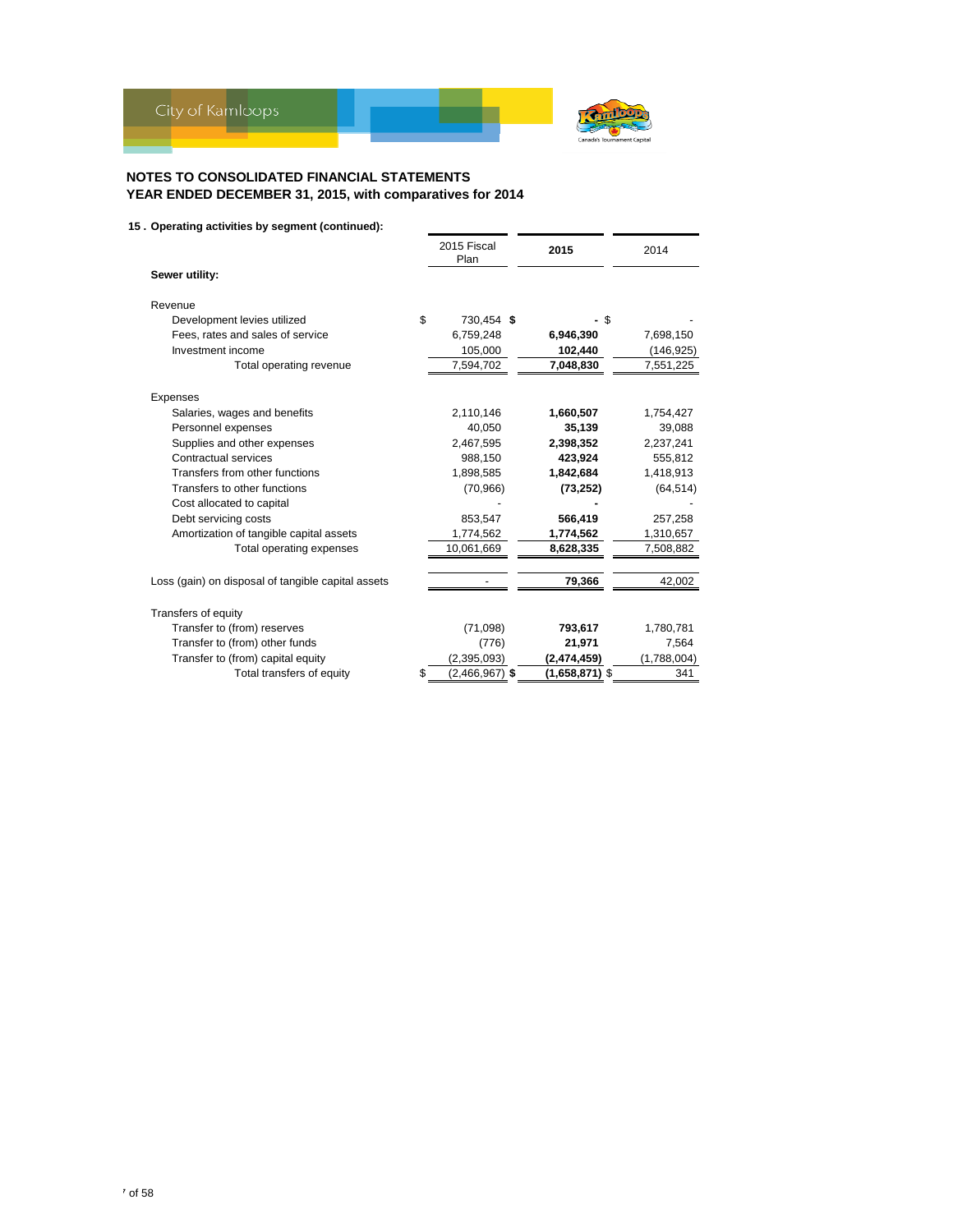

|                                                    |    | 2015 Fiscal<br>Plan |    | 2015         | 2014      |
|----------------------------------------------------|----|---------------------|----|--------------|-----------|
| <b>Kamloops Airport Authority Society:</b>         |    |                     |    |              |           |
| Revenue                                            |    |                     |    |              |           |
| Fees, rates and sales of service                   | \$ | 2,440,000 \$        |    | 2,269,931 \$ | 2,176,253 |
| Government transfers                               |    | 4,401,748           |    | 3,645,360    | 5,000     |
| Investment income                                  |    | 76,000              |    | 118,804      | 106,622   |
| Private contributions                              |    |                     |    |              |           |
| Total operating revenue                            |    | 6,917,748           |    | 6,034,095    | 2,287,875 |
| Expenses                                           |    |                     |    |              |           |
| Contractual services                               |    | 73,500              |    | 40,594       | 48.359    |
| Debt servicing costs                               |    | 287,336             |    | 379,656      | 357,021   |
| Amortization of tangible capital assets            |    | 1,619,948           |    | 1,721,679    | 1,631,288 |
| Total operating expenses                           |    | 1,980,784           |    | 2,141,929    | 2,036,668 |
| Loss (gain) on disposal of tangible capital assets |    |                     |    | (11, 475)    |           |
| Transfers of equity                                |    |                     |    |              |           |
| Transfer to (from) reserves                        |    | 4,936,964           |    | (853, 534)   | 767,721   |
| Transfer to (from) other funds                     |    |                     |    | (309, 879)   |           |
| Transfer to (from) capital equity                  |    |                     |    | 5,067,054    | (516,514) |
| Total transfers of equity                          | SS | 4,936,964           | -S | 3,903,641 \$ | 251,207   |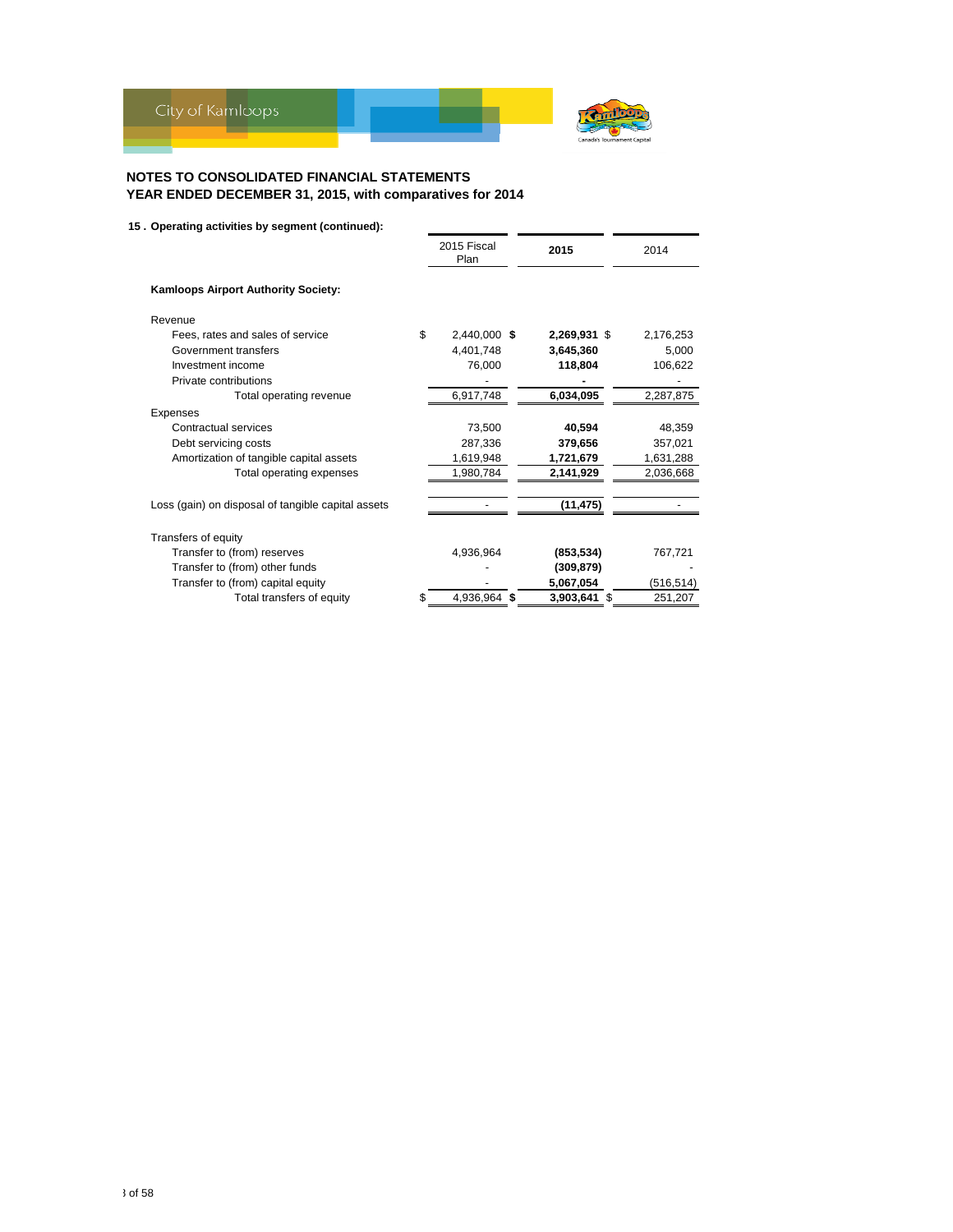

|                                                       | 2015 Fiscal<br>Plan | 2015         | 2014      |
|-------------------------------------------------------|---------------------|--------------|-----------|
| <b>Venture Kamloops Business Development Society:</b> |                     |              |           |
| Revenue                                               |                     |              |           |
| Fees, rates and sales of service                      | \$<br>$9,000$ \$    | 613 \$       | 3,395     |
| Government transfers                                  | 600                 | 186,088      | 8,893     |
| Investment income                                     |                     |              | 15        |
| Total operating revenue                               | 9,600               | 186,701      | 12,303    |
| Expenses                                              |                     |              |           |
| Supplies and other expenses                           | 613,188             | 761,466      | 618,722   |
| Amortization of tangible capital assets               | 6,145               | 6,145        | 10,340    |
| Total operating expenses                              | 619,333             | 767,611      | 629,062   |
| Transfers of equity                                   |                     |              |           |
| Transfer to (from) reserves                           | 12,078              | 40,898       | (2,230)   |
| Transfer to (from) other funds                        | (615,666)           | (615, 663)   | (604,189) |
| Transfer to (from) capital equity                     | (6, 145)            | (6, 145)     | (10, 340) |
| Total transfers of equity                             | (609,733) \$        | (580,910) \$ | (616,759) |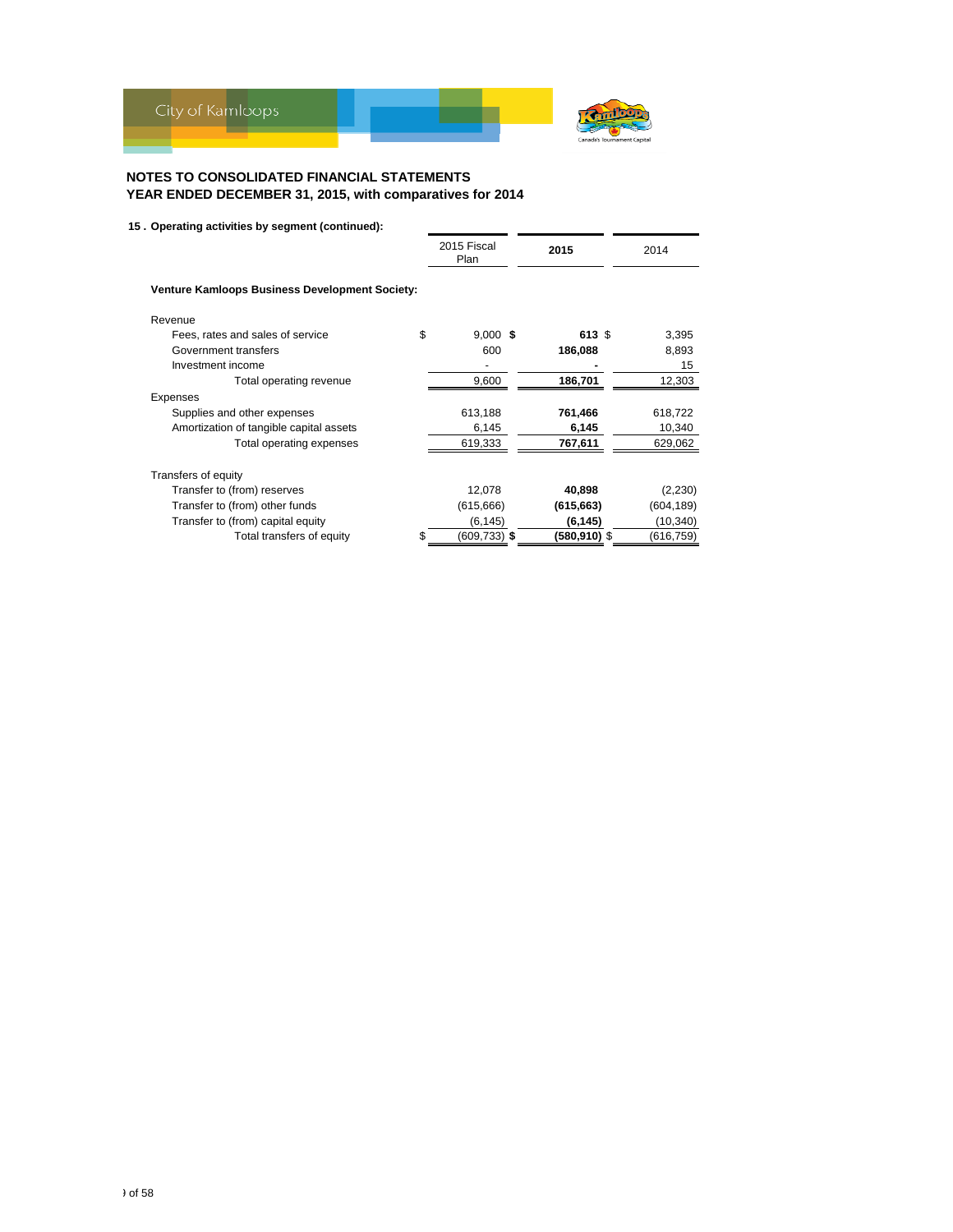

**15 . Operating activities by segment (continued):**

|                                         | 2015 Fiscal<br>Plan | 2015           | 2014           |
|-----------------------------------------|---------------------|----------------|----------------|
| Non-operating activities:               |                     |                |                |
| Revenue                                 |                     |                |                |
| Property tax requirement (contribution) | \$<br>11,711,324 \$ | 9,907,194 \$   | 8,925,783      |
| Development levies utilized             | 9,475,115           | 6,781,829      | 4,290,421      |
| Fees, rates and sales of service        | 9,865,797           | 8,202,329      | 5,368,831      |
| Government transfers                    | 1,001,859           | 832,861        | 2,514,942      |
| Investment income                       | 2,206,954           | 2,206,955      | 1,964,076      |
| Private contributions                   | 255,569             | 8,902,451      | 17,723,560     |
| Total operating revenue                 | 34,516,618          | 36,833,619     | 40,787,613     |
| Transfers of equity                     |                     |                |                |
| Transfer to (from) reserves             | (34, 828, 763)      | (15, 162, 228) | (23, 515, 405) |
| Transfer to (from) current funds        | (4,877,979)         | 1,344,704      | (469, 864)     |
| Transfer to capital equity              | 74,223,360          | 50,651,143     | 64,772,882     |
| Total transfers of equity               | 34,516,618 \$       | 36,833,619 \$  | 40,787,613     |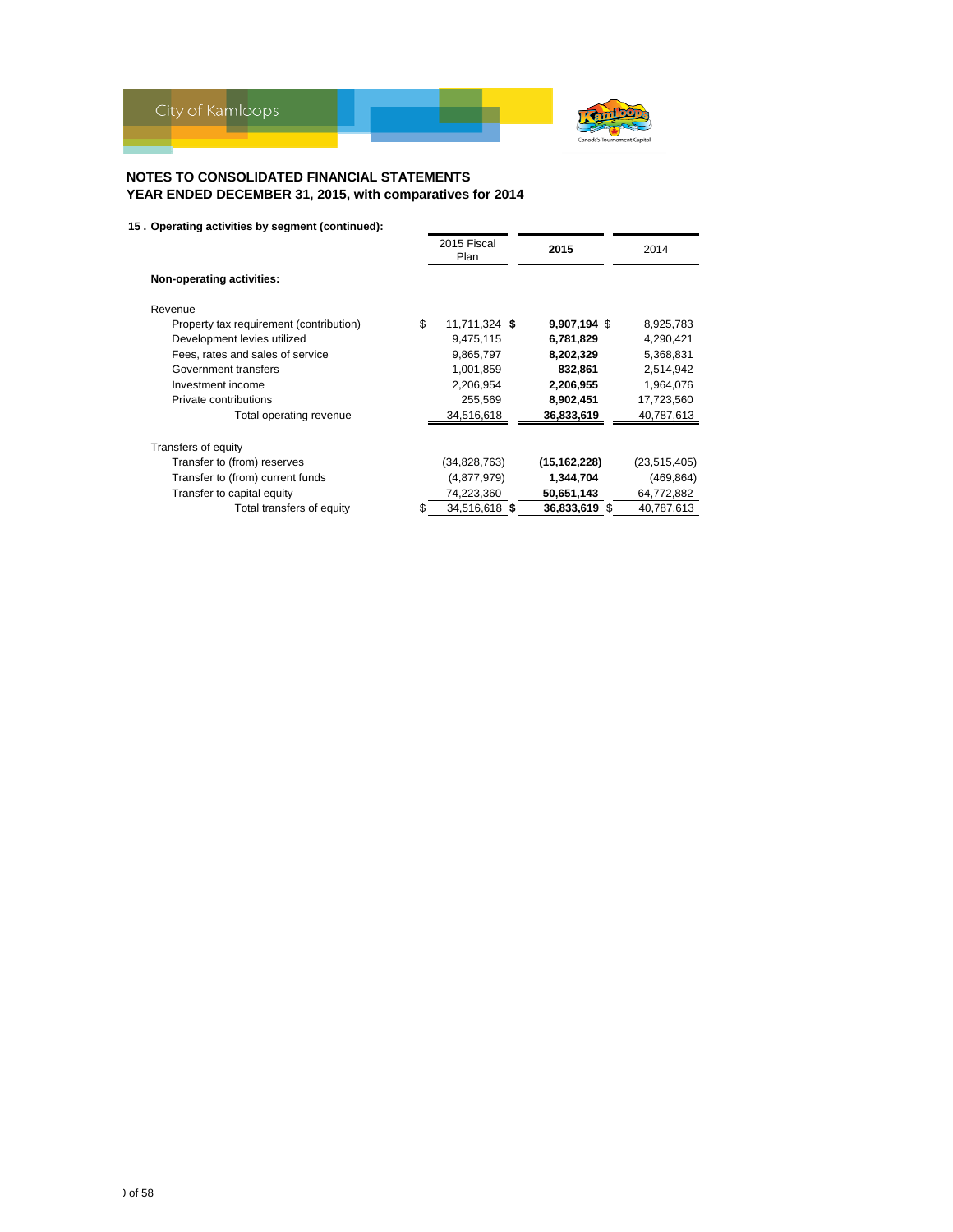

| 15. Operating activities by segment (continued):   |                      |                |                |
|----------------------------------------------------|----------------------|----------------|----------------|
|                                                    | 2015 Fiscal<br>Plan  | 2015           | 2014           |
| Total revenue by segment:                          |                      |                |                |
| Property tax requirement (contribution)            | \$<br>100,697,478 \$ | 100,774,085 \$ | 97,394,963     |
| Development levies utilized                        | 10,205,569           | 6,781,829      | 4,290,421      |
| Fees, rates and sales of service                   | 58,734,568           | 58,160,792     | 56,343,806     |
| Government transfers                               | 23,093,071           | 21,774,465     | 19,020,044     |
| 2013 community works deferred revenue              |                      |                | 3,347,676      |
| Investment income                                  | 4,689,954            | 5,049,603      | 4,524,962      |
| Private contributions                              | 339,569              | 9,294,326      | 17,819,210     |
| Total revenue                                      | 197,760,209          | 201,835,100    | 202,741,082    |
|                                                    |                      |                |                |
| Total expenses by segment:                         |                      |                |                |
| Salaries, wages and benefits                       | 66,817,827           | 69,026,378     | 64,897,614     |
| Personnel expenses                                 | 1,264,123            | 1,102,576      | 1,035,976      |
| Supplies and other expenses                        | 30,497,806           | 28,102,431     | 27,764,836     |
| Contractual services                               | 54,222,957           | 50,396,324     | 48,859,602     |
| Transfers from other functions                     | 19,646,641           | 18,402,699     | 16,659,783     |
| Transfers to other functions                       | (19,646,641)         | (19,032,332)   | (17, 185, 815) |
| Cost allocated to capital                          | (3,351,768)          | (2,554,122)    | (2,214,948)    |
| Debt servicing costs                               | 5,675,225            | 5,107,595      | 5,120,161      |
| Amortization of tangible capital assets            | 27,262,683           | 27,364,414     | 26,761,379     |
| Loss (gain) on disposal of tangible capital assets | (125,000)            | 1,318,766      | 1,674,524      |
| Total operating expenses                           | 182,263,853          | 179,234,729    | 173,373,112    |
| Total transfers of equity by segment:              |                      |                |                |
| Transfer to (from) reserves                        | (21, 856, 134)       | (332,036)      | 2,007,899      |
| Transfer to (from) current funds                   | (4,877,979)          | 1,344,704      | (469, 864)     |
| Transfer to (from) capital equity                  | 42,230,469           | 21,587,703     | 27,829,935     |
|                                                    | \$<br>15,496,356 \$  | 22,600,371 \$  | 29,367,970     |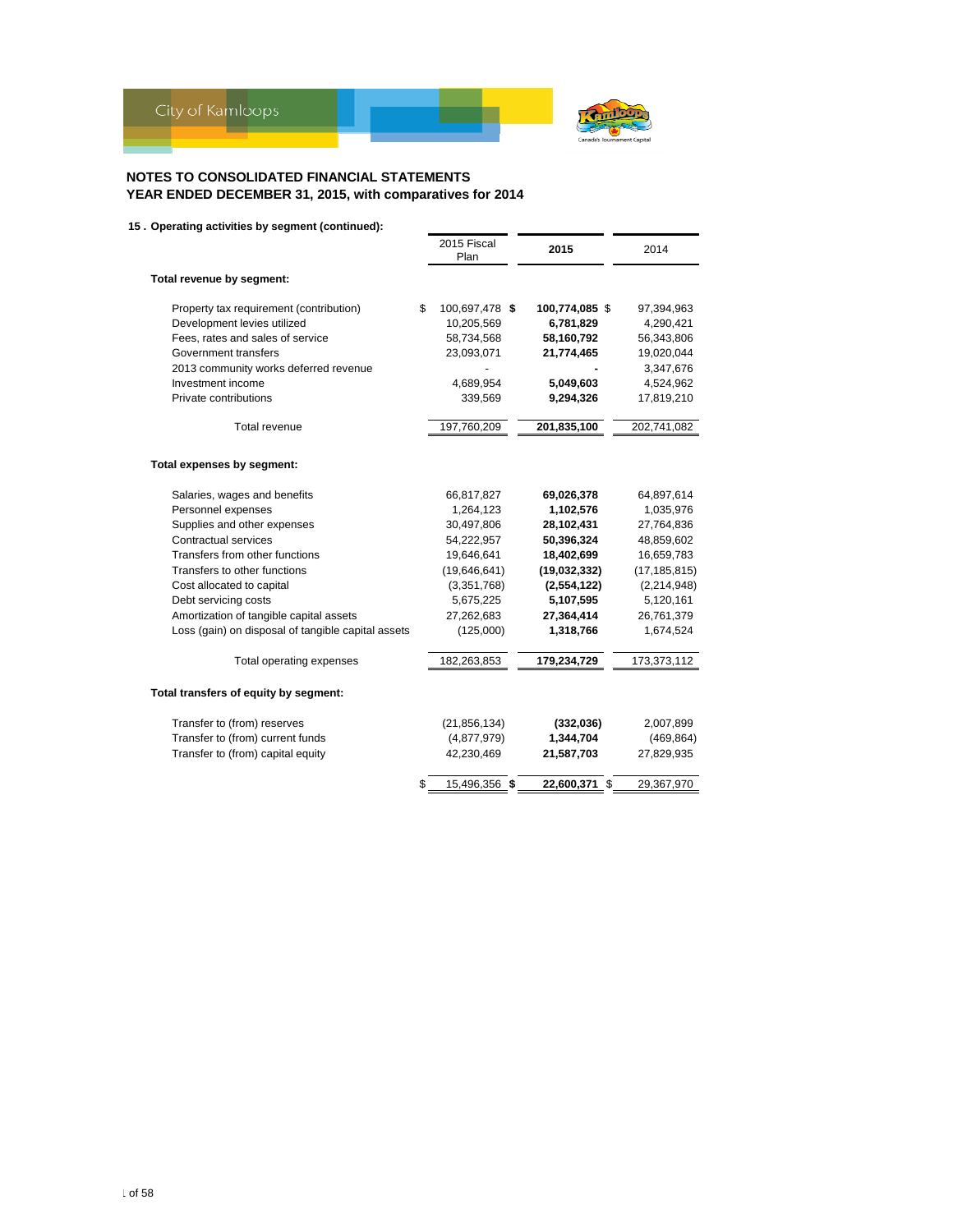

#### **16 . Taxation:**

|                                              | 2015 Fiscal<br>Plan |   | 2015           | 2014         |
|----------------------------------------------|---------------------|---|----------------|--------------|
| General fund:                                |                     |   |                |              |
| Real property                                | \$<br>96.254.000 \$ |   | 96,074,257 \$  | 92,950,908   |
| Special assessments                          | 751.473             |   | 785,321        | 785,438      |
| Utilities                                    | 1,413,114           |   | 1,413,115      | 1,404,351    |
| Government transfers in lieu of taxes        | 2,278,892           |   | 2,501,394      | 2,254,266    |
|                                              | 100.697.479         |   | 100.774.087    | 97.394.963   |
| Collections for other taxing authorities:    |                     |   |                |              |
| Province of British Columbia - school taxes  | 39,440,797          |   | 40,326,518     | 39,438,697   |
| Thompson-Nicola Regional Hospital District   | 7,518,651           |   | 7,785,208      | 7,518,214    |
| Thompson-Nicola Regional District            | 5,988,891           |   | 6,102,002      | 5,988,543    |
| <b>British Columbia Assessment Authority</b> | 1,083,361           |   | 1,085,731      | 1,083,293    |
|                                              | 54,031,700          |   | 55,299,459     | 54,028,747   |
| Payments to other taxing authorities         | (54,031,700)        |   | (55,299,459)   | (54,028,747) |
|                                              | 100.697.479         | S | 100.774.087 \$ | 97.394.963   |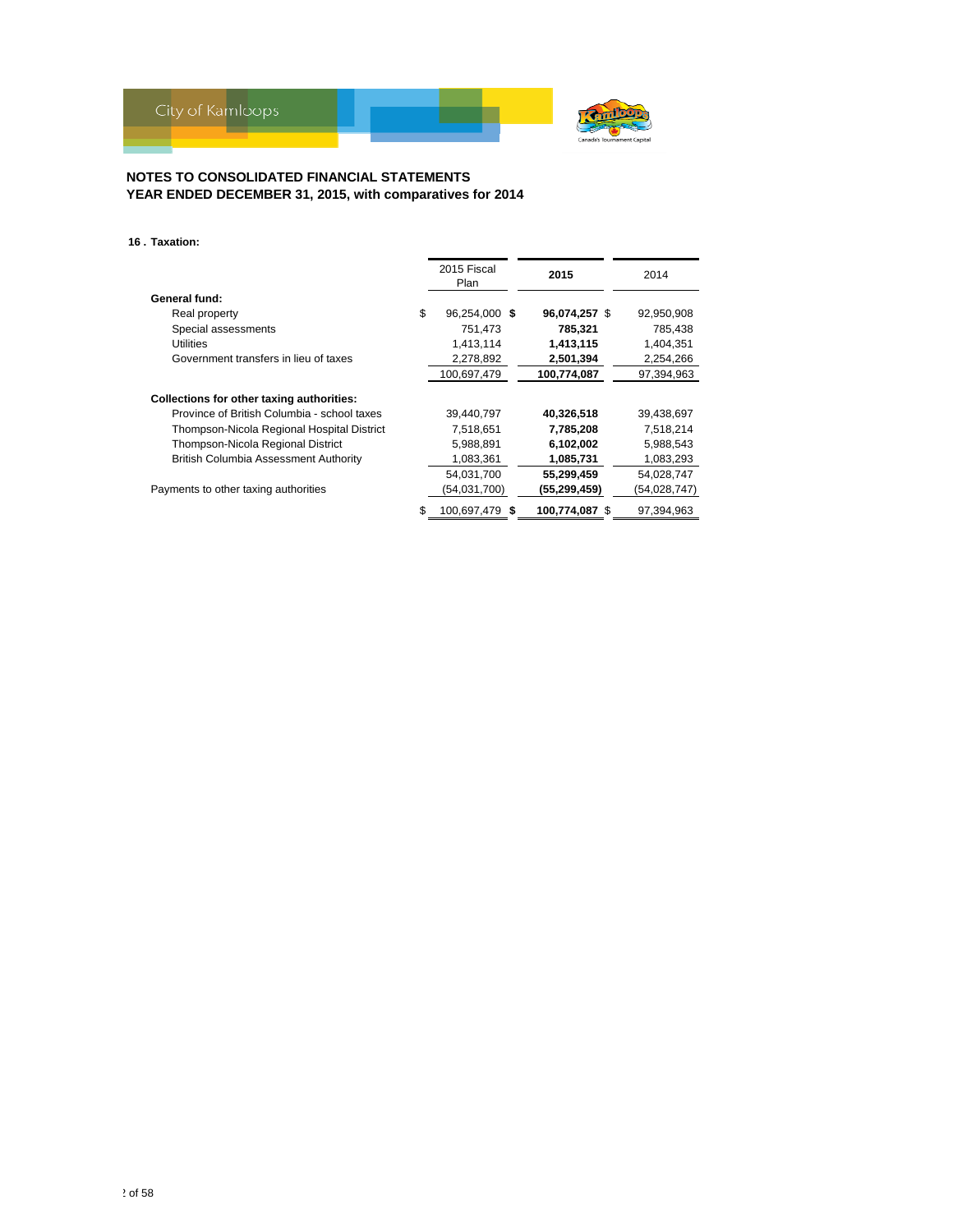

#### **17 . Government transfers:**

|                                                                                 | 2015 Fiscal<br>Plan |   | 2015          | 2014       |
|---------------------------------------------------------------------------------|---------------------|---|---------------|------------|
| General fund:                                                                   |                     |   |               |            |
| Federal Government:                                                             |                     |   |               |            |
| \$<br>Policing                                                                  | 2,305,452 \$        |   | 1,909,606 \$  | 1,948,005  |
| <b>Community Works Fund</b>                                                     | 3,493,183           |   | 3,547,334     | 3,547,334  |
| 2013 Community Works Fund                                                       |                     |   |               | 3,347,676  |
| <b>Provincial Government:</b>                                                   |                     |   |               |            |
| Transit                                                                         | 7,077,060           |   | 6,884,887     | 6,707,375  |
| Gaming revenue                                                                  | 2,500,000           |   | 2,553,585     | 2,346,996  |
| Victims assistance                                                              | 71,280              |   | 71,850        | 76,563     |
| <b>Traffic fines</b>                                                            | 1,273,965           |   | 1,154,557     | 753,278    |
| Capital infrastructure                                                          | 257,000             |   | 88,001        | 381,395    |
| Other                                                                           | 967,924             |   | 988,336       | 1,111,658  |
|                                                                                 | 17,945,864          |   | 17,198,156    | 20,220,280 |
| Water fund:                                                                     |                     |   |               |            |
| Federal Government:                                                             |                     |   |               |            |
| <b>Community Works Fund</b>                                                     |                     |   |               |            |
| Sewer fund:                                                                     |                     |   |               |            |
| <b>Provincial Government:</b>                                                   |                     |   |               |            |
| Capital infrastructure                                                          | 744,859             |   | 744,860       | 2,133,547  |
| Kamloops Airport Authority Society:<br>Federal Government:                      |                     |   |               |            |
| Capital infrastructure                                                          | 4,401,748           |   | 3,645,360     | 5,000      |
| Venture Kamloops Business Development Society:<br><b>Provincial Government:</b> |                     |   |               |            |
| Other                                                                           | 600                 |   | 186,088       | 8,893      |
| \$                                                                              | 23,093,071          | S | 21,774,464 \$ | 22,367,720 |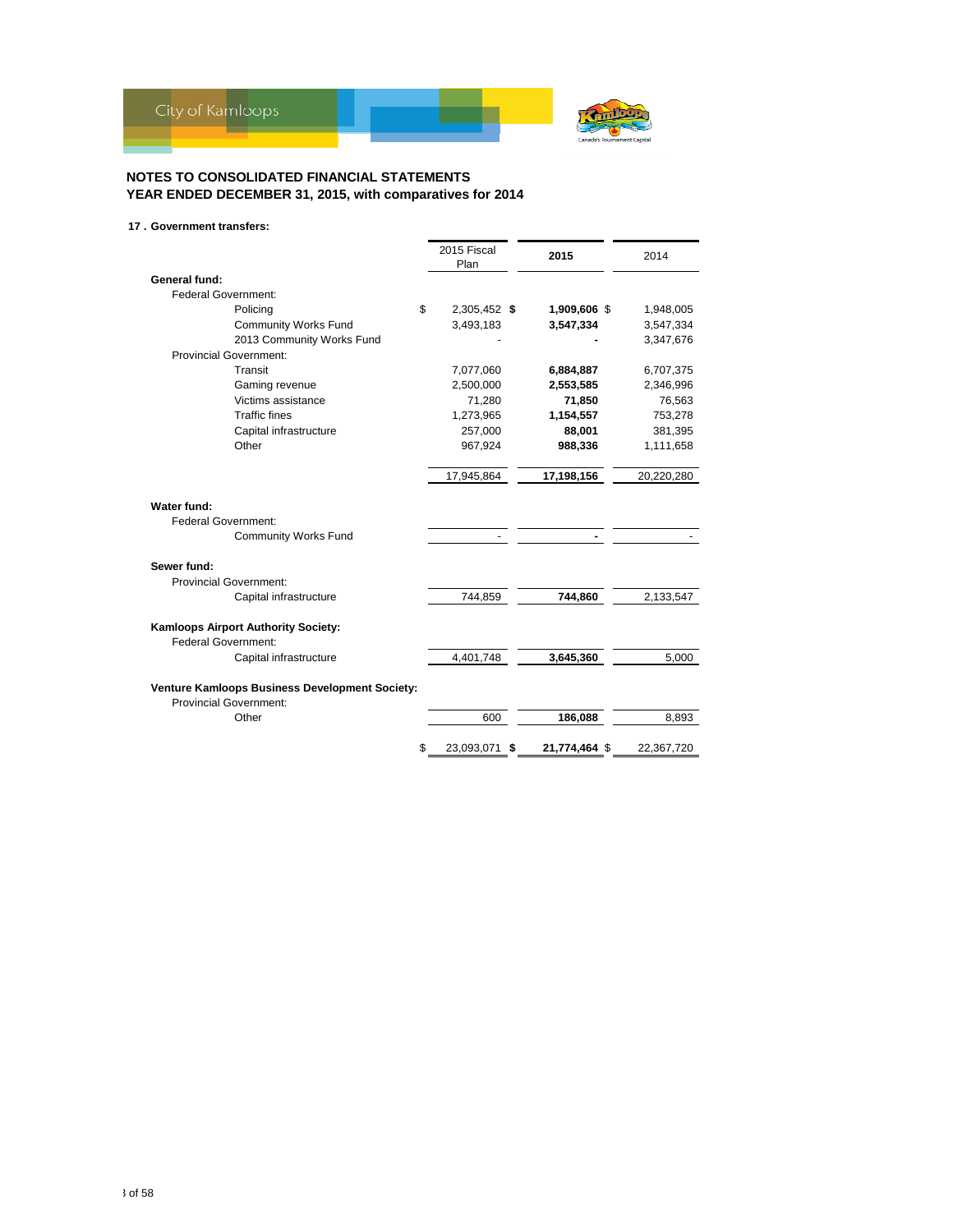

#### **18 . Commitments and contingencies:**

- (a) The City of Kamloops has entered into various agreements and contracts for services and construction for periods ranging from one to five years.
- (b) The City of Kamloops, as a member of the Thompson Nicola Regional District, is liable for its proportion of any operating deficits or long-term debt related to functions in which it participates.
- (c) The City of Kamloops is a participant in the Municipal Insurance Association of British Columbia. Should the Association pay out claims in excess of premiums received, it is possible the City, along with other participants, would be required to contribute towards the deficit.
- (d) The municipality and its employees contribute to the Municipal Pension Plan (the Plan), a jointly trusteed pension plan. The board of trustees, representing plan members and employers, is responsible for overseeing the management of the Plan, including investment of the assets and administration of benefits. The Plan is a multi-employer contributory pension plan. Basic pension benefits provided are based on a formula. The Plan has about 185,000 active members and approximately 80,000 retired members. Active members include approximately 36,000 contributors from local governments.

The most recent actuarial valuation as at December 31, 2012 indicated a \$1,370 million funding deficit for basic pension benefits. The next valuation will be as at December 31, 2015 with results available in 2016.

Employers participating in the Plan record their pension expense as the amount of employer contributions made during the year (defined contribution pension plan accounting). This is because the Plan records accrued liabilities and accrued assets for the Plan in aggregate with the result that there is no consistent and reliable basis for allocating the obligation, assets and cost to the individual employers participating in the Plan.

The City of Kamloops paid \$5,870,187 (2014 - \$5,161,057) for employer contributions while employees contributed \$5,085,429 (2014 - \$4,444,330) to the plan in fiscal 2015.

(e) From time to time the City of Kamloops is brought forth as defendant in various lawsuits. The City reviews its exposure to any potential litigation for which it would not be covered by insurance and assesses whether a successful claim against the City would materially affect the consolidated financial statements of the City. The City reserves a portion of its operating surplus for future payment of insurance deductibles and payment of claims for which it would not be covered by insurance. The City is currently not aware of any claims brought against it that if not defended successfully would result in a material change to the consolidated financial statements of the City.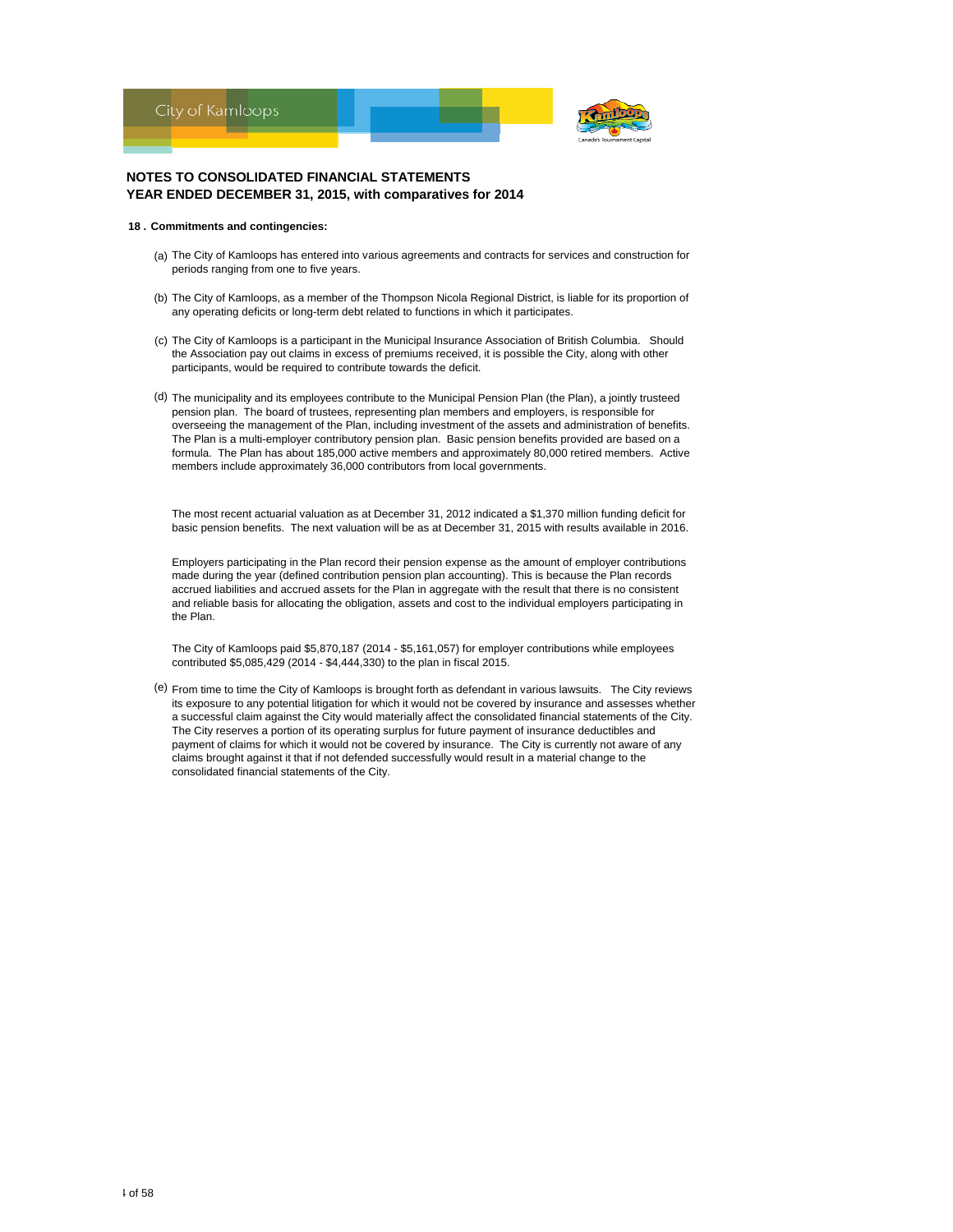

#### **18 . Commitments and contingencies (continued):**

(f) The City issues certain of its debt instruments through the Municipal Finance Authority. As a condition of these borrowings and as required by legislation, a debt reserve fund is to be established in the amount of one-half the average instalment of principal and interest as set out in the agreement(s) entered into. The reserve is funded in part by cash, being the withholding of 1% of the total issue proceeds, and the remainder being funded by a demand note whereby the City may be required to loan certain amounts to the Municipal Finance Authority. These demand notes are contingent in nature and are not reflected in the accounts of the City.

Details of the cash deposits and contingent demand notes on hand at year end are as follows:

|                            | Cash Deposits   |      | Contingent<br><b>Demand Notes</b> | 2015 Total   | 2014 Total |
|----------------------------|-----------------|------|-----------------------------------|--------------|------------|
| General fund               | \$<br>933.501   | - \$ | 2,176,009 \$                      | 3,109,510 \$ | 3,028,771  |
| Water utility fund         | 557,117         |      | 1,339,609                         | 1,896,726    | 2,635,873  |
| Sewer utility fund         | 310,874         |      | 1,032,270                         | 1,343,144    | 892,606    |
| Kamloops Airport Authority | 115.666         |      | 326.119                           | 441.785      | 438,898    |
|                            | \$<br>1,917,158 | - \$ | 4,874,007 \$                      | 6,791,165 \$ | 6,996,148  |

(g) The Kamloops Airport Authority Society has entered into a lease agreement with Kamloops Airport Ltd. for a forty-five year term ending August 27, 2042. The lease provides for the option to extend the term for a further 20 years.

#### **19 . Trust funds:**

The City operates the cemeteries and maintains a cemetery perpetual care fund in accordance with the *Cremation, Interment and Funeral Services Act* . In accordance with PSAB guidelines, the Cemetery Perpetual Care Trust Fund is excluded from the City's consolidated financial statements.

|                                                              | 2015                   | 2014                |
|--------------------------------------------------------------|------------------------|---------------------|
| <b>Financial Assets</b>                                      |                        |                     |
| \$<br>Cash and short-term investments<br>Accounts receivable | 1,755,088 \$<br>11,711 | 1,683,178<br>11,175 |
|                                                              | 1,766,799              | 1,694,353           |
| <b>Accumulated surplus</b>                                   |                        |                     |
| Balance, beginning of the year                               | 1.694.353              | 1.621.320           |
| Care fund contributions                                      | 72,446                 | 73,033              |
| Interest Earned                                              | 43.496                 | 39,132              |
| Contribution to cemetery operations                          | (43,496)               | (39,132)            |
| Balance, end of the year                                     | 1,766,799 \$           | 1.694.353           |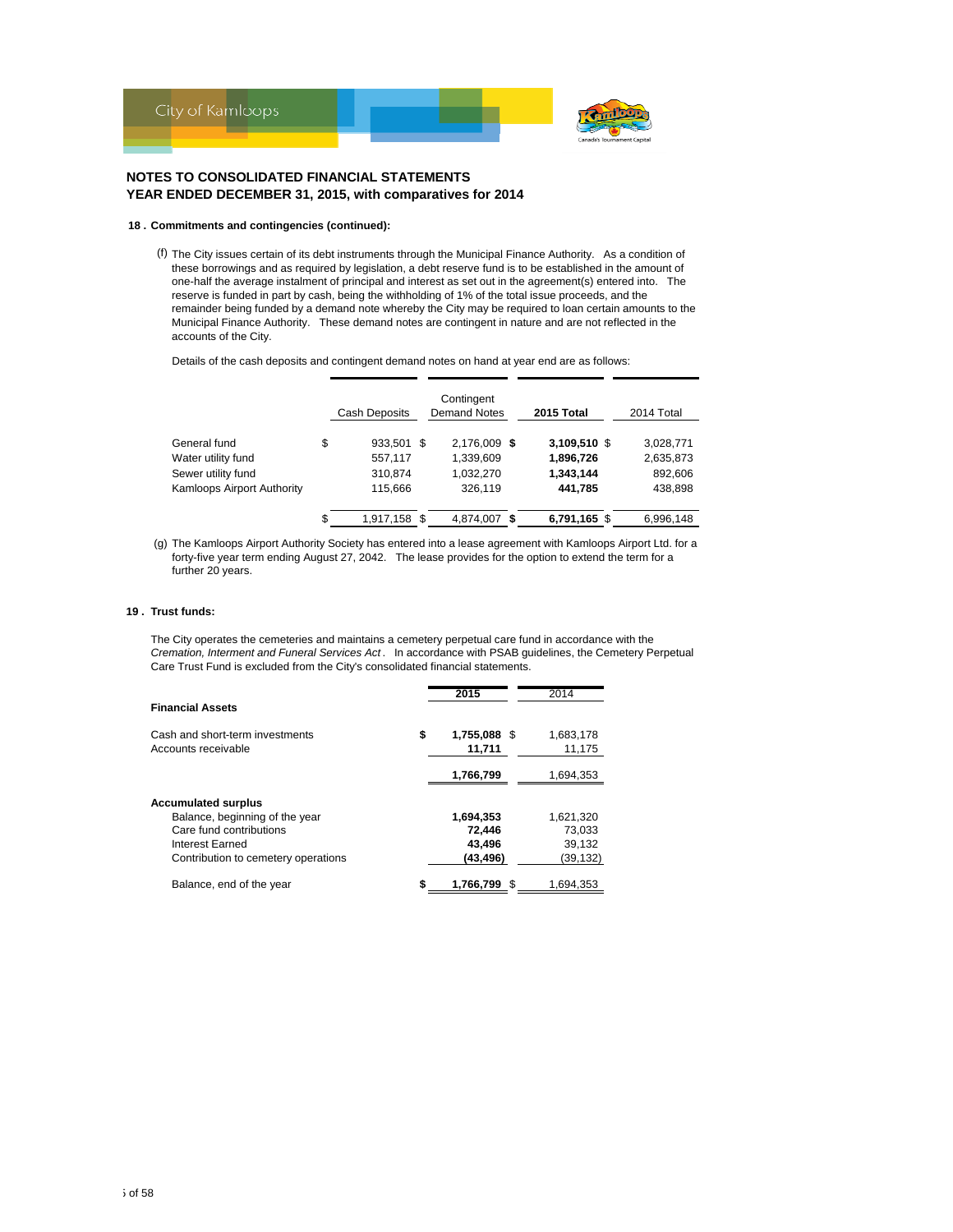

#### **20 . Fiscal plan:**

The Financial Plan By-law adopted by Council at the time of adoption of the Annual Taxation By-law did not anticipate amortization expense. In addition, some expenses that were classified as capital expenses did not represent new assets or extend the life or service capacity or improve the quality of an existing asset and, therefore, must be added to the operating expenses.

These expenses are added to the Financial Plan and presented as the fiscal plan in these Financial Statements as follows:

|                                     | <b>Financial Plan</b><br><b>Bylaw</b> | Amortization<br>expense and<br>expenses not<br>capitalized | Venture<br>Kamloops and<br>Kamloops<br>Airport | <b>Fiscal Plan</b> |
|-------------------------------------|---------------------------------------|------------------------------------------------------------|------------------------------------------------|--------------------|
| Revenue                             |                                       |                                                            |                                                |                    |
| Taxation                            | \$<br>100,697,479 \$                  |                                                            | \$                                             | \$<br>100,697,479  |
| Development levies utilized         | 10,205,569                            |                                                            |                                                | 10,205,569         |
| Fees, rates and sales of service    | 56,285,568                            |                                                            | 2,449,000                                      | 58,734,568         |
| Government transfers                | 18,690,723                            |                                                            | 4,402,348                                      | 23,093,071         |
| Investment income                   | 4,613,954                             |                                                            | 76,000                                         | 4,689,954          |
| Private contributions               | 339,569                               |                                                            |                                                | 339,569            |
|                                     | 190,832,862                           | $\overline{\phantom{a}}$                                   | 6,927,348                                      | 197,760,210        |
| <b>Expenses</b>                     |                                       |                                                            |                                                |                    |
| Cemetery                            | 474,591                               | 160,639                                                    |                                                | 635,230            |
| Community development               | 4,879,996                             | 32,329                                                     |                                                | 4,912,325          |
| Corporate administration            | 13,205,668                            | 754,535                                                    | (585, 163)                                     | 13,375,040         |
| <b>Environmental services</b>       | 254,524                               | 13,177                                                     |                                                | 267,701            |
| Fire services                       | 16,273,567                            | 107,171                                                    |                                                | 16,380,738         |
| Infrastructure maintenance          | 8,954,592                             | 15,189,112                                                 |                                                | 24,143,704         |
| Legislative and enforcement         | 5,343,857                             | 225,234                                                    |                                                | 5,569,091          |
| Parks, recreation and culture       | 28,578,889                            | 7,593,153                                                  |                                                | 36,172,042         |
| Police services                     | 27,470,172                            | 68,002                                                     |                                                | 27,538,174         |
| <b>Public transit</b>               | 16,962,259                            | 15,388                                                     |                                                | 16,977,647         |
| Solid waste                         | 7,670,330                             | (17, 403)                                                  |                                                | 7,652,927          |
| Water utility                       | 10,527,132                            | 5,450,316                                                  |                                                | 15,977,448         |
| Sewer utility                       | 7,666,576                             | 2,395,093                                                  |                                                | 10,061,669         |
| Kamloops Airport Authority          |                                       |                                                            | 1,980,784                                      | 1,980,784          |
| Venture Kamloops                    |                                       |                                                            | 619,333                                        | 619,333            |
|                                     | 148,262,153                           | 31,986,746                                                 | 2,014,954                                      | 182,263,853        |
| Annual surplus                      | 42,570,709                            | (31, 986, 746)                                             | 4,912,394                                      | 15,496,357         |
| Debt principle repayment            | (9,659,179)                           |                                                            |                                                | (9,659,179)        |
| Debt acquired                       | 14,473,874                            |                                                            |                                                | 14,473,874         |
| Transfer (to) / from reserves       | (21, 856, 134)                        |                                                            |                                                | (21, 856, 134)     |
| Transfer (to) / from current funds  | 40,560                                |                                                            | (4,918,539)                                    | (4,877,979)        |
| Transfer (to) / from capital equity | (10,073,293)                          | 31,986,746                                                 | 6,145                                          | 21,919,598         |
|                                     | \$<br>15.496.537 \$                   |                                                            | \$<br>- \$                                     | 15,496,537         |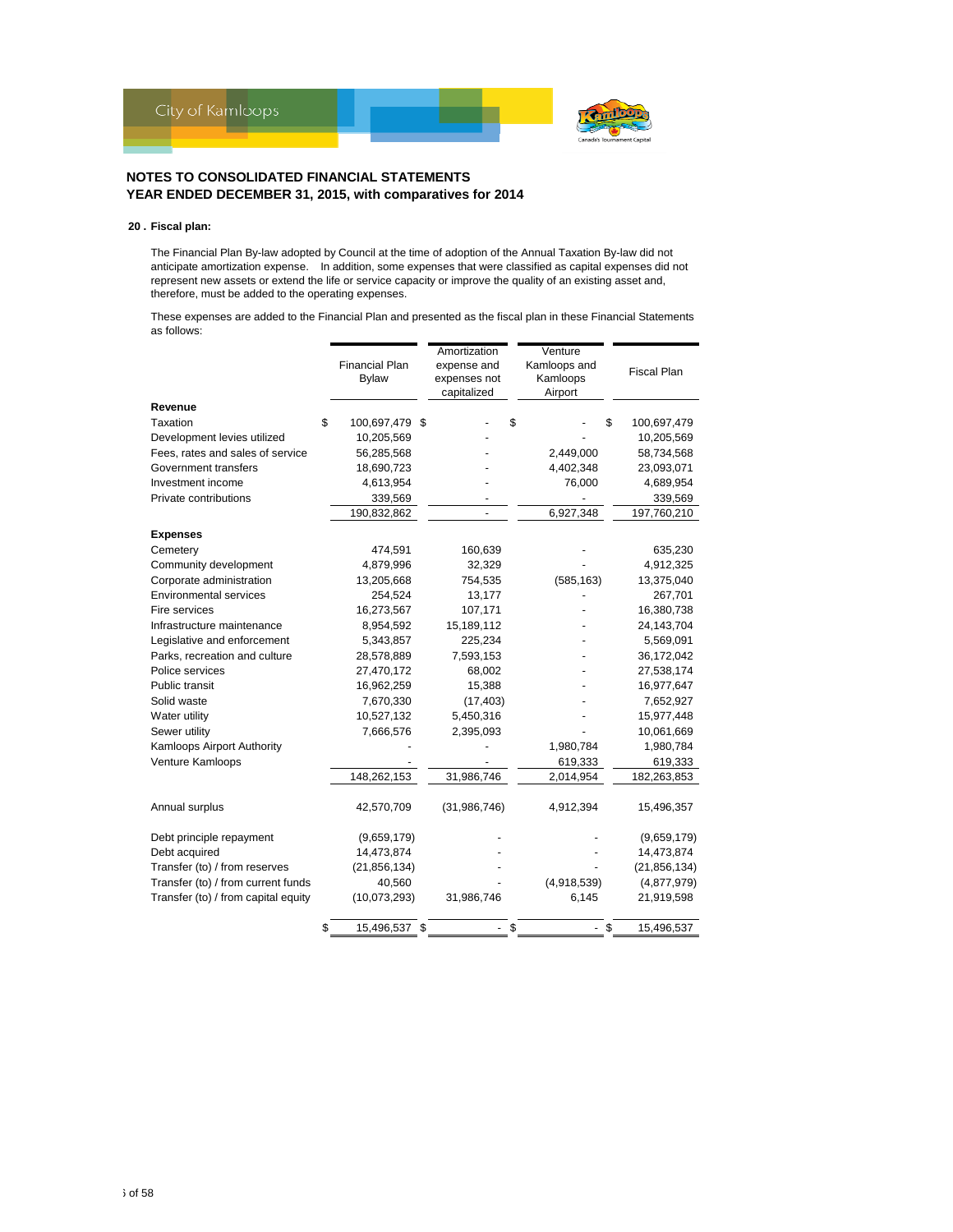



|                                 | <b>Original Cost as</b><br>at December 31,<br>2014 | Accumulated<br><b>Amortization to</b><br>December 31,<br>2014 | <b>Net Asset Value</b><br>as at December<br>31, 2014 | 2015 Additions           | 2015 Disposals           | Cost<br><b>Adjustments</b> | <b>Accumulated</b><br>Amortization on<br><b>Disposals</b> | 2015<br>Amortization  | <b>Original Cost as</b><br>at December 31,<br>2015 | Accumulated<br><b>Amortization to</b><br>December 31,<br>2015 | <b>Net Asset Value</b><br>as at December<br>31, 2015 |
|---------------------------------|----------------------------------------------------|---------------------------------------------------------------|------------------------------------------------------|--------------------------|--------------------------|----------------------------|-----------------------------------------------------------|-----------------------|----------------------------------------------------|---------------------------------------------------------------|------------------------------------------------------|
| <b>Cemetery</b>                 |                                                    |                                                               |                                                      |                          |                          |                            |                                                           |                       |                                                    |                                                               |                                                      |
| Site improvements               | 1,186,681 \$<br>\$                                 | $(760,038)$ \$                                                | 426,643 \$                                           | $\overline{\phantom{a}}$ | - \$                     | $-$ \$                     | - \$                                                      | - \$<br>$(45,354)$ \$ | 1,186,681 \$                                       | $(805, 392)$ \$                                               | 381,289                                              |
| <b>Buildings</b>                | 2,270,872                                          | (1, 128, 567)                                                 | 1,142,305                                            |                          |                          |                            |                                                           | (39, 762)             | 2,270,872                                          | (1, 168, 329)                                                 | 1,102,543                                            |
| Equipment                       | 111,061                                            | (96,090)                                                      | 14,971                                               | 7,843                    |                          |                            |                                                           | (2,514)               | 118,904                                            | (98, 604)                                                     | 20,300                                               |
| Computing infrastructure        | 5,738                                              | (4,787)                                                       | 951                                                  |                          |                          |                            |                                                           | (590)                 | 5,738                                              | (5,377)                                                       | 361                                                  |
| Work in progress                |                                                    |                                                               |                                                      |                          |                          | $\overline{\phantom{a}}$   | $\overline{\phantom{a}}$                                  |                       |                                                    |                                                               |                                                      |
|                                 | 3,574,352                                          | (1,989,482)                                                   | 1,584,870                                            | 7,843                    | $\overline{\phantom{a}}$ | $\overline{\phantom{a}}$   | $\overline{\phantom{a}}$                                  | (88, 220)             | 3,582,195                                          | (2,077,702)                                                   | 1,504,493                                            |
| <b>Community development</b>    |                                                    |                                                               |                                                      |                          |                          |                            |                                                           |                       |                                                    |                                                               |                                                      |
| Land                            | 85,390,572                                         |                                                               | 85,390,572                                           | 596,794                  | (359, 456)               |                            |                                                           |                       | 85,627,910                                         |                                                               | 85,627,910                                           |
| Site improvements               | 670,461                                            | (354, 793)                                                    | 315,668                                              | 142,541                  |                          |                            |                                                           | (22, 338)             | 813,002                                            | (377, 131)                                                    | 435,871                                              |
| <b>Buildings</b>                | 309,452                                            | (175, 838)                                                    | 133,614                                              |                          |                          |                            |                                                           | (7,869)               | 309,452                                            | (183, 707)                                                    | 125,745                                              |
| Transportation network          | 6,941                                              | (3,280)                                                       | 3,661                                                |                          |                          |                            |                                                           | (138)                 | 6,941                                              | (3, 418)                                                      | 3,523                                                |
| Equipment                       | 274,381                                            | (252,908)                                                     | 21,473                                               |                          |                          |                            |                                                           | (3,631)               | 274,381                                            | (256, 539)                                                    | 17,842                                               |
| Computing infrastructure        | 249,758                                            | (176, 767)                                                    | 72,991                                               | 17,121                   | (39, 509)                |                            | 39,743                                                    | (36,999)              | 227,370                                            | (174, 023)                                                    | 53,347                                               |
| Work in progress                |                                                    |                                                               |                                                      |                          |                          | $\sim$                     |                                                           |                       |                                                    |                                                               |                                                      |
|                                 | 86,901,565                                         | (963, 586)                                                    | 85,937,979                                           | 756,456                  | (398, 965)               | $\overline{\phantom{a}}$   | 39,743                                                    | (70, 975)             | 87,259,056                                         | (994, 818)                                                    | 86,264,238                                           |
| <b>Corporate administration</b> |                                                    |                                                               |                                                      |                          |                          |                            |                                                           |                       |                                                    |                                                               |                                                      |
| Site improvements               | 49,692                                             | (22, 630)                                                     | 27,062                                               |                          |                          |                            |                                                           | (2,405)               | 49,692                                             | (25,035)                                                      | 24,657                                               |
| Transportation network          | 372                                                | (279)                                                         | 93                                                   |                          |                          |                            |                                                           | (3)                   | 372                                                | (282)                                                         | 90                                                   |
| Equipment                       | 390,489                                            | (200, 436)                                                    | 190,053                                              | 12,767                   |                          |                            |                                                           | (33, 336)             | 403,256                                            | (233, 772)                                                    | 169,484                                              |
| Computing infrastructure        | 5,784,128                                          | (4,901,116)                                                   | 883,012                                              | 2,663,472                | (107, 451)               |                            | 106,291                                                   | (462, 997)            | 8,340,149                                          | (5,257,822)                                                   | 3,082,327                                            |
| Communication network           | 52,084                                             | (3,906)                                                       | 48,178                                               |                          |                          |                            |                                                           | (2,604)               | 52,084                                             | (6, 510)                                                      | 45,574                                               |
| Work in progress                | 2,819,817                                          |                                                               | 2,819,817                                            | (2,415,945)              |                          | $\overline{\phantom{a}}$   |                                                           |                       | 403,872                                            |                                                               | 403,872                                              |
|                                 | 9,096,582                                          | (5, 128, 367)                                                 | 3,968,215                                            | 260,294                  | (107, 451)               | $\sim$                     | 106,291                                                   | (501, 345)            | 9,249,425                                          | (5,523,421)                                                   | 3,726,004                                            |
| <b>Environmental services</b>   |                                                    |                                                               |                                                      |                          |                          |                            |                                                           |                       |                                                    |                                                               |                                                      |
| Site improvements               | 296,227                                            | (51,039)                                                      | 245,188                                              |                          |                          |                            |                                                           | (8,709)               | 296,227                                            | (59, 748)                                                     | 236,479                                              |
| Equipment                       |                                                    |                                                               |                                                      | 2,840                    |                          |                            |                                                           | (142)                 | 2,840                                              | (142)                                                         | 2,698                                                |
| Computing infrastructure        | 45,718                                             | (28, 794)                                                     | 16,924                                               | 4,613                    | (7,677)                  | $\sim$                     | 6,414                                                     | (7, 166)              | 42,654                                             | (29, 546)                                                     | 13,108                                               |
|                                 | 341,945                                            | (79, 833)                                                     | 262,112                                              | 7,453                    | (7,677)                  | $\blacksquare$             | 6,414                                                     | (16, 017)             | 341,721                                            | (89, 436)                                                     | 252,285                                              |
| <b>Fire services</b>            |                                                    |                                                               |                                                      |                          |                          |                            |                                                           |                       |                                                    |                                                               |                                                      |
| Site improvements               | 61,216                                             | (24,003)                                                      | 37,213                                               |                          |                          |                            |                                                           | (2, 235)              | 61,216                                             | (26, 238)                                                     | 34,978                                               |
| <b>Buildings</b>                | 582,276                                            | (160, 608)                                                    | 421,668                                              |                          |                          |                            |                                                           | (19,271)              | 582,276                                            | (179, 879)                                                    | 402,397                                              |
| Transportation network          | 177,563                                            | (16, 570)                                                     | 160,993                                              |                          |                          |                            | $\overline{\phantom{a}}$                                  | (6,628)               | 177,563                                            | (23, 198)                                                     | 154,365                                              |
| Equipment                       | 1,845,078                                          | (1,422,902)                                                   | 422,176                                              | 811,832                  |                          |                            |                                                           | (100, 220)            | 2,656,910                                          | (1,523,122)                                                   | 1,133,788                                            |
| Computing infrastructure        | 139,385                                            | (95, 869)                                                     | 43,516                                               | 16,734                   | (18, 121)                |                            | 16,019                                                    | (21, 199)             | 137,998                                            | (101, 049)                                                    | 36,949                                               |
| Work in progress                | 567,069                                            |                                                               | 567,069                                              | (567,069)                |                          | $\sim$                     |                                                           |                       |                                                    |                                                               |                                                      |
|                                 | 3,372,587                                          | (1,719,952)                                                   | 1,652,635                                            | 261,497                  | (18, 121)                |                            | 16,019                                                    | (149, 553)            | 3,615,963                                          | (1,853,486)                                                   | 1,762,477                                            |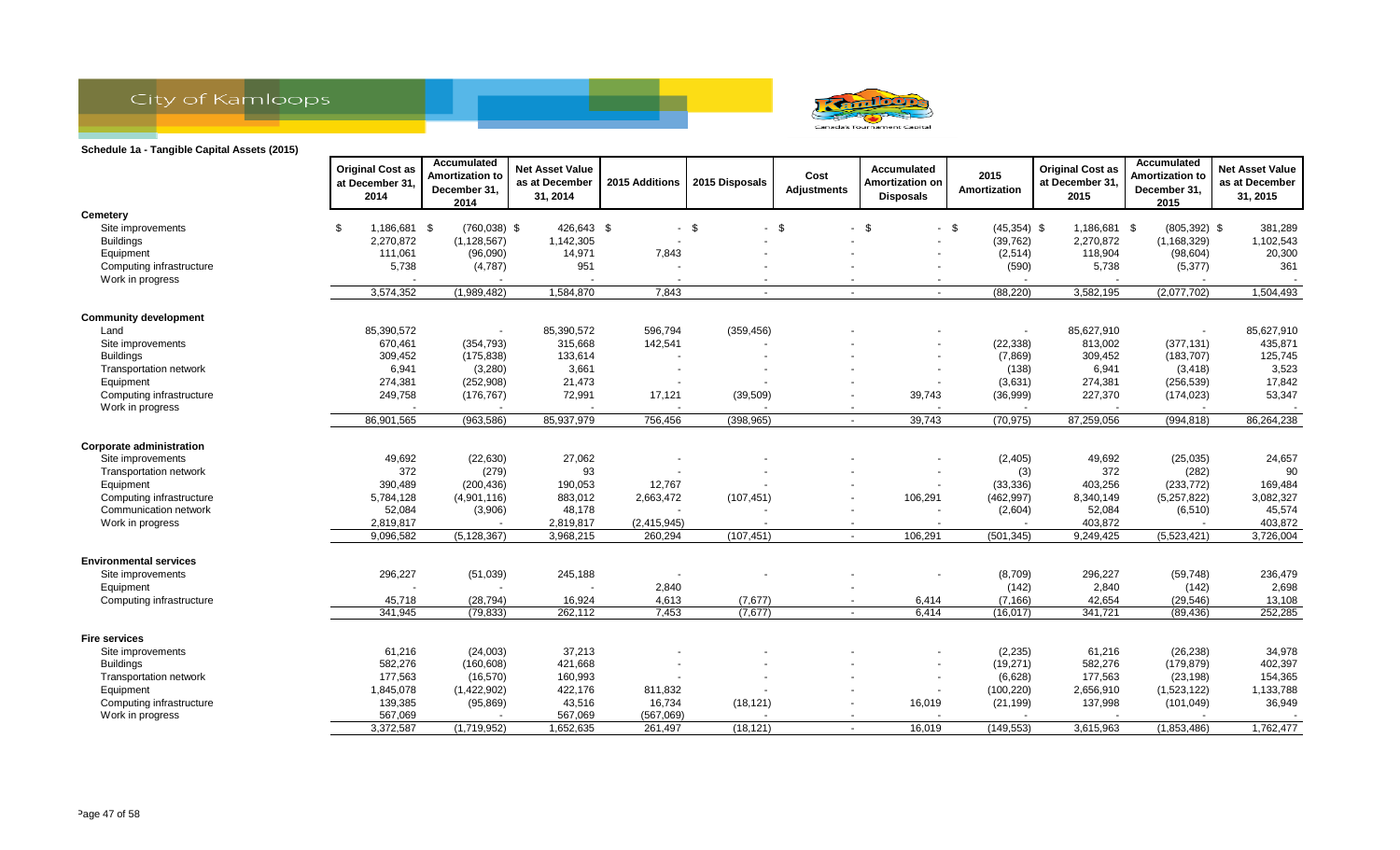



|                                         | <b>Original Cost as</b><br>at December 31,<br>2014 | Accumulated<br>Amortization to<br>December 31,<br>2014 | <b>Net Asset Value</b><br>as at December<br>31, 2014 | 2015 Additions | 2015 Disposals | Cost<br><b>Adjustments</b> | <b>Accumulated</b><br>Amortization on<br><b>Disposals</b> | 2015<br>Amortization | <b>Original Cost as</b><br>at December 31,<br>2015 | Accumulated<br><b>Amortization to</b><br>December 31,<br>2015 | <b>Net Asset Value</b><br>as at December<br>31, 2015 |
|-----------------------------------------|----------------------------------------------------|--------------------------------------------------------|------------------------------------------------------|----------------|----------------|----------------------------|-----------------------------------------------------------|----------------------|----------------------------------------------------|---------------------------------------------------------------|------------------------------------------------------|
| Infrastructure maintenance              |                                                    |                                                        |                                                      |                |                |                            |                                                           |                      |                                                    |                                                               |                                                      |
| Land under roads                        | 427,483,372                                        |                                                        | 427,483,372                                          | 4,525,485      | (344, 460)     |                            |                                                           |                      | 431,664,397                                        |                                                               | 431,664,397                                          |
| Site improvements                       | 9,334,879                                          | (3,330,290)                                            | 6,004,589                                            | 663,639        | (242, 917)     |                            | 147,391                                                   | (388, 741)           | 9,755,601                                          | (3,571,640)                                                   | 6,183,961                                            |
| <b>Buildings</b>                        | 33,920,174                                         | (14, 363, 354)                                         | 19,556,820                                           |                |                |                            |                                                           | (868, 514)           | 33,920,174                                         | (15, 231, 868)                                                | 18,688,306                                           |
| Transportation network                  | 236,523,727                                        | (104, 783, 434)                                        | 131,740,293                                          | 25,807,027     | (1,882,215)    |                            | 1,368,125                                                 | (6,216,463)          | 260,448,539                                        | (109, 631, 772)                                               | 150,816,767                                          |
| Drainage network                        | 76,108,710                                         | (30, 781, 562)                                         | 45,327,148                                           | 5,179,514      | (566, 821)     |                            | 219,622                                                   | (1,447,559)          | 80,721,403                                         | (32,009,499)                                                  | 48,711,904                                           |
| Equipment                               | 41,577,604                                         | (23, 875, 248)                                         | 17,702,356                                           | 4,407,914      | (1,434,697)    |                            | 1,418,325                                                 | (3,535,737)          | 44,550,821                                         | (25,992,660)                                                  | 18,558,161                                           |
| Computing infrastructure                | 335,718                                            | (252, 443)                                             | 83,275                                               | 27,717         | (22, 404)      |                            | 21,860                                                    | (39, 403)            | 341,031                                            | (269, 986)                                                    | 71,045                                               |
| Communication network                   | 1,938,703                                          | (637, 896)                                             | 1,300,807                                            |                |                |                            |                                                           | (96, 943)            | 1,938,703                                          | (734, 839)                                                    | 1,203,864                                            |
| Work in progress                        | 6,514,114                                          |                                                        | 6,514,114                                            | (5,705,051)    |                |                            |                                                           |                      | 809,063                                            |                                                               | 809,063                                              |
|                                         | 833,737,001                                        | (178, 024, 227)                                        | 655,712,774                                          | 34,906,245     | (4,493,514)    | $\overline{a}$             | 3,175,323                                                 | (12, 593, 360)       | 864,149,732                                        | (187, 442, 264)                                               | 676,707,468                                          |
| Legislative and enforcement             |                                                    |                                                        |                                                      |                |                |                            |                                                           |                      |                                                    |                                                               |                                                      |
| <b>Buildings</b>                        | 2,286,613                                          | (1, 191, 427)                                          | 1,095,186                                            |                |                |                            |                                                           | (45, 733)            | 2,286,613                                          | (1, 237, 160)                                                 | 1,049,453                                            |
| Equipment                               | 1,606,571                                          | (1,383,913)                                            | 222,658                                              |                |                |                            | $\overline{a}$                                            | (146, 498)           | 1,606,571                                          | (1,530,411)                                                   | 76,160                                               |
| Computing infrastructure                | 111,803                                            | (73, 573)                                              | 38,230                                               | 13,833         |                |                            | 288                                                       | (16, 311)            | 125,636                                            | (89, 596)                                                     | 36,040                                               |
|                                         | 4,004,987                                          | (2,648,913)                                            | 1,356,074                                            | 13,833         | $\sim$         | $\overline{a}$             | 288                                                       | (208, 542)           | 4,018,820                                          | (2,857,167)                                                   | 1,161,653                                            |
| Parks, recreation and cultural services |                                                    |                                                        |                                                      |                |                |                            |                                                           |                      |                                                    |                                                               |                                                      |
| Site improvements                       | 52,807,459                                         | (31, 467, 400)                                         | 21,340,059                                           | 2,085,483      | (412,068)      |                            | 214,977                                                   | (2,209,735)          | 54,480,874                                         | (33, 462, 158)                                                | 21,018,716                                           |
| <b>Buildings</b>                        | 87,227,491                                         | (45,898,561)                                           | 41,328,930                                           | 383,241        |                |                            | (5,250)                                                   | (2,351,614)          | 87,610,732                                         | (48, 255, 425)                                                | 39,355,307                                           |
| Transportation network                  | 12,602,622                                         | (6, 179, 222)                                          | 6,423,400                                            |                | (85, 949)      |                            | 85,948                                                    | (227, 874)           | 12,516,673                                         | (6,321,148)                                                   | 6,195,525                                            |
| Water network                           | 8,098,282                                          | (5,351,099)                                            | 2,747,183                                            | 596,502        |                |                            |                                                           | (435, 774)           | 8,694,784                                          | (5,786,873)                                                   | 2,907,911                                            |
| Equipment                               | 8,768,257                                          | (7, 321, 789)                                          | 1,446,468                                            | 187,108        |                |                            |                                                           | (268, 729)           | 8,955,365                                          | (7,590,518)                                                   | 1,364,847                                            |
| Computing infrastructure                | 239,693                                            | (164, 527)                                             | 75,166                                               | 43,325         | (14, 782)      |                            | 13,088                                                    | (35, 882)            | 268,236                                            | (187, 321)                                                    | 80,915                                               |
| Work in progress                        | 3,529,365                                          |                                                        | 3,529,365                                            | 1,173,671      |                | $\overline{\phantom{a}}$   |                                                           |                      | 4,703,036                                          |                                                               | 4,703,036                                            |
|                                         | 173,273,169                                        | (96, 382, 598)                                         | 76,890,571                                           | 4,469,330      | (512, 799)     | $\sim$                     | 308,763                                                   | (5,529,608)          | 177,229,700                                        | (101, 603, 443)                                               | 75,626,257                                           |
| <b>Police services</b>                  |                                                    |                                                        |                                                      |                |                |                            |                                                           |                      |                                                    |                                                               |                                                      |
| Site improvements                       | 6,840                                              | (228)                                                  | 6,612                                                |                |                |                            |                                                           | (456)                | 6,840                                              | (684)                                                         | 6,156                                                |
| <b>Buildings</b>                        | 788,889                                            | (35,036)                                               | 753,853                                              |                |                |                            |                                                           | (35, 759)            | 788,889                                            | (70, 795)                                                     | 718,094                                              |
| Equipment                               | 597,428                                            | (512, 521)                                             | 84,907                                               | 8,343          |                |                            |                                                           | (12, 938)            | 605,771                                            | (525, 459)                                                    | 80,312                                               |
| Computing infrastructure                | 1,195                                              | (120)                                                  | 1,075                                                | 14,943         |                |                            |                                                           | (1,739)              | 16,138                                             | (1, 859)                                                      | 14,279                                               |
| Work in progress                        |                                                    |                                                        |                                                      | 94,396         |                |                            |                                                           |                      | 94,396                                             |                                                               | 94,396                                               |
|                                         | 1,394,352                                          | (547, 905)                                             | 846,447                                              | 117,682        | $\sim$         | $\overline{\phantom{a}}$   | $\sim$                                                    | (50, 892)            | 1,512,034                                          | (598, 797)                                                    | 913,237                                              |
| <b>Public Transit</b>                   |                                                    |                                                        |                                                      |                |                |                            |                                                           |                      |                                                    |                                                               |                                                      |
| Site improvements                       | 119,365                                            | (42, 566)                                              | 76,799                                               |                |                |                            |                                                           | (8,702)              | 119,365                                            | (51, 268)                                                     | 68,097                                               |
| <b>Buildings</b>                        | 71,667                                             | (12, 180)                                              | 59,487                                               |                |                |                            |                                                           | (1, 433)             | 71,667                                             | (13,613)                                                      | 58,054                                               |
| Transportation network                  | 90,162                                             | (44, 974)                                              | 45,188                                               | 26,151         |                |                            |                                                           | (5,253)              | 116,313                                            | (50, 227)                                                     | 66,086                                               |
|                                         | 281,194                                            | (99, 720)                                              | 181,474                                              | 26,151         |                |                            |                                                           | (15, 388)            | 307,345                                            | (115, 108)                                                    | 192,237                                              |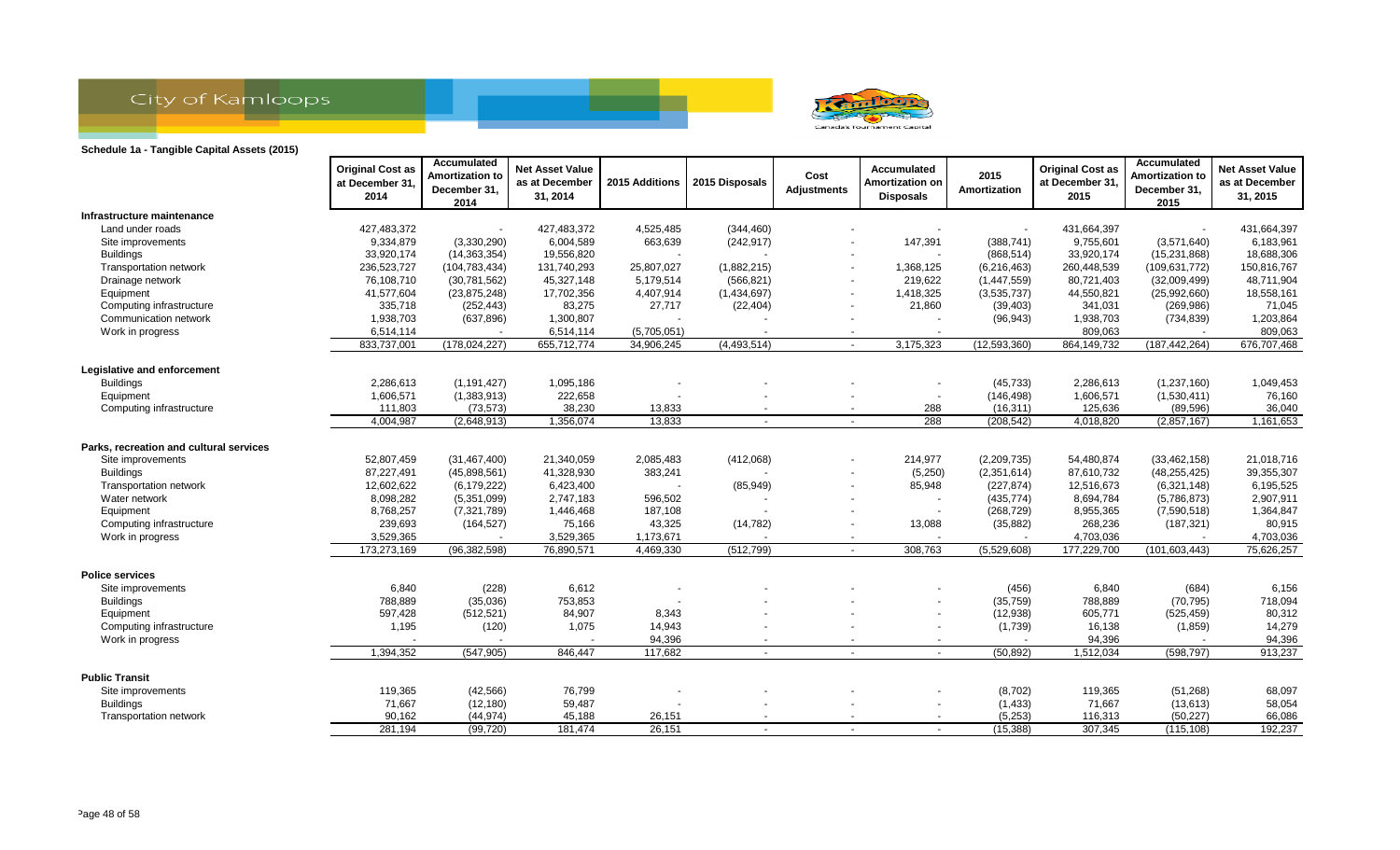



|                                           | <b>Original Cost as</b><br>at December 31.<br>2014 | Accumulated<br><b>Amortization to</b><br>December 31,<br>2014 | <b>Net Asset Value</b><br>as at December<br>31, 2014 | 2015 Additions | 2015 Disposals | Cost<br><b>Adjustments</b> | <b>Accumulated</b><br><b>Amortization on</b><br><b>Disposals</b> | 2015<br>Amortization     | <b>Original Cost as</b><br>at December 31,<br>2015 | Accumulated<br><b>Amortization to</b><br>December 31,<br>2015 | <b>Net Asset Value</b><br>as at December<br>31, 2015 |
|-------------------------------------------|----------------------------------------------------|---------------------------------------------------------------|------------------------------------------------------|----------------|----------------|----------------------------|------------------------------------------------------------------|--------------------------|----------------------------------------------------|---------------------------------------------------------------|------------------------------------------------------|
| Solid waste                               |                                                    |                                                               |                                                      |                |                |                            |                                                                  |                          |                                                    |                                                               |                                                      |
| Site improvements                         | 149,496                                            | (85, 862)                                                     | 63,634                                               |                |                |                            |                                                                  | (5,738)                  | 149,496                                            | (91,600)                                                      | 57,896                                               |
| <b>Buildings</b>                          | 408,626                                            | (152, 740)                                                    | 255,886                                              |                |                |                            |                                                                  | (14, 890)                | 408,626                                            | (167, 630)                                                    | 240,996                                              |
| Equipment                                 | 109,727                                            | (19, 953)                                                     | 89,774                                               | 63,825         |                |                            | $\blacksquare$                                                   | (14, 164)                | 173,552                                            | (34, 117)                                                     | 139,435                                              |
| Computing infrastructure                  | 16,805                                             | (12, 308)                                                     | 4,497                                                |                |                |                            | $\blacksquare$                                                   | (1,797)                  | 16,805                                             | (14, 105)                                                     | 2,700                                                |
| Work in progress                          | 2,108,670                                          |                                                               | 2,108,670                                            | 800,494        |                | $\overline{\phantom{a}}$   | $\overline{\phantom{a}}$                                         |                          | 2,909,164                                          |                                                               | 2,909,164                                            |
|                                           | 2,793,324                                          | (270, 863)                                                    | 2,522,461                                            | 864,319        | $\overline{a}$ | $\overline{\phantom{a}}$   | $\overline{\phantom{a}}$                                         | (36, 589)                | 3,657,643                                          | (307, 452)                                                    | 3,350,191                                            |
| <b>Water utility</b>                      |                                                    |                                                               |                                                      |                |                |                            |                                                                  |                          |                                                    |                                                               |                                                      |
| Site improvements                         | 953,282                                            | (555, 779)                                                    | 397,503                                              |                |                |                            | $\blacksquare$                                                   | (30, 464)                | 953,282                                            | (586, 243)                                                    | 367,039                                              |
| <b>Buildings</b>                          | 28,018,412                                         | (8,090,854)                                                   | 19,927,558                                           |                |                |                            | $\blacksquare$                                                   | (1,261,590)              | 28,018,412                                         | (9,352,444)                                                   | 18,665,968                                           |
| <b>Transportation network</b>             | 343,996                                            | (40, 114)                                                     | 303,882                                              |                |                |                            | $\overline{\phantom{a}}$                                         | (7,888)                  | 343,996                                            | (48,002)                                                      | 295,994                                              |
| Water network                             | 153,863,566                                        | (49, 937, 756)                                                | 103,925,810                                          | 3,395,815      | (579, 254)     |                            | 316,812                                                          | (3,236,243)              | 156,680,127                                        | (52, 857, 187)                                                | 103,822,940                                          |
| Equipment                                 | 837,894                                            | (556, 042)                                                    | 281,852                                              | 30,246         |                |                            |                                                                  | (40, 671)                | 868,140                                            | (596, 713)                                                    | 271,427                                              |
| Computing infrastructure                  | 107,534                                            | (53, 271)                                                     | 54,263                                               | 29,066         | (3, 185)       | $\blacksquare$             | 3,185                                                            | (24, 684)                | 133,415                                            | (74, 770)                                                     | 58,645                                               |
| Work in progress                          | 350,735                                            |                                                               | 350,735                                              | 598,091        |                | $\sim$                     |                                                                  |                          | 948,826                                            |                                                               | 948,826                                              |
|                                           | 184,475,419                                        | (59, 233, 816)                                                | 125,241,603                                          | 4,053,218      | (582, 439)     | $\overline{\phantom{a}}$   | 319,997                                                          | (4,601,540)              | 187,946,198                                        | (63, 515, 359)                                                | 124,430,839                                          |
| Sewer utility                             |                                                    |                                                               |                                                      |                |                |                            |                                                                  |                          |                                                    |                                                               |                                                      |
| Site improvements                         | 146,146                                            | (118, 323)                                                    | 27,823                                               | 15,191         |                |                            |                                                                  | (2,853)                  | 161,337                                            | (121, 176)                                                    | 40,161                                               |
| <b>Buildings</b>                          | 3,595,810                                          | (1,510,196)                                                   | 2,085,614                                            | 21,909,458     |                |                            | $\blacksquare$                                                   | (472, 400)               | 25,505,268                                         | (1,982,596)                                                   | 23,522,672                                           |
| Sanitary network                          | 65,275,084                                         | (23, 247, 735)                                                | 42,027,349                                           | 19,490,592     | (89, 553)      |                            | 10,187                                                           | (1, 278, 309)            | 84,676,123                                         | (24, 515, 857)                                                | 60,160,266                                           |
| Equipment                                 | 194,511                                            | (61, 878)                                                     | 132,633                                              |                |                |                            | $\blacksquare$                                                   | (19, 852)                | 194,511                                            | (81,730)                                                      | 112,781                                              |
| Computing infrastructure                  | 12,568                                             | (10, 318)                                                     | 2,250                                                | 1,221          |                |                            | $\overline{\phantom{a}}$                                         | (1, 148)                 | 13,789                                             | (11, 466)                                                     | 2,323                                                |
| Work in progress                          | 46,903,546                                         |                                                               | 46,903,546                                           | (39,071,172)   |                | $\overline{\phantom{a}}$   |                                                                  |                          | 7,832,374                                          |                                                               | 7,832,374                                            |
|                                           | 116,127,665                                        | (24, 948, 450)                                                | 91,179,215                                           | 2,345,290      | (89, 553)      | $\overline{\phantom{a}}$   | 10,187                                                           | (1,774,562)              | 118,383,402                                        | (26, 712, 825)                                                | 91,670,577                                           |
| <b>Kamloops Airport Authority Society</b> |                                                    |                                                               |                                                      |                |                |                            |                                                                  |                          |                                                    |                                                               |                                                      |
| Land                                      | 8,745,200                                          |                                                               | 8,745,200                                            |                |                |                            |                                                                  |                          | 8,745,200                                          |                                                               | 8,745,200                                            |
| <b>Buildings</b>                          | 21,655,361                                         | (5,392,073)                                                   | 16,263,288                                           | 111,549        |                |                            | $\overline{\phantom{a}}$                                         | (526, 910)               | 21,766,910                                         | (5,918,983)                                                   | 15,847,927                                           |
| Transportation network                    | 37,878,941                                         | (13, 555, 707)                                                | 24,323,234                                           | 6,144,803      |                |                            |                                                                  | (860, 584)               | 44,023,744                                         | (14, 416, 291)                                                | 29,607,453                                           |
| Drainage network                          | 1,981,914                                          | (335, 163)                                                    | 1,646,751                                            |                |                |                            | $\overline{\phantom{a}}$                                         | (49, 403)                | 1,981,914                                          | (384, 566)                                                    | 1,597,348                                            |
| Sanitary network                          | 543,400                                            | (229, 342)                                                    | 314,058                                              |                |                |                            | $\overline{\phantom{a}}$                                         | (9, 422)                 | 543,400                                            | (238, 764)                                                    | 304,636                                              |
| Water network                             | 4,987,814                                          | (2,066,990)                                                   | 2,920,824                                            |                |                |                            | $\blacksquare$                                                   | (87, 625)                | 4,987,814                                          | (2, 154, 615)                                                 | 2,833,199                                            |
| Equipment                                 | 2,423,561                                          | (1, 161, 343)                                                 | 1,262,218                                            | 553,279        | (11, 475)      | $\overline{\phantom{a}}$   | 11,475                                                           | (173, 475)               | 2,965,365                                          | (1,323,343)                                                   | 1,642,022                                            |
| Computing infrastructure                  | 116,984                                            | (94,900)                                                      | 22,084                                               | 37,957         |                | $\overline{\phantom{a}}$   |                                                                  | (14, 260)                | 154,941                                            | (109, 160)                                                    | 45,781                                               |
|                                           | 78,333,175                                         | (22, 835, 518)                                                | 55,497,657                                           | 6,847,588      | (11, 475)      |                            | 11.475                                                           | $(1,\overline{721,679})$ | 85,169,288                                         | (24, 545, 722)                                                | 60,623,566                                           |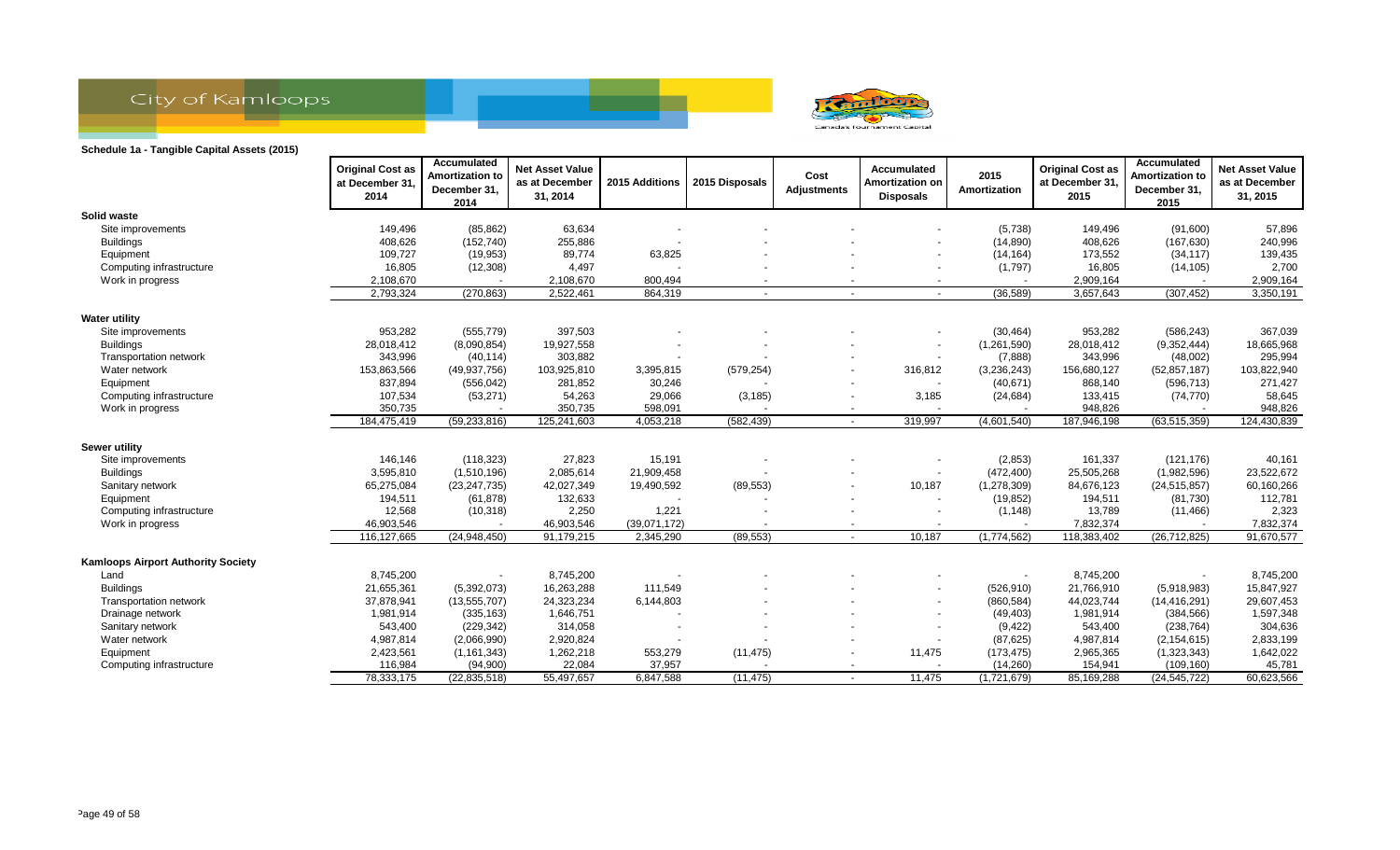



|                                                      | Original Cost as<br>at December 31,<br>2014 | Accumulated<br><b>Amortization to</b><br>December 31.<br>2014 | <b>Net Asset Value</b><br>as at December   2015 Additions  <br>31, 2014 | 2015 Disposals | Cost<br><b>Adiustments</b> | Accumulated<br><b>Amortization on I</b><br><b>Disposals</b> | 2015<br>Amortization | <b>Original Cost as</b><br>at December 31<br>2015 | Accumulated<br><b>Amortization to</b><br>December 31.<br>2015 | Net Asset Value<br>as at December<br>31, 2015 |
|------------------------------------------------------|---------------------------------------------|---------------------------------------------------------------|-------------------------------------------------------------------------|----------------|----------------------------|-------------------------------------------------------------|----------------------|---------------------------------------------------|---------------------------------------------------------------|-----------------------------------------------|
| <b>Venture Kamloops Business Development Society</b> |                                             |                                                               |                                                                         |                |                            |                                                             |                      |                                                   |                                                               |                                               |
| Equipment                                            | 42,287                                      | (33, 945)                                                     | 8,342                                                                   |                |                            |                                                             | (3, 103)             | 42,287                                            | (37, 048)                                                     | 5,239                                         |
| Computing infrastructure                             | 36,691                                      | (29, 477)                                                     | 7.214                                                                   |                |                            |                                                             | (3,042)              | 36,691                                            | (32,519)                                                      | 4,172                                         |
|                                                      | 78,978                                      | (63, 422)                                                     | 15,556                                                                  |                |                            |                                                             | (6, 145)             | 78,978                                            | (69,567)                                                      | 9,411                                         |

| Total tangible capital assets  | 1.497.786.295 | (394,936,652) \$ 1,102,849,643 | - 55          | 54,937,199 \$            | $(6,221,994)$ \$ | . .                      | 3,994,500                | $(27,364,415)$ \$ 1,546,501,500 |               | (418,306,567) \$ 1,128,194,933<br>- 35 |               |
|--------------------------------|---------------|--------------------------------|---------------|--------------------------|------------------|--------------------------|--------------------------|---------------------------------|---------------|----------------------------------------|---------------|
| <b>Summary by asset Group:</b> |               |                                |               |                          |                  |                          |                          |                                 |               |                                        |               |
| Land                           | 94,135,772 \$ | - \$                           | 94,135,772 \$ | 596,794 \$               | $(359, 456)$ \$  | - \$                     | $\sim$                   | - \$                            | 94,373,110 \$ | - \$                                   | 94,373,110    |
| Land under roads               | 427,483,372   |                                | 427.483.372   | 4,525,485                | (344, 460)       | $\sim$                   |                          |                                 | 431.664.397   |                                        | 431.664.397   |
| Site improvements              | 65,781,744    | (36, 812, 951)                 | 28,968,793    | 2,906,854                | (654, 985)       |                          | 362,368                  | (2,727,730)                     | 68,033,613    | (39, 178, 313)                         | 28,855,300    |
| <b>Buildings</b>               | 181, 135, 643 | (78, 111, 434)                 | 103,024,209   | 22,404,248               |                  |                          | (5,250)                  | (5,645,745)                     | 203,539,891   | (83,762,429)                           | 119,777,462   |
| Transportation network         | 287,624,324   | (124,623,580)                  | 163,000,744   | 31,977,981               | (1,968,164)      |                          | 1,454,073                | (7,324,831)                     | 317,634,141   | (130, 494, 338)                        | 187,139,803   |
| Drainage network               | 78,090,624    | (31, 116, 725)                 | 46,973,899    | 5,179,514                | (566, 821)       |                          | 219,622                  | (1,496,962)                     | 82,703,317    | (32, 394, 065)                         | 50,309,252    |
| Sanitary network               | 65,818,484    | (23, 477, 077)                 | 42,341,407    | 19,490,592               | (89, 553)        | $\overline{\phantom{a}}$ | 10,187                   | (1, 287, 731)                   | 85,219,523    | (24, 754, 621)                         | 60,464,902    |
| Water network                  | 166,949,662   | (57, 355, 845)                 | 109,593,817   | 3,992,317                | (579, 254)       |                          | 316,812                  | (3,759,642)                     | 170,362,725   | (60, 798, 675)                         | 109,564,050   |
| Equipment                      | 58,778,849    | (36,898,968)                   | 21,879,881    | 6,085,997                | (1,446,172)      |                          | 1,429,800                | (4,355,010)                     | 63,418,674    | (39,824,178)                           | 23,594,496    |
| Computing infrastructure       | 7,203,718     | (5,898,270)                    | 1,305,448     | 2,870,002                | (213, 129)       |                          | 206,888                  | (667, 217)                      | 9,860,591     | (6,358,599)                            | 3,501,992     |
| Communication network          | 1,990,787     | (641, 802)                     | 1,348,985     | $\overline{\phantom{a}}$ |                  | $\overline{\phantom{0}}$ | $\overline{a}$           | (99, 547)                       | 1,990,787     | (741, 349)                             | 1,249,438     |
| Work in progress               | 62,793,316    | $\overline{\phantom{0}}$       | 62,793,316    | (45,092,585)             |                  |                          | $\overline{\phantom{a}}$ | $\overline{\phantom{a}}$        | 17.700.731    | $\overline{\phantom{0}}$               | 17,700,731    |
|                                | 1,497,786,295 | $(394, 936, 652)$ \$           | 1,102,849,643 | 54,937,199 \$            | $(6,221,994)$ \$ | - 3                      | 3,994,500                | $(27, 364, 415)$ \$             | 1,546,501,500 | $(418,306,567)$ \$                     | 1,128,194,933 |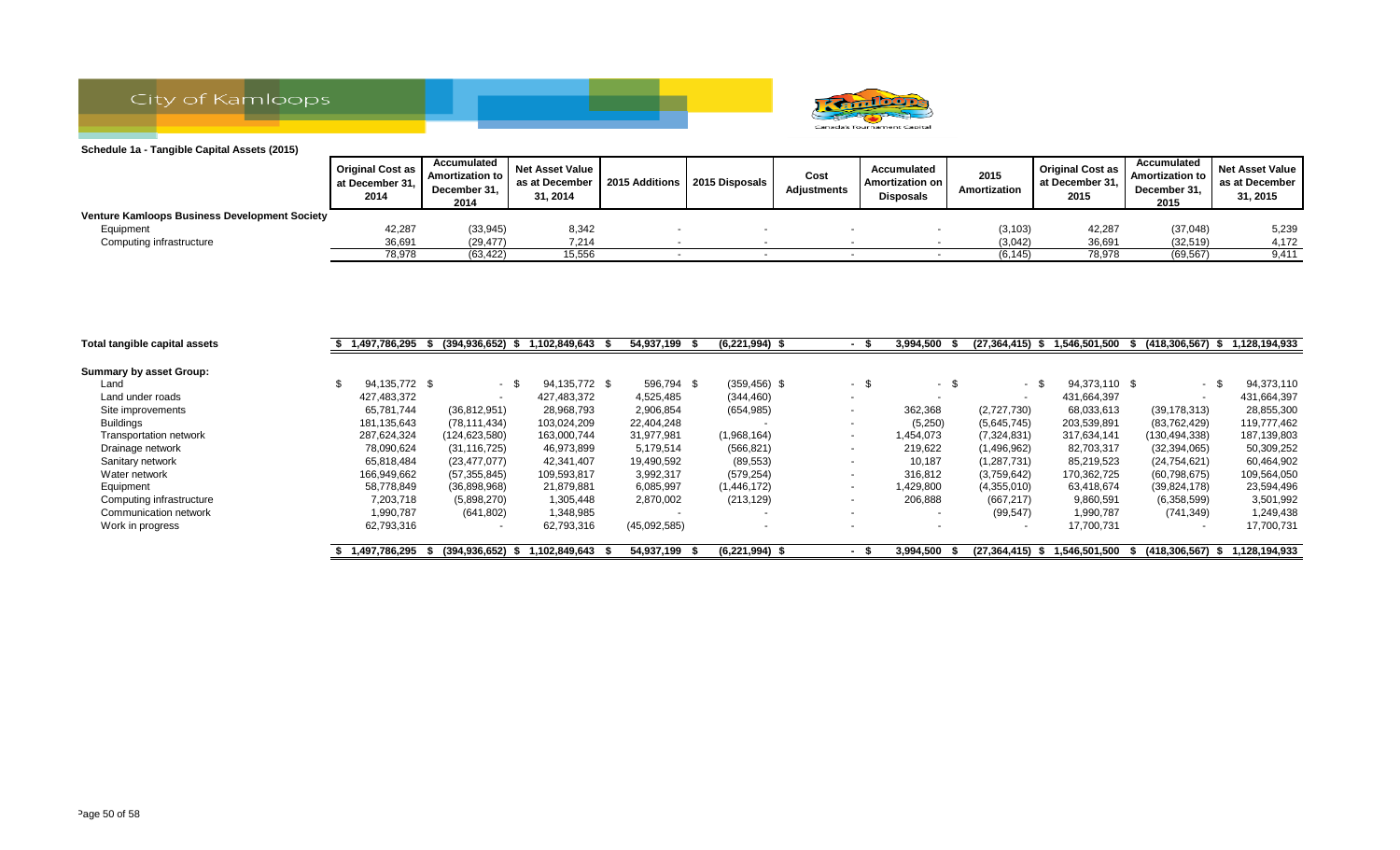



|                                              | Original Cost as at<br>December 31, 2013 | Accumulated<br>Amortization to<br>December 31,<br>2013 | Net Asset Value as<br>at December 31,<br>2013 | 2014 Additions | 2014 Disposals           | Cost<br><b>Adjustments</b> | Accumulated<br>Amortization on<br><b>Disposals</b> | 2014<br>Amortization | Original Cost as at<br>December 31, 2014 | Accumulated<br><b>Amortization to</b><br>December 31,<br>2014 | Net Asset Value as<br>at December 31,<br>2014 |
|----------------------------------------------|------------------------------------------|--------------------------------------------------------|-----------------------------------------------|----------------|--------------------------|----------------------------|----------------------------------------------------|----------------------|------------------------------------------|---------------------------------------------------------------|-----------------------------------------------|
| Cemetery                                     |                                          |                                                        |                                               |                |                          |                            |                                                    |                      |                                          |                                                               |                                               |
| Site improvements                            | \$<br>1,140,670 \$                       | $(657,503)$ \$                                         | 483,167 \$                                    |                | $-$ \$<br>$(36, 847)$ \$ | 82,858 \$                  | 18,424 \$                                          | $(120, 959)$ \$      | 1,186,681 \$                             | $(760, 038)$ \$                                               | 426,643                                       |
| <b>Buildings</b>                             | 2,270,872                                | (1,088,781)                                            | 1,182,091                                     |                |                          |                            |                                                    | (39, 786)            | 2,270,872                                | (1, 128, 567)                                                 | 1,142,305                                     |
| Equipment                                    | 106,574                                  | (89, 728)                                              | 16,846                                        | 4,487          |                          |                            |                                                    | (6, 362)             | 111,061                                  | (96,090)                                                      | 14,971                                        |
| Computing infrastructure<br>Work in progress | 6,816                                    | (4,925)                                                | 1,891                                         |                | (1,078)                  |                            | 1,078                                              | (940)                | 5,738                                    | (4,787)                                                       | 951                                           |
|                                              | 3,524,932                                | (1,840,937)                                            | 1,683,995                                     | 4,487          | (37, 925)                | 82,858                     | 19,502                                             | (168, 047)           | 3,574,352                                | (1,989,482)                                                   | 1,584,870                                     |
| <b>Community development</b>                 |                                          |                                                        |                                               |                |                          |                            |                                                    |                      |                                          |                                                               |                                               |
| Land                                         | 78,711,136                               |                                                        | 78,711,136                                    | 7,208,608      | (529, 172)               |                            |                                                    |                      | 85,390,572                               |                                                               | 85,390,572                                    |
| Site improvements                            | 688,109                                  | (338,059)                                              | 350,050                                       |                |                          | (17, 648)                  |                                                    | (16, 734)            | 670,461                                  | (354, 793)                                                    | 315,668                                       |
| <b>Buildings</b>                             | 309,452                                  | (167, 273)                                             | 142,179                                       |                |                          |                            |                                                    | (8, 565)             | 309,452                                  | (175, 838)                                                    | 133,614                                       |
| Transportation network                       | 6,941                                    | (3, 142)                                               | 3,799                                         |                |                          |                            |                                                    | (138)                | 6,941                                    | (3,280)                                                       | 3,661                                         |
| Equipment                                    | 267,952                                  | (237, 686)                                             | 30,266                                        | 6,429          |                          |                            |                                                    | (15, 222)            | 274,381                                  | (252, 908)                                                    | 21,473                                        |
| Computing infrastructure                     | 268,245                                  | (172, 432)                                             | 95,813                                        | 45,199         | (64, 276)                | 590                        | 59,599                                             | (63, 934)            | 249,758                                  | (176, 767)                                                    | 72,991                                        |
| Work in progress                             | 77,880                                   |                                                        | 77,880                                        | (77, 880)      |                          |                            |                                                    |                      |                                          |                                                               |                                               |
|                                              | 80,329,715                               | (918, 592)                                             | 79,411,123                                    | 7,182,356      | (593, 448)               | (17,058)                   | 59,599                                             | (104, 593)           | 86,901,565                               | (963, 586)                                                    | 85,937,979                                    |
| <b>Corporate administration</b>              |                                          |                                                        |                                               |                |                          |                            |                                                    |                      |                                          |                                                               |                                               |
| Site improvements                            | 47,022                                   | (19, 983)                                              | 27,039                                        |                |                          | 2,670                      |                                                    | (2,647)              | 49,692                                   | (22, 630)                                                     | 27,062                                        |
| Transportation network                       | 372                                      | (214)                                                  | 158                                           |                |                          |                            |                                                    | (65)                 | 372                                      | (279)                                                         | 93                                            |
| Equipment                                    | 369,719                                  | (165, 601)                                             | 204,118                                       | 20,770         |                          |                            |                                                    | (34, 835)            | 390,489                                  | (200, 436)                                                    | 190,053                                       |
| Computing infrastructure                     | 5,718,794                                | (4,693,179)                                            | 1,025,615                                     | 270,588        | (205, 254)               |                            | 189,737                                            | (397, 674)           | 5,784,128                                | (4,901,116)                                                   | 883,012                                       |
| Communication network                        | 52,084                                   | (1, 302)                                               | 50,782                                        |                |                          |                            |                                                    | (2,604)              | 52,084                                   | (3,906)                                                       | 48,178                                        |
| Work in progress                             | 2,540,686                                |                                                        | 2,540,686                                     | 279,131        |                          | $\overline{\phantom{a}}$   |                                                    |                      | 2,819,817                                |                                                               | 2,819,817                                     |
|                                              | 8,728,677                                | (4,880,279)                                            | 3,848,398                                     | 570,489        | (205, 254)               | 2,670                      | 189,737                                            | (437, 825)           | 9,096,582                                | (5, 128, 367)                                                 | 3,968,215                                     |
| <b>Environmental services</b>                |                                          |                                                        |                                               |                |                          |                            |                                                    |                      |                                          |                                                               |                                               |
| Site improvements                            | 42,622                                   | (17, 924)                                              | 24,698                                        |                | (9, 556)                 | 263,161                    | 2,229                                              | (35, 344)            | 296,227                                  | (51,039)                                                      | 245,188                                       |
| Computing infrastructure                     | 44,600                                   | (31, 018)                                              | 13,582                                        | 10,210         | (7, 891)                 | (1,201)                    | 7,601                                              | (5, 377)             | 45,718                                   | (28, 794)                                                     | 16,924                                        |
|                                              | 87,222                                   | (48, 942)                                              | 38,280                                        | 10,210         | (17, 447)                | 261,960                    | 9,830                                              | (40, 721)            | 341,945                                  | (79, 833)                                                     | 262,112                                       |
| <b>Fire services</b>                         |                                          |                                                        |                                               |                |                          |                            |                                                    |                      |                                          |                                                               |                                               |
| Site improvements                            | 61,216                                   | (21, 768)                                              | 39,448                                        |                |                          |                            |                                                    | (2, 235)             | 61,216                                   | (24,003)                                                      | 37,213                                        |
| <b>Buildings</b>                             | 379,048                                  | (144, 894)                                             | 234,154                                       | 203,228        |                          |                            | $\overline{\phantom{a}}$                           | (15, 714)            | 582,276                                  | (160, 608)                                                    | 421,668                                       |
| Transportation network                       | 177,563                                  | (9,942)                                                | 167,621                                       |                |                          |                            |                                                    | (6,628)              | 177,563                                  | (16, 570)                                                     | 160,993                                       |
| Equipment                                    | 1,703,535                                | (1,306,687)                                            | 396,848                                       | 141,543        |                          |                            |                                                    | (116, 215)           | 1,845,078                                | (1,422,902)                                                   | 422,176                                       |
| Computing infrastructure                     | 181,730                                  | (118,058)                                              | 63,672                                        | 13,814         | (56, 159)                |                            | 48,478                                             | (26, 289)            | 139,385                                  | (95, 869)                                                     | 43,516                                        |
| Work in progress                             | 1,915,708                                |                                                        | 1,915,708                                     | (1,348,639)    |                          |                            |                                                    |                      | 567,069                                  |                                                               | 567,069                                       |
|                                              | 4,418,800                                | (1,601,349)                                            | 2,817,451                                     | (990, 054)     | (56, 159)                | $\overline{\phantom{a}}$   | 48,478                                             | (167,081)            | 3,372,587                                | (1,719,952)                                                   | 1,652,635                                     |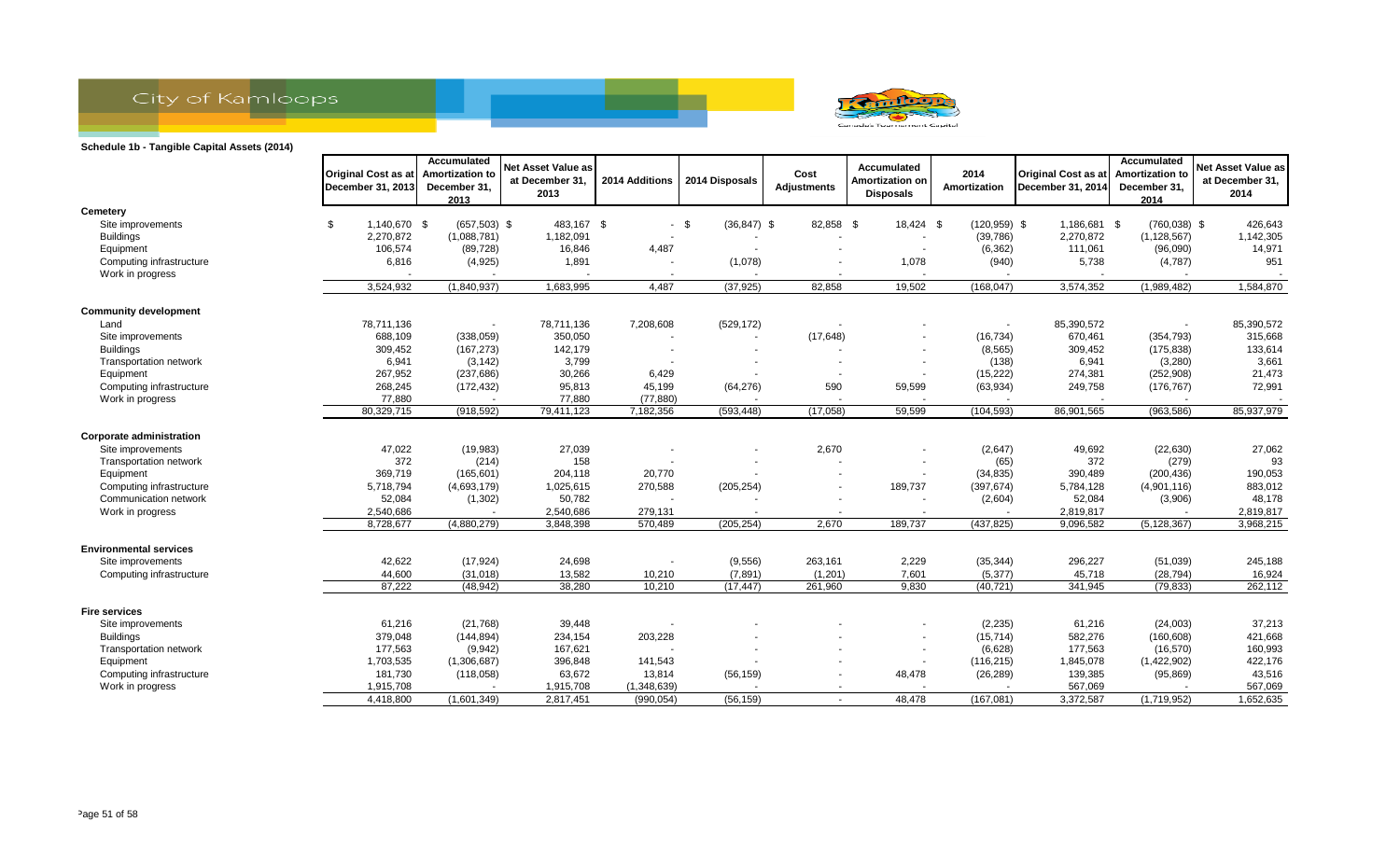



|                                         | Original Cost as at<br>December 31, 2013 | Accumulated<br>Amortization to<br>December 31,<br>2013 | Net Asset Value as<br>at December 31,<br>2013 | 2014 Additions | 2014 Disposals | Cost<br><b>Adjustments</b> | <b>Accumulated</b><br>Amortization on<br><b>Disposals</b> | 2014<br>Amortization | <b>Original Cost as at</b><br>December 31, 2014 | Accumulated<br>Amortization to<br>December 31,<br>2014 | Net Asset Value as<br>at December 31,<br>2014 |
|-----------------------------------------|------------------------------------------|--------------------------------------------------------|-----------------------------------------------|----------------|----------------|----------------------------|-----------------------------------------------------------|----------------------|-------------------------------------------------|--------------------------------------------------------|-----------------------------------------------|
| Infrastructure maintenance              |                                          |                                                        |                                               |                |                |                            |                                                           |                      |                                                 |                                                        |                                               |
| Land under roads                        | 419,482,990                              |                                                        | 419,482,990                                   | 9,610,461      | (1,610,079)    |                            |                                                           |                      | 427,483,372                                     |                                                        | 427,483,372                                   |
| Site improvements                       | 9,172,006                                | (3,058,939)                                            | 6,113,067                                     | 601,562        | (86, 354)      | (352, 335)                 | 41,686                                                    | (313,037)            | 9,334,879                                       | (3,330,290)                                            | 6,004,589                                     |
| <b>Buildings</b>                        | 33,972,457                               | (13,524,966)                                           | 20,447,491                                    |                | (52, 283)      |                            | 49,748                                                    | (888, 136)           | 33,920,174                                      | (14, 363, 354)                                         | 19,556,820                                    |
| Transportation network                  | 224,969,396                              | (99,685,802)                                           | 125,283,594                                   | 12,353,999     | (532, 294)     | (267, 374)                 | 290,984                                                   | (5,388,616)          | 236,523,727                                     | (104, 783, 434)                                        | 131,740,293                                   |
| Drainage network                        | 72,543,323                               | (29,021,620)                                           | 43,521,703                                    | 2,453,639      | (271, 659)     | 1,383,407                  | 103,801                                                   | (1,863,743)          | 76,108,710                                      | (30, 781, 562)                                         | 45,327,148                                    |
| Equipment                               | 38,563,136                               | (22,035,157)                                           | 16,527,979                                    | 4,694,218      | (1,679,750)    |                            | 1,399,750                                                 | (3,239,841)          | 41,577,604                                      | (23, 875, 248)                                         | 17,702,356                                    |
| Computing infrastructure                | 368,529                                  | (261, 822)                                             | 106,707                                       | 25,773         | (58, 584)      |                            | 55,524                                                    | (46, 145)            | 335,718                                         | (252, 443)                                             | 83,275                                        |
| Communication network                   | 1,720,390                                | (527, 037)                                             | 1,193,353                                     | 62,157         |                | 156,156                    | (1)                                                       | (110, 858)           | 1,938,703                                       | (637, 896)                                             | 1,300,807                                     |
| Work in progress                        | 7,926,937                                |                                                        | 7,926,937                                     | (1, 412, 823)  |                |                            |                                                           |                      | 6,514,114                                       |                                                        | 6,514,114                                     |
|                                         | 808,719,164                              | (168, 115, 343)                                        | 640,603,821                                   | 28,388,986     | (4, 291, 003)  | 919,854                    | 1,941,492                                                 | (11, 850, 376)       | 833,737,001                                     | (178, 024, 227)                                        | 655,712,774                                   |
| Legislative and enforcement             |                                          |                                                        |                                               |                |                |                            |                                                           |                      |                                                 |                                                        |                                               |
| <b>Buildings</b>                        | 2,286,613                                | (1, 145, 694)                                          | 1,140,919                                     |                |                |                            |                                                           | (45, 733)            | 2,286,613                                       | (1, 191, 427)                                          | 1,095,186                                     |
| Equipment                               | 1,606,571                                | (1,231,199)                                            | 375,372                                       |                |                |                            |                                                           | (152, 714)           | 1,606,571                                       | (1,383,913)                                            | 222,658                                       |
| Computing infrastructure                | 134,143                                  | (78, 579)                                              | 55,564                                        | 11,623         | (33, 373)      | (590)                      | 26,061                                                    | (21, 055)            | 111,803                                         | (73, 573)                                              | 38,230                                        |
|                                         | 4,027,327                                | (2,455,472)                                            | 1,571,855                                     | 11,623         | (33, 373)      | (590)                      | 26,061                                                    | (219, 502)           | 4,004,987                                       | (2,648,913)                                            | 1,356,074                                     |
| Parks, recreation and cultural services |                                          |                                                        |                                               |                |                |                            |                                                           |                      |                                                 |                                                        |                                               |
| Site improvements                       | 51,795,254                               | (29, 207, 274)                                         | 22,587,980                                    | 966,677        | (1, 116, 480)  | 1,162,008                  | 512,205                                                   | (2,772,331)          | 52,807,459                                      | (31, 467, 400)                                         | 21,340,059                                    |
| <b>Buildings</b>                        | 84,922,724                               | (44, 054, 534)                                         | 40,868,190                                    | 2,838,649      | (473, 882)     | (60,000)                   | 411,722                                                   | (2, 255, 749)        | 87,227,491                                      | (45,898,561)                                           | 41,328,930                                    |
| Transportation network                  | 12,770,789                               | (5,961,831)                                            | 6,808,958                                     |                | 1,340          | (169, 507)                 | (1, 341)                                                  | (216,050)            | 12,602,622                                      | (6, 179, 222)                                          | 6,423,400                                     |
| Water network                           | 7,851,878                                | (4,936,396)                                            | 2,915,482                                     | 246,404        |                |                            |                                                           | (414, 703)           | 8,098,282                                       | (5,351,099)                                            | 2,747,183                                     |
| Equipment                               | 8,300,157                                | (6,794,375)                                            | 1,505,782                                     | 468,100        |                |                            |                                                           | (527, 414)           | 8,768,257                                       | (7, 321, 789)                                          | 1,446,468                                     |
| Computing infrastructure                | 306,402                                  | (207, 632)                                             | 98,770                                        | 25,274         | (94, 385)      | 2,402                      | 83,770                                                    | (40, 665)            | 239,693                                         | (164, 527)                                             | 75,166                                        |
| Work in progress                        | 2,091,636                                |                                                        | 2,091,636                                     | 1,437,729      |                |                            |                                                           |                      | 3,529,365                                       |                                                        | 3,529,365                                     |
|                                         | 168,038,840                              | (91, 162, 042)                                         | 76,876,798                                    | 5,982,833      | (1,683,407)    | 934,903                    | 1,006,356                                                 | (6, 226, 912)        | 173,273,169                                     | (96, 382, 598)                                         | 76,890,571                                    |
| <b>Police services</b>                  |                                          |                                                        |                                               |                |                |                            |                                                           |                      |                                                 |                                                        |                                               |
| Site improvements                       |                                          |                                                        |                                               | 6,840          |                |                            |                                                           | (228)                | 6,840                                           | (228)                                                  | 6,612                                         |
| <b>Buildings</b>                        | 257,328                                  | (8,578)                                                | 248,750                                       | 531,561        |                |                            |                                                           | (26, 458)            | 788,889                                         | (35,036)                                               | 753,853                                       |
| Equipment                               | 589,180                                  | (476, 807)                                             | 112,373                                       | 8,248          |                |                            |                                                           | (35, 714)            | 597,428                                         | (512, 521)                                             | 84,907                                        |
| Computing infrastructure                | 2,984                                    | (2,466)                                                | 518                                           | 1,195          | (2,984)        |                            | 2,570                                                     | (224)                | 1,195                                           | (120)                                                  | 1,075                                         |
| Work in progress                        | 14,307                                   |                                                        | 14,307                                        | (14, 307)      |                | $\overline{a}$             |                                                           |                      |                                                 |                                                        |                                               |
|                                         | 863,799                                  | (487, 851)                                             | 375,948                                       | 533,537        | (2,984)        |                            | 2,570                                                     | (62, 624)            | 1,394,352                                       | (547, 905)                                             | 846,447                                       |
| <b>Public Transit</b>                   |                                          |                                                        |                                               |                |                |                            |                                                           |                      |                                                 |                                                        |                                               |
| Site improvements                       | 167,411                                  | (41, 622)                                              | 125,789                                       | 5,000          |                | (53,046)                   |                                                           | (944)                | 119,365                                         | (42, 566)                                              | 76,799                                        |
| <b>Buildings</b>                        | 71,667                                   | (10, 747)                                              | 60,920                                        |                |                |                            |                                                           | (1, 433)             | 71,667                                          | (12, 180)                                              | 59,487                                        |
| Transportation network                  | 153,700                                  | (52, 042)                                              | 101,658                                       |                |                | (63, 538)                  |                                                           | 7,068                | 90,162                                          | (44, 974)                                              | 45,188                                        |
|                                         | 392,778                                  | (104, 411)                                             | 288,367                                       | 5,000          |                | (116, 584)                 |                                                           | 4.691                | 281,194                                         | (99, 720)                                              | 181,474                                       |
|                                         |                                          |                                                        |                                               |                |                |                            |                                                           |                      |                                                 |                                                        |                                               |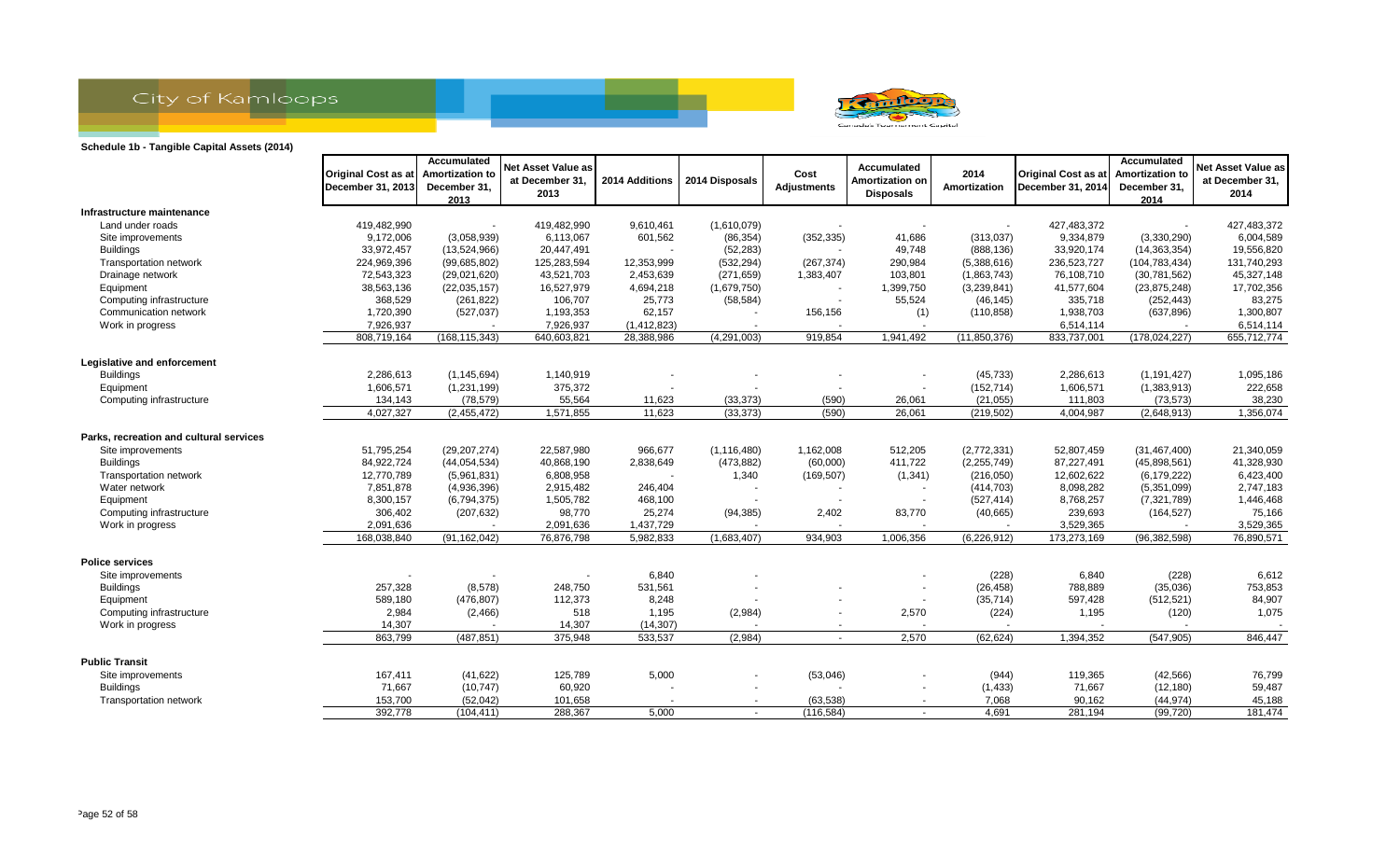



|                                           | <b>Original Cost as at</b><br>December 31, 2013 | Accumulated<br><b>Amortization to</b><br>December 31,<br>2013 | Net Asset Value as<br>at December 31,<br>2013 | 2014 Additions | 2014 Disposals | Cost<br>Adjustments | Accumulated<br>Amortization on<br><b>Disposals</b> | 2014<br>Amortization | <b>Original Cost as at</b><br>December 31, 2014 | Accumulated<br><b>Amortization to</b><br>December 31,<br>2014 | Net Asset Value as<br>at December 31,<br>2014 |
|-------------------------------------------|-------------------------------------------------|---------------------------------------------------------------|-----------------------------------------------|----------------|----------------|---------------------|----------------------------------------------------|----------------------|-------------------------------------------------|---------------------------------------------------------------|-----------------------------------------------|
| Solid waste                               |                                                 |                                                               |                                               |                |                |                     |                                                    |                      |                                                 |                                                               |                                               |
| Site improvements                         | 232,877                                         | (87, 421)                                                     | 145,456                                       |                |                | (83, 381)           |                                                    | 1,559                | 149,496                                         | (85, 862)                                                     | 63,634                                        |
| <b>Buildings</b>                          | 408,626                                         | (137, 850)                                                    | 270,776                                       |                |                |                     |                                                    | (14, 890)            | 408,626                                         | (152, 740)                                                    | 255,886                                       |
| Equipment                                 | 75,590                                          | (10, 687)                                                     | 64,903                                        | 34,137         |                |                     |                                                    | (9,266)              | 109,727                                         | (19, 953)                                                     | 89,774                                        |
| Computing infrastructure                  | 22,465                                          | (15, 736)                                                     | 6,729                                         |                | (5,660)        |                     | 5,370                                              | (1,942)              | 16,805                                          | (12,308)                                                      | 4,497                                         |
| Work in progress                          | 994,869                                         |                                                               | 994,869                                       | 1,113,801      |                |                     |                                                    |                      | 2,108,670                                       |                                                               | 2,108,670                                     |
|                                           | 1,734,427                                       | (251, 694)                                                    | 1,482,733                                     | 1,147,938      | (5,660)        | (83, 381)           | 5,370                                              | (24, 539)            | 2,793,324                                       | (270, 863)                                                    | 2,522,461                                     |
| <b>Water utility</b>                      |                                                 |                                                               |                                               |                |                |                     |                                                    |                      |                                                 |                                                               |                                               |
| Site improvements                         | 764,786                                         | (518, 144)                                                    | 246,642                                       | 67,000         |                | 121,496             | $\blacksquare$                                     | (37, 635)            | 953,282                                         | (555, 779)                                                    | 397,503                                       |
| <b>Buildings</b>                          | 27,827,502                                      | (6,845,829)                                                   | 20,981,673                                    | 201,766        | (10, 856)      |                     | 10,569                                             | (1, 255, 594)        | 28,018,412                                      | (8,090,854)                                                   | 19,927,558                                    |
| <b>Transportation network</b>             | 82,699                                          | (35, 569)                                                     | 47,130                                        | 265,000        |                | (3,703)             | $\blacksquare$                                     | (4, 545)             | 343,996                                         | (40, 114)                                                     | 303,882                                       |
| Water network                             | 149,994,256                                     | (47,069,320)                                                  | 102,924,936                                   | 7,414,794      | (573,095)      | (2,972,389)         | 261,631                                            | (3, 130, 067)        | 153,863,566                                     | (49, 937, 756)                                                | 103,925,810                                   |
| Equipment                                 | 823,422                                         | (495, 552)                                                    | 327,870                                       | 14,472         |                |                     |                                                    | (60, 490)            | 837,894                                         | (556, 042)                                                    | 281,852                                       |
| Computing infrastructure                  | 100,573                                         | (33, 271)                                                     | 67,302                                        | 11,396         | (3,234)        | (1,201)             | 3,234                                              | (23, 234)            | 107,534                                         | (53, 271)                                                     | 54,263                                        |
| Work in progress                          | 2,779,461                                       |                                                               | 2,779,461                                     | (2, 428, 726)  |                |                     |                                                    |                      | 350,735                                         |                                                               | 350,735                                       |
|                                           | 182,372,699                                     | (54, 997, 685)                                                | 127,375,014                                   | 5,545,702      | (587, 185)     | (2,855,797)         | 275,434                                            | (4,511,565)          | 184,475,419                                     | (59, 233, 816)                                                | 125,241,603                                   |
| Sewer utility                             |                                                 |                                                               |                                               |                |                |                     |                                                    |                      |                                                 |                                                               |                                               |
| Site improvements                         | 143,086                                         | (115, 435)                                                    | 27,651                                        | 3,060          |                |                     |                                                    | (2,888)              | 146,146                                         | (118, 323)                                                    | 27,823                                        |
| <b>Buildings</b>                          | 3,383,721                                       | (1,398,267)                                                   | 1,985,454                                     | 219,596        | (7, 507)       |                     | 7,507                                              | (119, 436)           | 3,595,810                                       | (1,510,196)                                                   | 2,085,614                                     |
| Sanitary network                          | 61,087,960                                      | (22, 162, 091)                                                | 38,925,869                                    | 3,439,918      | (123, 959)     | 871,165             | 81,957                                             | (1, 167, 601)        | 65,275,084                                      | (23, 247, 735)                                                | 42,027,349                                    |
| Equipment                                 | 183,353                                         | (42, 583)                                                     | 140,770                                       | 11,158         |                |                     | $\overline{\phantom{a}}$                           | (19, 295)            | 194,511                                         | (61, 878)                                                     | 132,633                                       |
| Computing infrastructure                  | 12,408                                          | (9,916)                                                       | 2,492                                         | 1,195          | (1,035)        |                     | 1,035                                              | (1, 437)             | 12,568                                          | (10, 318)                                                     | 2,250                                         |
| Work in progress                          | 40,250,657                                      |                                                               | 40,250,657                                    | 6,652,889      |                |                     |                                                    |                      | 46,903,546                                      |                                                               | 46,903,546                                    |
|                                           | 105,061,185                                     | (23, 728, 292)                                                | 81,332,893                                    | 10,327,816     | (132, 501)     | 871,165             | 90,499                                             | (1,310,657)          | 116,127,665                                     | (24, 948, 450)                                                | 91,179,215                                    |
| <b>Kamloops Airport Authority Society</b> |                                                 |                                                               |                                               |                |                |                     |                                                    |                      |                                                 |                                                               |                                               |
| Land                                      | 8,745,200                                       |                                                               | 8,745,200                                     |                |                |                     |                                                    |                      | 8,745,200                                       |                                                               | 8,745,200                                     |
| <b>Buildings</b>                          | 21,097,327                                      | (4,857,389)                                                   | 16,239,938                                    | 558,034        |                |                     | $\overline{\phantom{a}}$                           | (534, 684)           | 21,655,361                                      | (5,392,073)                                                   | 16,263,288                                    |
| Transportation network                    | 37,576,818                                      | (12,769,818)                                                  | 24,807,000                                    | 302,123        |                |                     | $\blacksquare$                                     | (785, 889)           | 37,878,941                                      | (13, 555, 707)                                                | 24,323,234                                    |
| Drainage network                          | 1,981,914                                       | (284, 233)                                                    | 1,697,681                                     |                |                |                     |                                                    | (50, 930)            | 1,981,914                                       | (335, 163)                                                    | 1,646,751                                     |
| Sanitary network                          | 543,400                                         | (219, 629)                                                    | 323,771                                       |                |                |                     |                                                    | (9,713)              | 543,400                                         | (229, 342)                                                    | 314,058                                       |
| Water network                             | 4,987,814                                       | (1,976,654)                                                   | 3,011,160                                     |                |                |                     | $\blacksquare$                                     | (90, 336)            | 4,987,814                                       | (2,066,990)                                                   | 2,920,824                                     |
| Equipment                                 | 2,215,902                                       | (1,009,308)                                                   | 1,206,594                                     | 210,659        | (3,000)        |                     | $\overline{\phantom{a}}$                           | (152, 035)           | 2,423,561                                       | (1, 161, 343)                                                 | 1,262,218                                     |
| Computing infrastructure                  | 99,786                                          | (87, 199)                                                     | 12,587                                        | 17,198         |                |                     | $\overline{\phantom{a}}$                           | (7,701)              | 116,984                                         | (94,900)                                                      | 22,084                                        |
|                                           | 77,248,161                                      | (21, 204, 230)                                                | 56,043,931                                    | 1,088,014      | (3,000)        | $\overline{a}$      | $\sim$                                             | (1,631,288)          | 78,333,175                                      | (22, 835, 518)                                                | 55,497,657                                    |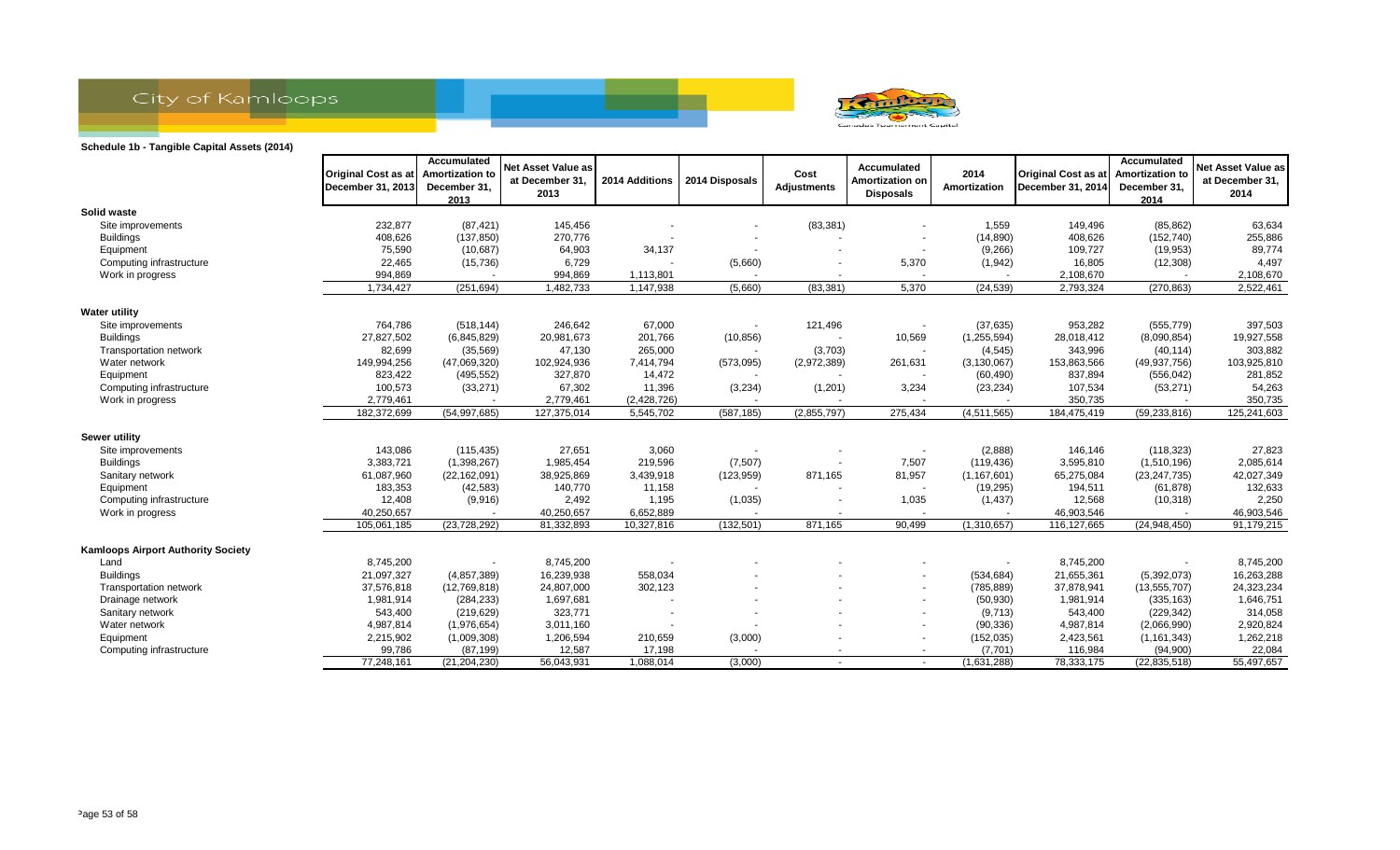



|                                                      | Original Cost as at<br>December 31, 2013 | Accumulated<br><b>Amortization to</b><br>December 31,<br>2013 | <b>Net Asset Value as</b><br>at December 31,<br>2013 | <b>2014 Additions</b>    | 2014 Disposals   | Cost<br><b>Adjustments</b> | <b>Accumulated</b><br>Amortization on<br><b>Disposals</b> | 2014<br>Amortization     | Original Cost as at<br>December 31, 2014 | Accumulated<br>Amortization to<br>December 31,<br>2014 | Net Asset Value as<br>at December 31,<br>2014 |
|------------------------------------------------------|------------------------------------------|---------------------------------------------------------------|------------------------------------------------------|--------------------------|------------------|----------------------------|-----------------------------------------------------------|--------------------------|------------------------------------------|--------------------------------------------------------|-----------------------------------------------|
| <b>Venture Kamloops Business Development Society</b> |                                          |                                                               |                                                      |                          |                  |                            |                                                           |                          |                                          |                                                        |                                               |
| Equipment                                            | 42,287                                   | (28, 381)                                                     | 13,906                                               |                          |                  |                            |                                                           | (5, 564)                 | 42,287                                   | (33, 945)                                              | 8,342                                         |
| Computing infrastructure                             | 36,691                                   | (24, 701)                                                     | 11,990                                               | $\overline{\phantom{a}}$ |                  |                            | $\overline{\phantom{a}}$                                  | (4,776)                  | 36,691                                   | (29, 477)                                              | 7,214                                         |
|                                                      | 78,978                                   | (53,082)                                                      | 25,896                                               | $\overline{\phantom{a}}$ |                  | $\overline{\phantom{0}}$   | $\sim$                                                    | (10, 340)                | 78,978                                   | (63, 422)                                              | 15,556                                        |
| Total tangible capital assets                        | ,445,626,704                             | $(371,850,201)$ \$                                            | 1,073,776,503                                        | 59,808,937               | $(7,649,346)$ \$ | - s                        | 3,674,928                                                 | (26, 761, 379)           | ,497,786,295                             | $(394, 936, 652)$ \$                                   | ,102,849,643                                  |
| Summary by asset Group:                              |                                          |                                                               |                                                      |                          |                  |                            |                                                           |                          |                                          |                                                        |                                               |
| Land                                                 | \$<br>87,456,336 \$                      | - \$                                                          | 87,456,336 \$                                        | 7,208,608 \$             | $(529, 172)$ \$  | $-$ \$                     | - \$                                                      | - \$                     | 94,135,772 \$                            | - \$                                                   | 94,135,772                                    |
| Land under roads                                     | 419,482,990                              |                                                               | 419,482,990                                          | 9,610,461                | (1,610,079)      | $\sim$                     | $\overline{\phantom{a}}$                                  | $\overline{\phantom{a}}$ | 427,483,372                              | $\overline{\phantom{a}}$                               | 427,483,372                                   |
| Site improvements                                    | 64,255,059                               | (34,084,072)                                                  | 30,170,987                                           | 1,650,139                | (1, 249, 237)    | 1,125,783                  | 574,544                                                   | (3,303,423)              | 65,781,744                               | (36, 812, 951)                                         | 28,968,793                                    |
| <b>Buildings</b>                                     | 177, 187, 337                            | (73, 384, 802)                                                | 103,802,535                                          | 4,552,834                | (544, 528)       | (60,000)                   | 479,546                                                   | (5,206,178)              | 181,135,643                              | (78, 111, 434)                                         | 103,024,209                                   |
| Transportation network                               | 275,738,278                              | (118, 518, 360)                                               | 157,219,918                                          | 12,921,122               | (530, 954)       | (504, 122)                 | 289,643                                                   | (6, 394, 863)            | 287,624,324                              | (124, 623, 580)                                        | 163,000,744                                   |
| Drainage network                                     | 74,525,237                               | (29, 305, 853)                                                | 45,219,384                                           | 2,453,639                | (271, 659)       | 1,383,407                  | 103,801                                                   | (1,914,673)              | 78,090,624                               | (31, 116, 725)                                         | 46,973,899                                    |
| Sanitary network                                     | 61,631,360                               | (22, 381, 720)                                                | 39,249,640                                           | 3,439,918                | (123, 959)       | 871,165                    | 81,957                                                    | (1, 177, 314)            | 65,818,484                               | (23, 477, 077)                                         | 42,341,407                                    |
| Water network                                        | 162,833,948                              | (53,982,370)                                                  | 108,851,578                                          | 7,661,198                | (573,095)        | (2,972,389)                | 261,631                                                   | (3,635,106)              | 166,949,662                              | (57, 355, 845)                                         | 109,593,817                                   |
| Equipment                                            | 54,847,378                               | (33, 923, 751)                                                | 20,923,627                                           | 5,614,221                | (1,682,750)      |                            | 1,399,750                                                 | (4,374,967)              | 58,778,849                               | (36,898,968)                                           | 21,879,881                                    |
| Computing infrastructure                             | 7,304,166                                | (5,740,934)                                                   | 1,563,232                                            | 433,465                  | (533, 913)       |                            | 484,057                                                   | (641, 393)               | 7,203,718                                | (5,898,270)                                            | 1,305,448                                     |
| Communication network                                | 1,772,474                                | (528, 339)                                                    | 1,244,135                                            | 62,157                   |                  | 156,156                    | (1)                                                       | (113, 462)               | 1,990,787                                | (641, 802)                                             | 1,348,985                                     |
| Work in progress                                     | 58,592,141                               |                                                               | 58,592,141                                           | 4,201,175                |                  |                            | $\overline{\phantom{0}}$                                  | $\overline{\phantom{a}}$ | 62,793,316                               | $\overline{\phantom{a}}$                               | 62,793,316                                    |
|                                                      | 1,445,626,704                            | $(371,850,201)$ \$                                            | 1,073,776,503                                        | 59,808,937               | $(7,649,346)$ \$ | - s                        | 3,674,928                                                 | $(26, 761, 379)$ \$      | 1,497,786,295                            | $(394, 936, 652)$ \$                                   | ,102,849,643                                  |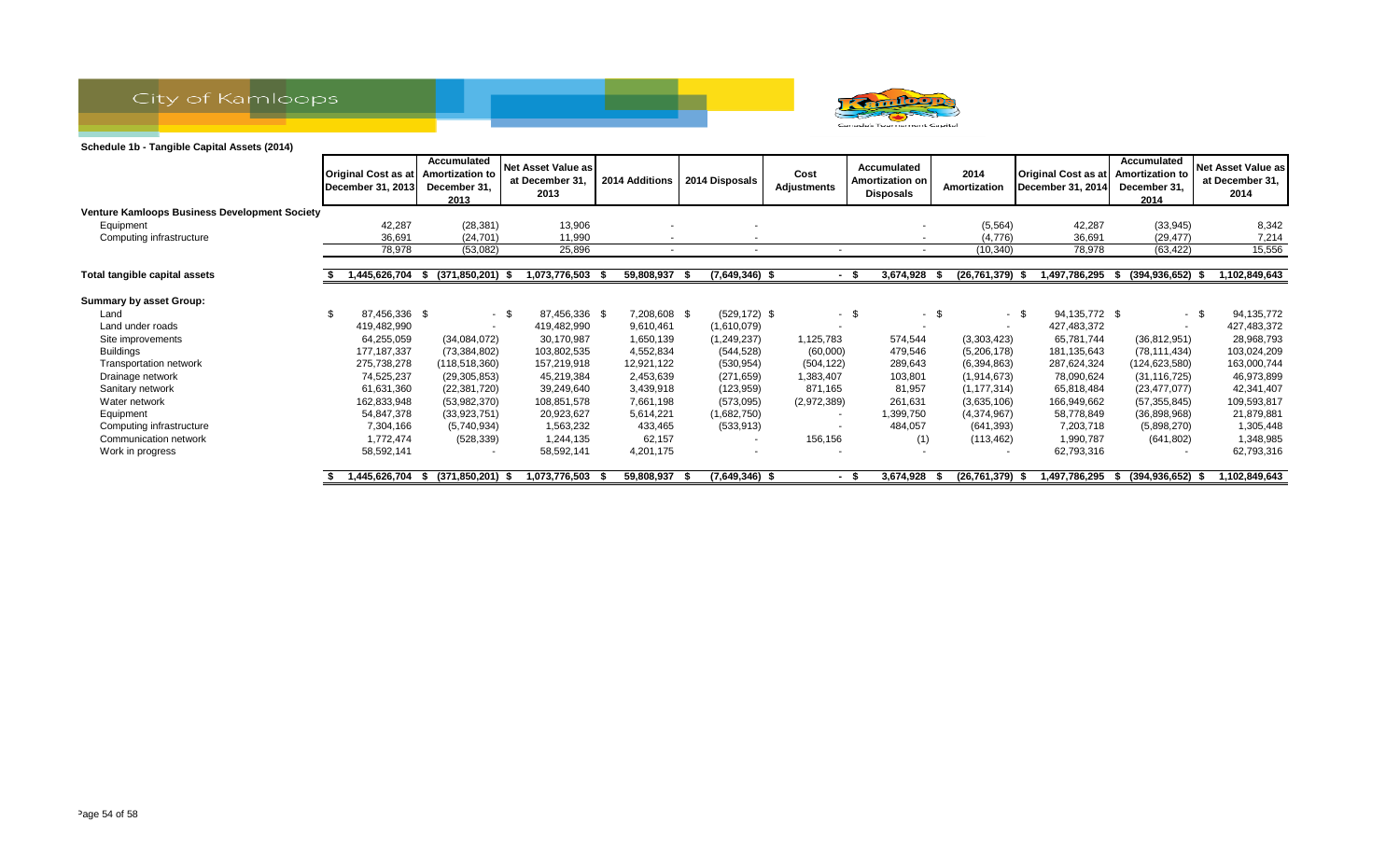

# **KAMLOOPS AIRPORT AUTHORITY SOCIETY STATEMENT OF FINANCIAL POSITION**

|                             | 2015 |             |    |             |
|-----------------------------|------|-------------|----|-------------|
| <b>Financial assets</b>     |      |             |    |             |
| Cash                        | \$   | 2,996,728   | \$ | 4,357,351   |
| Accounts receivable         |      | 1,494,291   |    | 299,473     |
|                             |      | 4,491,019   |    | 4,656,824   |
| <b>Liabilities</b>          |      |             |    |             |
| Accounts payable            |      | 1,726,656   |    | 103,480     |
| Long-term debt              |      | 7,076,178   |    | 7,642,891   |
|                             |      | 8,802,834   |    | 7,746,371   |
| Net debt                    |      | (4,311,815) |    | (3,089,547) |
| <b>Non-financial assets</b> |      |             |    |             |
| Prepaid expenses            |      | 97,000      |    | 97,000      |
| Tangible capital assets     |      | 60,623,566  |    | 55,497,657  |
|                             |      | 60,720,566  |    | 55,594,657  |
| <b>Accumulated surplus</b>  | S    | 56,408,751  | \$ | 52,505,110  |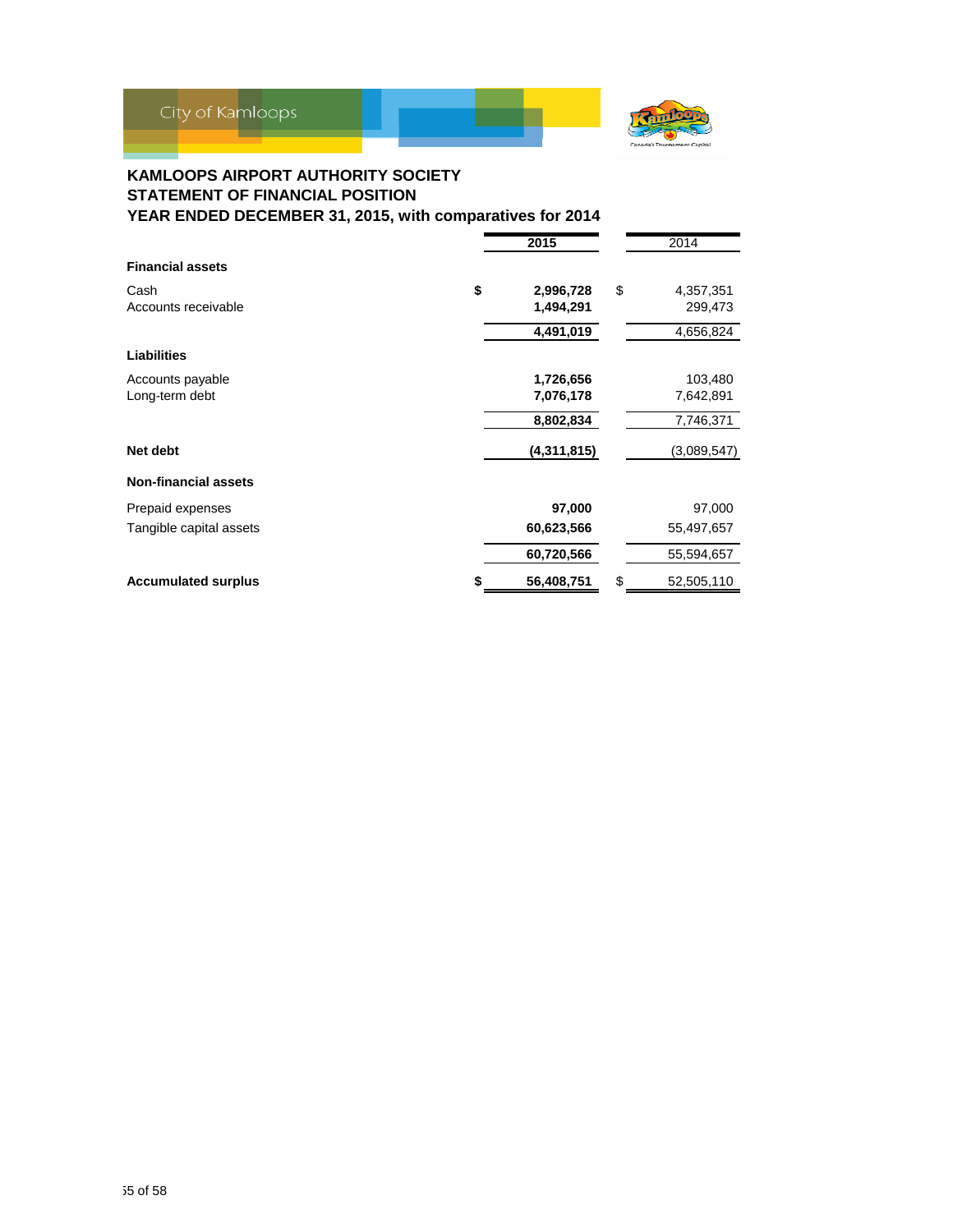

# **KAMLOOPS AIRPORT AUTHORITY SOCIETY STATEMENT OF OPERATIONS**

|                                                                                        | 2015 Fiscal<br>Plan                       |    | 2015                                 | 2014                          |
|----------------------------------------------------------------------------------------|-------------------------------------------|----|--------------------------------------|-------------------------------|
| Revenue                                                                                |                                           |    |                                      |                               |
| Fees, rates and sales of service<br>Government transfers<br>Investment income          | \$<br>2,440,000 \$<br>4.401.748<br>76.000 |    | 2,269,931 \$<br>3,645,360<br>118,804 | 2,180,686<br>5,000<br>106,622 |
| <b>Expenses</b>                                                                        | 6.917.748                                 |    | 6,034,095                            | 2,292,308                     |
| <b>Kamloops Airport Authority Society</b><br>Loss (Gain) on disposal of capital assets | 1,980,784                                 |    | 2,141,929<br>(11, 475)               | 2.036.668                     |
|                                                                                        | 1,980,784                                 |    | 2,130,454                            | 2,036,668                     |
| Increase (decrease) in accumulated surplus                                             | \$<br>4,936,964                           | -S | 3,903,641<br>- \$                    | 255,640                       |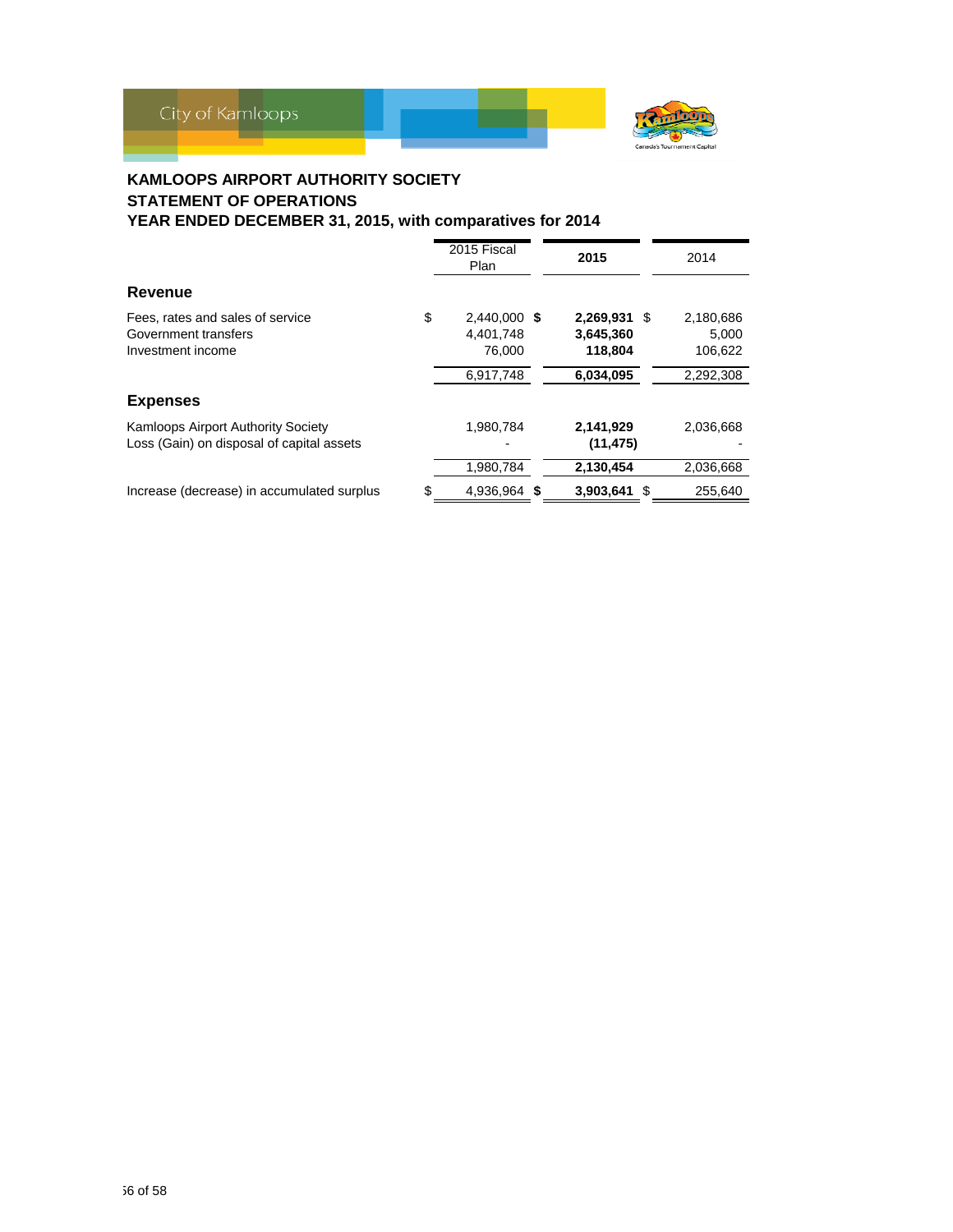

# **VENTURE KAMLOOPS BUSINESS DEVELOPMENT SOCIETY STATEMENT OF FINANCIAL POSITION**

|                             | 2015 |        |    | 2014    |
|-----------------------------|------|--------|----|---------|
| <b>Financial assets</b>     |      |        |    |         |
| Cash                        | \$   | 70,353 | \$ | 115,637 |
| Accounts receivable         |      | 23,664 |    | 4,104   |
|                             |      | 94,017 |    | 119,741 |
| <b>Liabilities</b>          |      |        |    |         |
| Accounts payable            |      | 39,322 |    | 44,169  |
| Deferred revenue            |      |        |    | 59,500  |
|                             |      | 39,322 |    | 103,669 |
| <b>Net financial assets</b> |      | 54,695 |    | 16,072  |
| <b>Non-financial assets</b> |      |        |    |         |
| Prepaid expenses            |      | 7,765  |    | 5,490   |
| Tangible capital assets     |      | 9,413  |    | 15,558  |
|                             |      | 17,178 |    | 21,048  |
| <b>Accumulated surplus</b>  | S    | 71,873 | \$ | 37,120  |